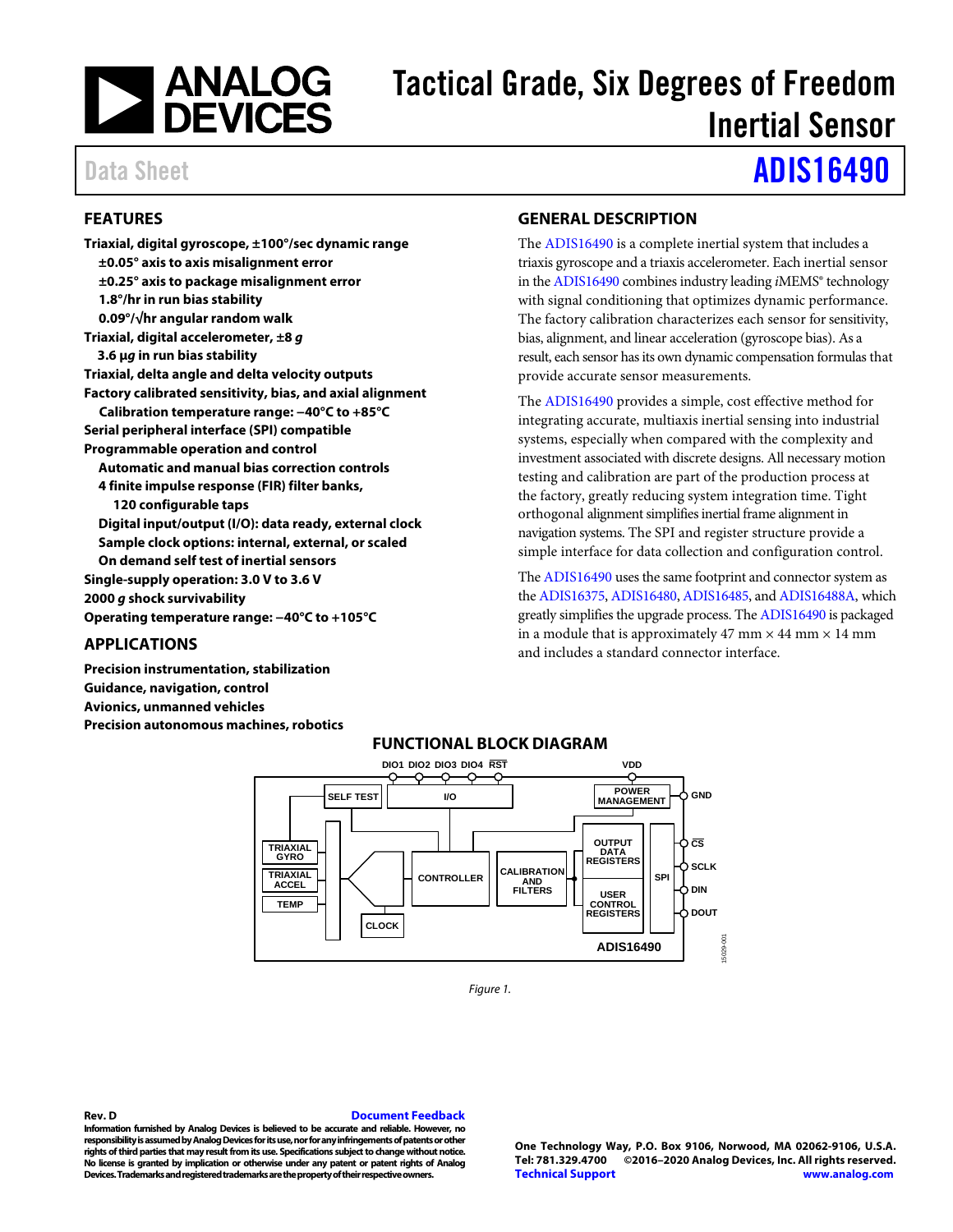| Pin Configuration and Function Descriptions  8 |
|------------------------------------------------|
|                                                |
|                                                |
|                                                |
|                                                |
|                                                |
|                                                |
|                                                |

# <span id="page-1-0"></span>**REVISION HISTORY**

| 9/2020-Rev. C to Rev. D                                  |  |
|----------------------------------------------------------|--|
|                                                          |  |
|                                                          |  |
| Changes to Flash Memory Update Section, On Demand Self   |  |
| Test (ODST) Section, and Data Ready Indicator Section 29 |  |
| Changes to Scaling the Input Clock (PPS Mode),           |  |
|                                                          |  |
|                                                          |  |
|                                                          |  |

# **5/2019—Rev. B to Rev. C**

| Changes to Theory of Operation Section, Inertial Sensor Signal |  |
|----------------------------------------------------------------|--|
| Chain Section, and Gyroscope Data Sampling Section  12         |  |
|                                                                |  |
| Added Figure 31 and Figure 32; Renumbered Sequentially 14      |  |
|                                                                |  |
|                                                                |  |

|  |  |  |      | . |  |
|--|--|--|------|---|--|
|  |  |  | l. s |   |  |

| Change to Flash Memory Endurance Counter, FLSHCNT_LOW, |  |
|--------------------------------------------------------|--|
|                                                        |  |
|                                                        |  |
| Changes to Continuous Bias Estimation (CBE), NULL_CNFG |  |
|                                                        |  |
|                                                        |  |
|                                                        |  |

| $3/2018$ —Rev. A to Rev. B |  |
|----------------------------|--|
|                            |  |

# **4/2017—Rev. 0 to Rev. A**

| Changes to Nonlinearity Parameter, Table 13             |  |
|---------------------------------------------------------|--|
| Changes to Gyroscope Factory Calibration Section 12     |  |
| Changes to Accelerometer Factory Calibration Section 13 |  |
|                                                         |  |

**10/2016—Revision 0: Initial Version**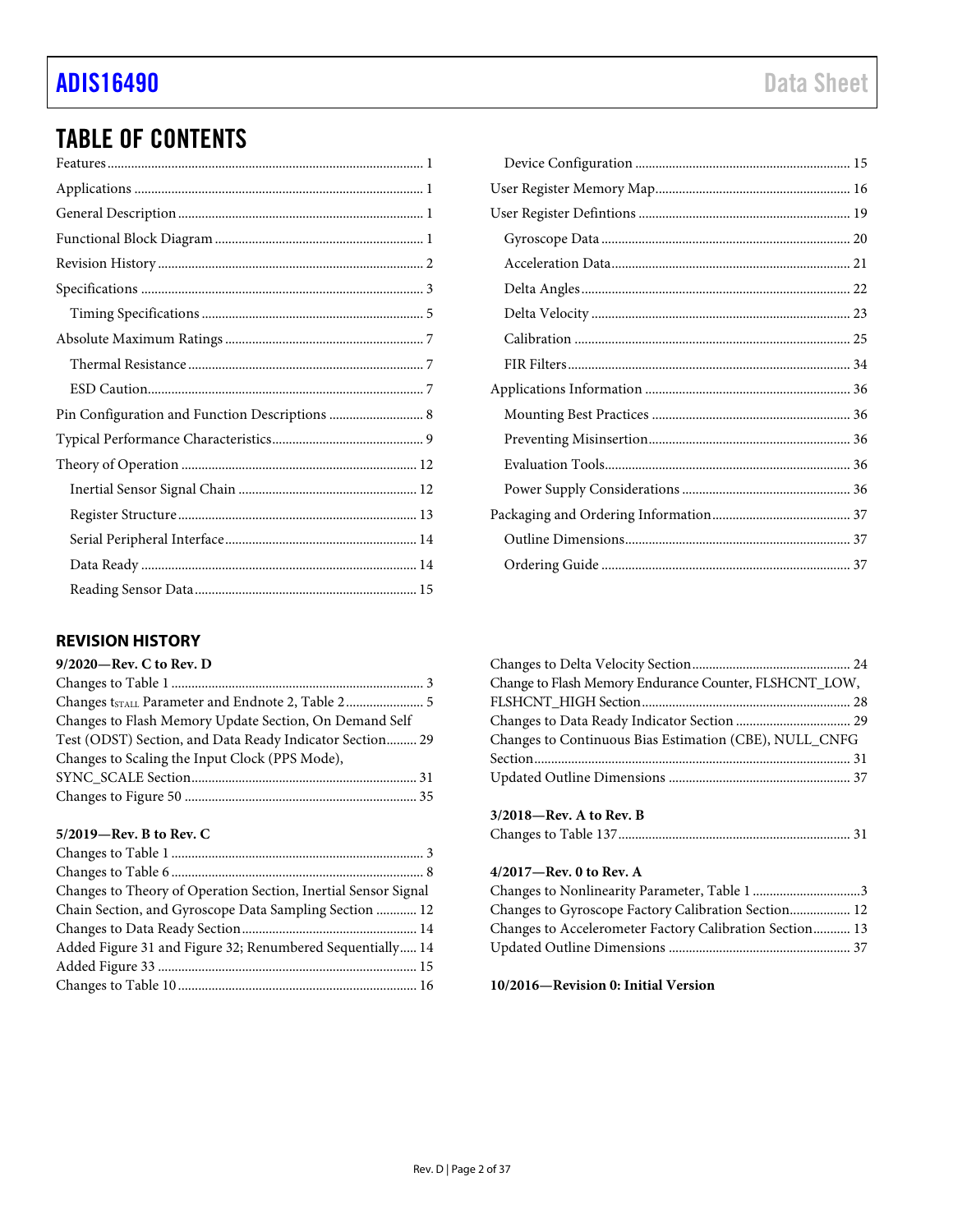# <span id="page-2-0"></span>**SPECIFICATIONS**

T<sub>C</sub> = 25°C, VDD = 3.3 V, angular rate = 0°/sec, dynamic range =  $\pm 100^{\circ}/\text{sec} \pm 1$  g, unless otherwise noted.

# <span id="page-2-1"></span>**Table 1.**

| <b>Parameter</b>                              | <b>Test Conditions/Comments</b>                                           | Min  | <b>Typ</b>              | <b>Max</b> | <b>Unit</b>                   |
|-----------------------------------------------|---------------------------------------------------------------------------|------|-------------------------|------------|-------------------------------|
| <b>GYROSCOPES</b>                             |                                                                           |      |                         |            |                               |
| Dynamic Range                                 |                                                                           | ±100 |                         |            | $^{\circ}/sec$                |
| Sensitivity                                   | x_GYRO_OUT and x_GYRO_LOW (32-bit)                                        |      | $7.6294 \times 10^{-8}$ |            | $\degree$ /sec/LSB            |
| Repeatability <sup>1</sup>                    | $-40^{\circ}C \leq T_C \leq +85^{\circ}C$                                 |      |                         | 0.5        | $\%$                          |
| <b>Sensitivity Temperature</b><br>Coefficient | $-40^{\circ}$ C $\leq$ T <sub>C</sub> $\leq$ +85 $^{\circ}$ C, 1 $\sigma$ |      | ±24                     |            | ppm/°C                        |
| Misalignment                                  | Axis to axis <sup>2</sup>                                                 |      | $\pm 0.05$              |            | Degrees                       |
|                                               | Axis to frame (package)                                                   |      | ±0.25                   |            | Degrees                       |
| Nonlinearity                                  | Best fit straight line, full scale (FS) = 100°/sec                        |      | 0.3                     |            | %FS                           |
| <b>Bias</b>                                   |                                                                           |      |                         |            |                               |
| Repeatability <sup>1, 3</sup>                 | $-40^{\circ}$ C $\leq$ T <sub>C</sub> $\leq$ +85 $^{\circ}$ C, 1 $\sigma$ |      | 0.05                    |            | $\degree$ /sec                |
| In Run Bas Stability                          | $1\sigma$                                                                 |      | 1.8                     |            | $^{\circ}/\text{hr}$          |
| Angular Random Walk                           | $1\sigma$                                                                 |      | 0.09                    |            | $\degree/\sqrt{hr}$           |
| <b>Temperature Coefficient</b>                | $-40^{\circ}$ C $\leq T_c \leq +85^{\circ}$ C, 1 $\sigma$                 |      | 0.0005                  |            | °/sec/°C                      |
| <b>Linear Acceleration Effect</b>             | Any axis, 1 $\sigma$ (CONFIG[7] = 1)                                      |      | 0.005                   |            | $\degree$ /sec/g              |
|                                               | Any axis, 1 $\sigma$ (CONFIG[7] = 0)                                      |      | 0.015                   |            | $\degree$ /sec/g              |
| <b>Vibration Rectification Error</b>          |                                                                           |      | 0.0003                  |            | $\degree$ /sec/q <sup>2</sup> |
| Noise                                         |                                                                           |      |                         |            |                               |
| <b>Output Noise</b>                           | No filtering                                                              |      | 0.05                    |            | °/sec rms                     |
| <b>Rate Noise Density</b>                     | $f = 10$ Hz to 40 Hz, no filtering                                        |      | 0.002                   |            | °/sec/√Hz rms                 |
| -3 dB Bandwidth                               |                                                                           |      | 480                     |            | Hz                            |
| Sensor Resonant Frequency                     |                                                                           |      | 65                      |            | kHz                           |
| ACCELEROMETERS <sup>4</sup>                   | Each axis                                                                 |      |                         |            |                               |
| <b>Dynamic Range</b>                          |                                                                           | ±8   |                         |            | g                             |
| Sensitivity                                   | x_ACCL_OUT and x_ACCL_LOW (32-bit)                                        |      | $7.6294 \times 10^{-9}$ |            | $q$ /LSB                      |
| Repeatability <sup>1</sup>                    | $-40^{\circ}C \leq T_C \leq +85^{\circ}C$                                 |      | 0.05                    | 0.2        | $\%$                          |
| <b>Sensitivity Temperature</b><br>Coefficient | $-40^{\circ}$ C $\leq$ T <sub>C</sub> $\leq$ +85°C, 1 σ                   |      | ±16                     |            | ppm/°C                        |
| Misalignment                                  | Axis to axis                                                              |      | ±0.035                  |            | Degrees                       |
|                                               | Axis to frame (package)                                                   |      | ±0.25                   |            | Degrees                       |
| Nonlinearity                                  | Best fit straight line, $\pm 2 g$                                         |      | 0.1                     |            | %FS                           |
|                                               | Best fit straight line, $\pm 4g$                                          |      | 0.15                    |            | %FS                           |
|                                               | Best fit straight line, $\pm 8$ g                                         |      | 1.6                     |            | %FS                           |
| <b>Bias</b>                                   |                                                                           |      |                         |            |                               |
| Repeatability <sup>1, 3</sup>                 | $-40^{\circ}$ C $\leq$ T <sub>C</sub> $\leq$ +85 $^{\circ}$ C, 1 $\sigma$ |      | ±3.5                    |            | mg                            |
| In Run Stability                              | $1\sigma$                                                                 |      | 3.6                     |            | $\mu$ g                       |
| <b>Velocity Random Walk</b>                   | $1\sigma$                                                                 |      | 0.008                   |            | m/sec/√hr                     |
| Temperature Coefficient                       | $-40^{\circ}$ C $\leq$ T <sub>C</sub> $\leq$ +85°C, 1 σ                   |      | ±0.008                  |            | mg/C                          |
| Repeatability                                 | $-40^{\circ}$ C $\leq T_C \leq +85^{\circ}$ C, 1 σ                        |      | $\mathbf{1}$            |            | mg                            |
| Noise                                         |                                                                           |      |                         |            |                               |
| <b>Output Noise</b>                           | No filtering                                                              |      | 0.5                     |            | mg rms                        |
| <b>Noise Density</b>                          | $f = 10$ Hz to 40 Hz, no filtering                                        |      | 16                      |            | $\mu$ g/ $\sqrt{Hz}$ rms      |
| -3 dB Bandwidth                               |                                                                           |      | 750                     |            | Hz                            |
| Sensor Resonant Frequency                     |                                                                           |      | 2.5                     |            | kHz                           |
| <b>TEMPERATURE SENSOR</b>                     |                                                                           |      |                         |            |                               |
| <b>Scale Factor</b>                           | Output = $0x0000$ at $25^{\circ}C (\pm 5^{\circ}C)$                       |      | 0.01429                 |            | $\degree$ C/LSB               |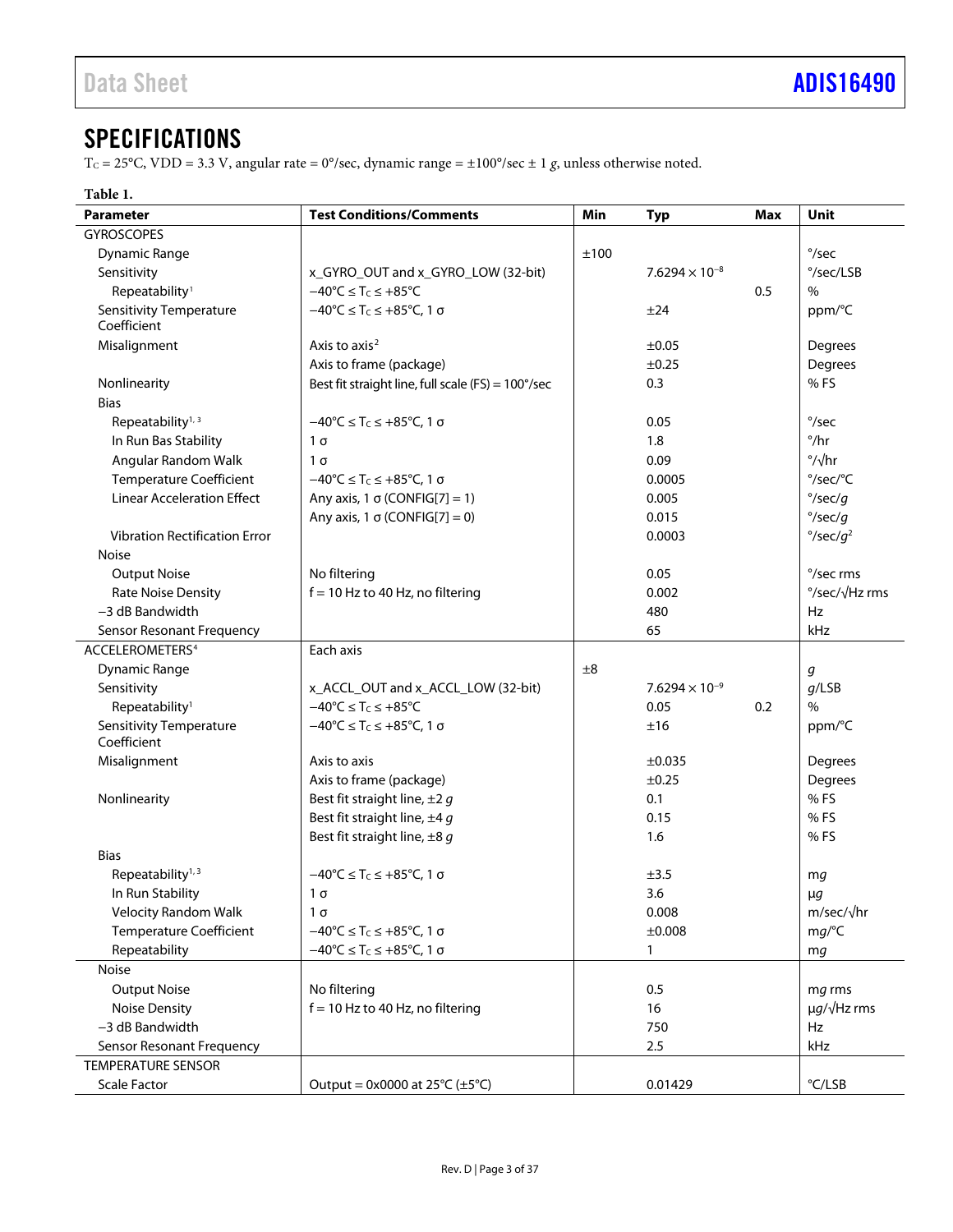# <span id="page-3-0"></span>adis16490 Data Sheet

| <b>Parameter</b>                    | <b>Test Conditions/Comments</b>                                         | Min          | <b>Typ</b> | <b>Max</b> | <b>Unit</b> |
|-------------------------------------|-------------------------------------------------------------------------|--------------|------------|------------|-------------|
| LOGIC INPUTS <sup>5</sup>           |                                                                         |              |            |            |             |
|                                     |                                                                         |              |            |            |             |
| Input Voltage                       |                                                                         |              |            |            |             |
| High, V <sub>IH</sub>               |                                                                         | 2.0          |            |            | V           |
| Low, V <sub>IL</sub>                |                                                                         |              |            | 0.8        | $\vee$      |
| <b>RST Pulse Width</b>              |                                                                         | $\mathbf{1}$ |            |            | μs          |
| Input Current                       |                                                                         |              |            |            |             |
| Logic 1, I <sub>H</sub>             | $V_{IH} = 3.3 V$                                                        |              |            | 10         | μA          |
| Logic 0, IL                         | $V_{\parallel} = 0 V$                                                   |              |            |            |             |
| All Pins Except RST                 |                                                                         |              |            | 10         | μA          |
| RST Pin                             |                                                                         |              | 0.33       |            | mA          |
| Input Capacitance, CIN              |                                                                         |              | 10         |            | pF          |
| DIGITAL OUTPUTS <sup>5</sup>        |                                                                         |              |            |            |             |
| Output Voltage                      |                                                                         |              |            |            |             |
| High, V <sub>OH</sub>               | $I_{\text{SOWRCE}} = 0.5 \text{ mA}$                                    | 2.4          |            |            | $\vee$      |
| Low, V <sub>OL</sub>                | $I_{SINK} = 2.0$ mA                                                     |              |            | 0.4        | $\vee$      |
| <b>FLASH MEMORY</b>                 | Endurance <sup>6</sup>                                                  | 100,000      |            |            | Cycles      |
| Data Retention <sup>7</sup>         | $T_1 = 85^{\circ}C$                                                     | 20           |            |            | Years       |
| <b>FUNCTIONAL TIMES<sup>8</sup></b> | Time until data is available                                            |              |            |            |             |
| Power-On Start-Up Time              |                                                                         |              | 230        |            | ms          |
| Reset Recovery Time                 | GLOB_CMD register, Bit $7 = 1$ (see Table 142)                          |              | 190        |            | ms          |
|                                     | $\overline{\text{RST}}$ pulled low <sup>9</sup> , then restored to high |              | 230        |            | ms          |
| Flash Memory                        |                                                                         |              |            |            |             |
| <b>Update Time</b>                  |                                                                         |              | 1237       |            | ms          |
| Self Test Time                      | $GLOB_CMD[1] = 1$ (see Table 129)                                       |              | 40         |            | ms          |
| <b>CONVERSION RATE</b>              |                                                                         |              | 4.25       |            | kSPS        |
| <b>Initial Clock Accuracy</b>       |                                                                         |              | 0.02       |            | $\%$        |
| <b>Temperature Coefficient</b>      |                                                                         |              | 40         |            | ppm/°C      |
| Sync Input Clock                    |                                                                         | 3.0          |            | 4.5        | kHz         |
| POWER SUPPLY, VDD                   | Operating voltage range                                                 | 3.0          |            | 3.6        | $\vee$      |
| Power Supply Current <sup>10</sup>  | Normal mode, $VDD = 3.3 V$ , $\mu + \sigma$                             |              | 89         |            | mA          |

<sup>1</sup> The repeatability specifications represent a projection for long-term aging, which is derived from the drift behaviors that a sample of units exhibited throughout their 1000-hour, 110°C high temperature operating life (HTOL).

<sup>2</sup> Cross axis sensitivity is the sine of this number.

<sup>3</sup> Bias repeatability describes a long-term behavior over a variety of conditions. Short-term repeatability relates to the in run bias stability and noise density specifications.<br><sup>4</sup> All specifications associated with the accelerometers relate to the full-scale range of  $\pm 8 g$ .

<sup>4</sup> All specifications associated with the accelerometers relate to the full-scale range of ±8 *g*. 5 The digital I/O signals use a 3.3 V system.

<sup>7</sup> The data retention specification assumes a junction temperature (T<sub>J</sub>) of 85°C per JEDEC Standard 22, Method A117. Data retention lifetime decreases with T<sub>J</sub>.<br><sup>8</sup> These times do not include thermal settling and intern

<sup>9</sup> The RST line must be in a low state for at least 10 μs to ensure a proper reset initiation and recovery.

<sup>10</sup> Supply current transients can reach 250 mA during initial startup or reset recovery.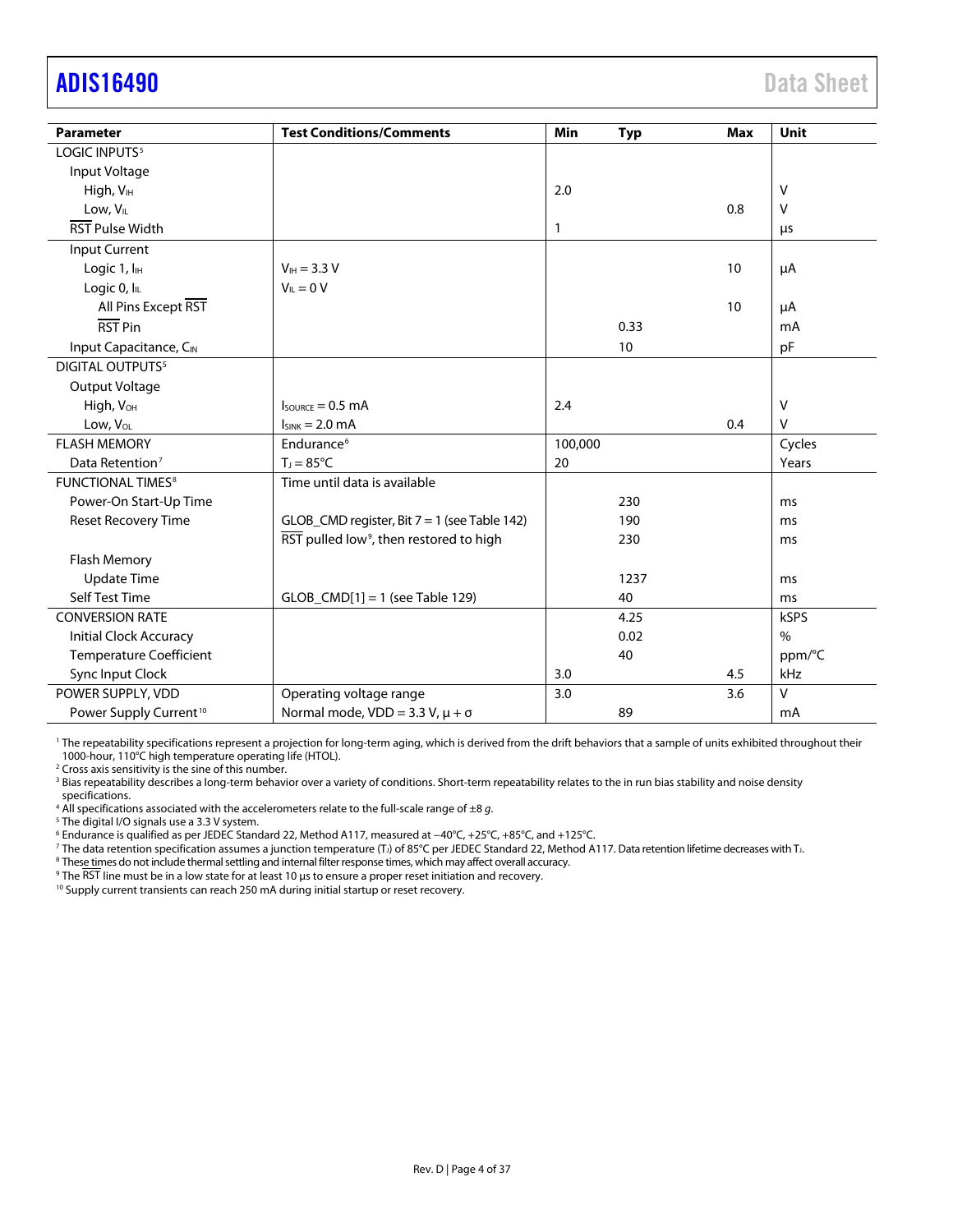# <span id="page-4-0"></span>**TIMING SPECIFICATIONS**

T<sub>C</sub> = 25°C, VDD = 3.3 V, unless otherwise noted.

#### **Table 2.**

| <b>Parameter</b>                  | <b>Description</b>                            | Min <sup>1</sup> | <b>Typ</b> | Max <sup>1</sup> | <b>Unit</b> |
|-----------------------------------|-----------------------------------------------|------------------|------------|------------------|-------------|
| f <sub>sclk</sub>                 | Serial clock                                  | 0.01             |            | 15               | <b>MHz</b>  |
| $t$ <sub>STALL</sub> $^2$         | Stall period between data                     | 5                |            |                  | μs          |
| t <sub>CLS</sub>                  | Serial clock low period                       | 31               |            |                  | ns          |
| t <sub>CHS</sub>                  | Serial clock high period                      | 31               |            |                  | ns          |
| $t_{\overline{\text{CS}}}$        | Chip select to clock edge                     | 32               |            |                  | ns          |
| $t_{DAV}$                         | DOUT valid after SCLK edge                    |                  |            | 10               | ns          |
| t <sub>DSU</sub>                  | DIN setup time before SCLK rising edge        | 2                |            |                  | ns          |
| $t_{DHD}$                         | DIN hold time after SCLK rising edge          | $\overline{2}$   |            |                  | ns          |
| t <sub>DR</sub> , t <sub>DF</sub> | DOUT rise/fall times, ≤100 pF loading         |                  | 3          | 8                | ns          |
| t <sub>DSOE</sub>                 | CS assertion to data out active               | $\mathbf 0$      |            | 11               | ns          |
| t <sub>HD</sub>                   | SCLK edge to data out invalid                 | 0                |            |                  | ns          |
| tses                              | Last SCLK edge to $\overline{CS}$ deassertion | 32               |            |                  | ns          |
| t <sub>DSHI</sub>                 | CS deassertion to data out high impedance     | $\Omega$         |            | 9                | ns          |
| t <sub>NV</sub>                   | Data invalid time                             |                  | 11         | 15               | μs          |
| $t_1$                             | Input sync pulse width                        | 5                |            |                  | μs          |
| t <sub>2</sub>                    | Input sync to data invalid                    |                  | 233        |                  | μs          |
| t <sub>3</sub>                    | Input sync period <sup>3</sup>                | 222.2            |            |                  | μs          |

<sup>1</sup> Guaranteed by design and characterization, but not tested in production.

<sup>2</sup> Se[e Table 3](#page-4-1) for exceptions to the stall time rating. Note that an insufficient stall time results in reading all 0s for the register attempting to be read.

 $3$  This measurement represents the inverse of the maximum frequency for the input sample clock: 4500 Hz.

# *Register Specific Stall Times*

<span id="page-4-1"></span>

| Table 3.          |                                      |                  |     |     |             |
|-------------------|--------------------------------------|------------------|-----|-----|-------------|
| <b>Parameter</b>  | <b>Description</b>                   | Min <sup>1</sup> | Typ | Max | <b>Unit</b> |
| <b>STALL TIME</b> |                                      |                  |     |     |             |
| FNCTIO CTRL       | Configure DIO <sub>x</sub> functions | 340              |     |     | μs          |
| FILTR BNK 0       | Enable/select FIR filter banks       | 65               |     |     | μs          |
| FILTR BNK 1       | Enable/select FIR filter banks       | 65               |     |     | μs          |
| NULL CNFG         | Configure autonull bias function     | 71               |     |     | μs          |
| SYNC SCALE        | Configure input clock scale factor   | 340              |     |     | μs          |
| DEC RATE          | Configure decimation rate            | 340              |     |     | μs          |
| <b>GPIO CTRL</b>  | Configure general-purpose I/O lines  | 45               |     |     | μs          |
| <b>CONFIG</b>     | Configure miscellaneous functions    | 45               |     |     | μs          |
| GLOB_CMD[1]       | On demand self test                  | 40               |     |     | ms          |
| GLOB CMD[3]       | Flash memory update                  | 1.24             |     |     | sec         |
| GLOB CMD[6]       | Factory calibration restore          | 350              |     |     | μs          |
| GLOB CMD[7]       | Software reset                       | 130              |     |     | ms          |

<sup>1</sup> Monitoring the data ready signal (se[e Table 131](#page-28-0) for FNCTIO\_CTRL configuration) for the return of regular pulsing can help minimize system wait times.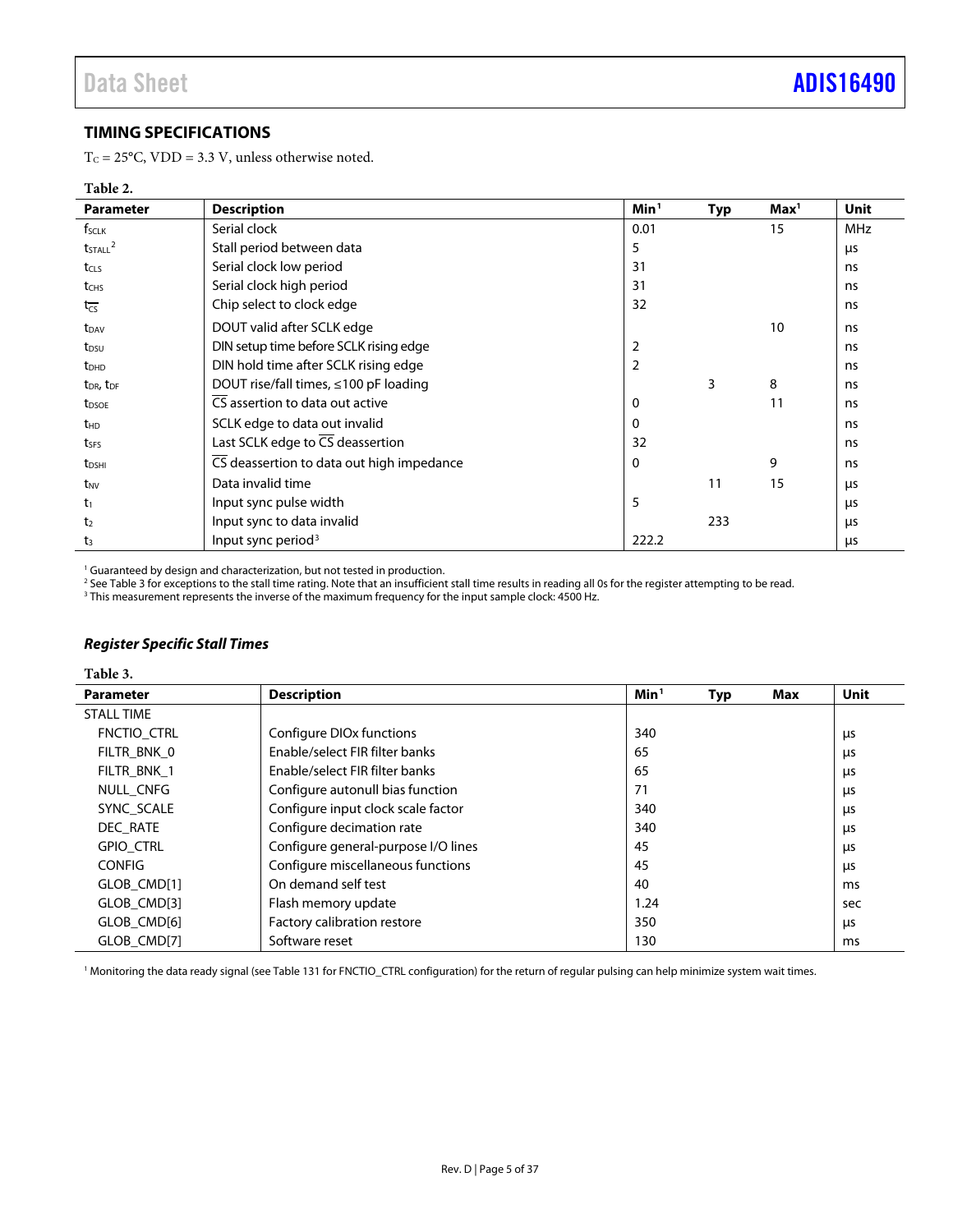# adis16490 **Data Sheet** Data Sheet



*Figure 4. Input Clock Timing Diagram, FNCTIO\_CTRL[7:4] = 0xFD*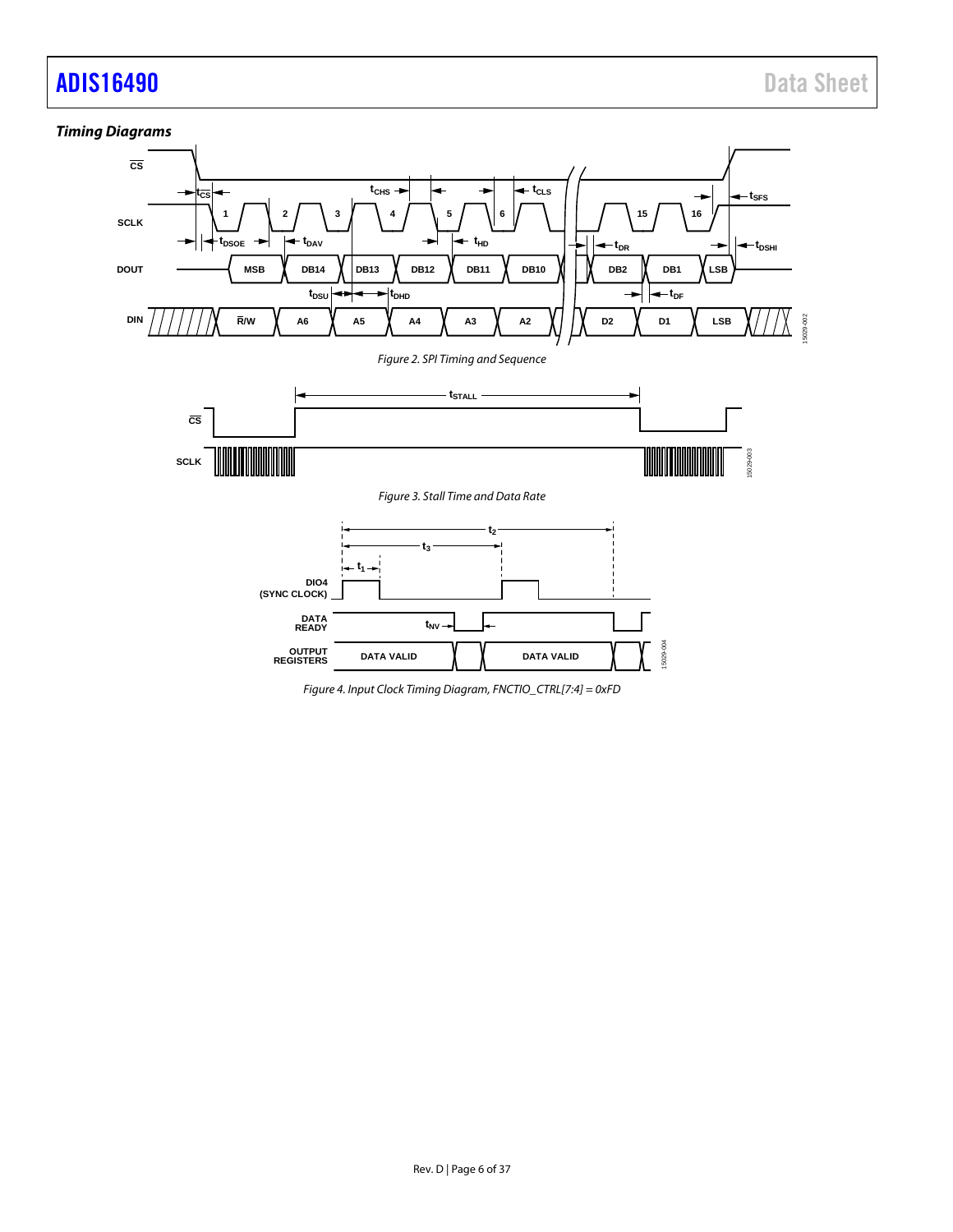# <span id="page-6-0"></span>ABSOLUTE MAXIMUM RATINGS

#### **Table 4.**

| <b>Parameter</b>                       | Rating                              |
|----------------------------------------|-------------------------------------|
| Acceleration                           |                                     |
| Any Axis, Unpowered                    | 1500 $q$                            |
| Any Axis, Powered                      | 1500 $q$                            |
| VDD to GND                             | $-0.3$ V to $+3.6$ V                |
| Digital Input Voltage to GND           | $-0.3$ V to VDD + 0.2 V             |
| Digital Output Voltage to GND          | $-0.3$ V to VDD + 0.2 V             |
| <b>Operating Temperature Range</b>     | $-40^{\circ}$ C to $+105^{\circ}$ C |
| Storage Temperature Range <sup>1</sup> | $-55^{\circ}$ C to $+150^{\circ}$ C |
| <b>Barometric Pressure</b>             | 2 bar                               |
|                                        |                                     |

<sup>1</sup> Extended exposure to temperatures that are lower than −40°C or higher than +105°C can adversely affect the accuracy of the factory calibration.

Stresses at or above those listed under Absolute Maximum Ratings may cause permanent damage to the product. This is a stress rating only; functional operation of the product at these or any other conditions above those indicated in the operational section of this specification is not implied. Operation beyond the maximum operating conditions for extended periods may affect product reliability.

# <span id="page-6-1"></span>**THERMAL RESISTANCE**

Thermal performance is directly linked to printed circuit board (PCB) design and operating environment. Careful attention to PCB thermal design is required.

 $\theta_{JA}$  is the natural convection junction to ambient thermal resistance measured in a one cubic foot sealed enclosure.

 $\theta_{\text{JC}}$  is the junction to case thermal resistance.

The [ADIS16490](http://www.analog.com/ADIS16490?doc=ADIS16490.pdf) is a multichip module, which includes many active components. The values i[n Table 5](#page-6-3) identify the thermal response of the hottest component inside of the [ADIS16490,](http://www.analog.com/ADIS16490?doc=ADIS16490.pdf) with respect to the overall power dissipation of the module. This approach enables a simple method for predicting the temperature of the hottest junction, based on either ambient or case temperature.

For example, when the ambient temperature is 70°C, the hottest junction inside of th[e ADIS16490](http://www.analog.com/ADIS16490?doc=ADIS16490.pdf) is 76.7°C.

$$
T_J = \theta_{JA} \times V_{DD} \times I_{DD} + 70^{\circ}\text{C}
$$

$$
T_J = 22.8 \, \text{°C/W} \times 3.3 \, \text{V} \times 0.089 \, \text{A} + 70 \, \text{°C}
$$

$$
T_J = 76.7^{\circ}\mathrm{C}
$$

#### <span id="page-6-3"></span>**Table 5. Package Characteristics**

| <b>Package Type</b> | <b>UJA</b>         | $\theta$    | <b>Device Weight</b> |
|---------------------|--------------------|-------------|----------------------|
| $MI - 24 - 91$      | $30.7^{\circ}$ C/W | 20.9 $°C/W$ |                      |

<sup>1</sup> Thermal impedance simulated values come from a case when  $4 \text{ M2} \times 0.4 \text{ mm}$ machine screws (torque = 20 inch-ounces) secure th[e ADIS16490](http://www.analog.com/ADIS16490?doc=ADIS16490.pdf) to the printed circuit board.

# <span id="page-6-2"></span>**ESD CAUTION**



ESD (electrostatic discharge) sensitive device. Charged devices and circuit boards can discharge without detection. Although this product features patented or proprietary protection circuitry, damage may occur on devices subjected to high energy ESD. Therefore, proper ESD precautions should be taken to avoid performance degradation or loss of functionality.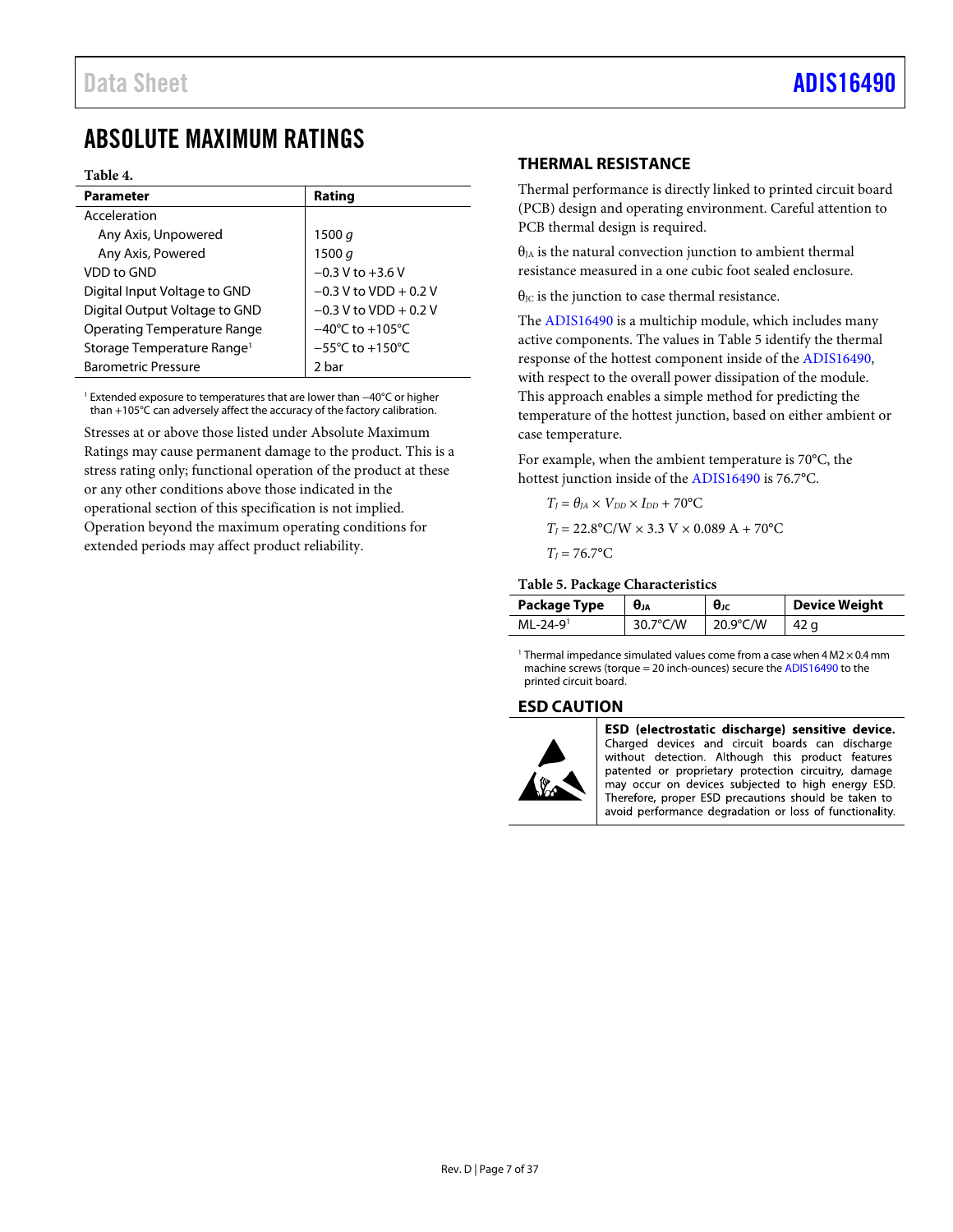# <span id="page-7-0"></span>PIN CONFIGURATION AND FUNCTION DESCRIPTIONS



*Figure 5. Pin Configuration*



*Figure 6. Axial Orientation (Top Side Facing Up)*

<span id="page-7-1"></span>

| Pin No.   | <b>Mnemonic</b>  | <b>Type</b>    | <b>Description</b>                                                                     |
|-----------|------------------|----------------|----------------------------------------------------------------------------------------|
|           | DIO <sub>3</sub> | Input/output   | Configurable Digital Input/Output 3.                                                   |
|           | DIO <sub>4</sub> | Input/output   | Configurable Digital Input/Output 4.                                                   |
| 3         | <b>SCLK</b>      | Input          | <b>SPI Serial Clock.</b>                                                               |
| 4         | <b>DOUT</b>      | Output         | SPI Data Output. Clocks output on the SCLK falling edge.                               |
| 5         | <b>DIN</b>       | Input          | SPI Data Input. Clocks input on the SCLK rising edge.                                  |
| 6         | <b>CS</b>        | Input          | SPI Chip Select.                                                                       |
|           | DIO <sub>1</sub> | Input/output   | Configurable Digital Input/Output 1.                                                   |
| 8         | <b>RST</b>       | Input          | Reset.                                                                                 |
| 9         | DIO <sub>2</sub> | Input/output   | Configurable Digital Input/Output 2.                                                   |
| 10, 11    | VDD.             | Supply         | Power Supply.                                                                          |
| 12, 15    | <b>NO PIN</b>    | Not applicable | These pins are not physically present.                                                 |
| 13, 14    | <b>GND</b>       | Supply         | Power Ground.                                                                          |
| 16 to 22, | DNC              | Not applicable | Do Not Connect. Do not connect to these pins.                                          |
| 24        |                  |                |                                                                                        |
| 23        | DNC              | Not applicable | Do Not Connect. Do not connect to this pin. This pin can tolerate connection to 3.3 V. |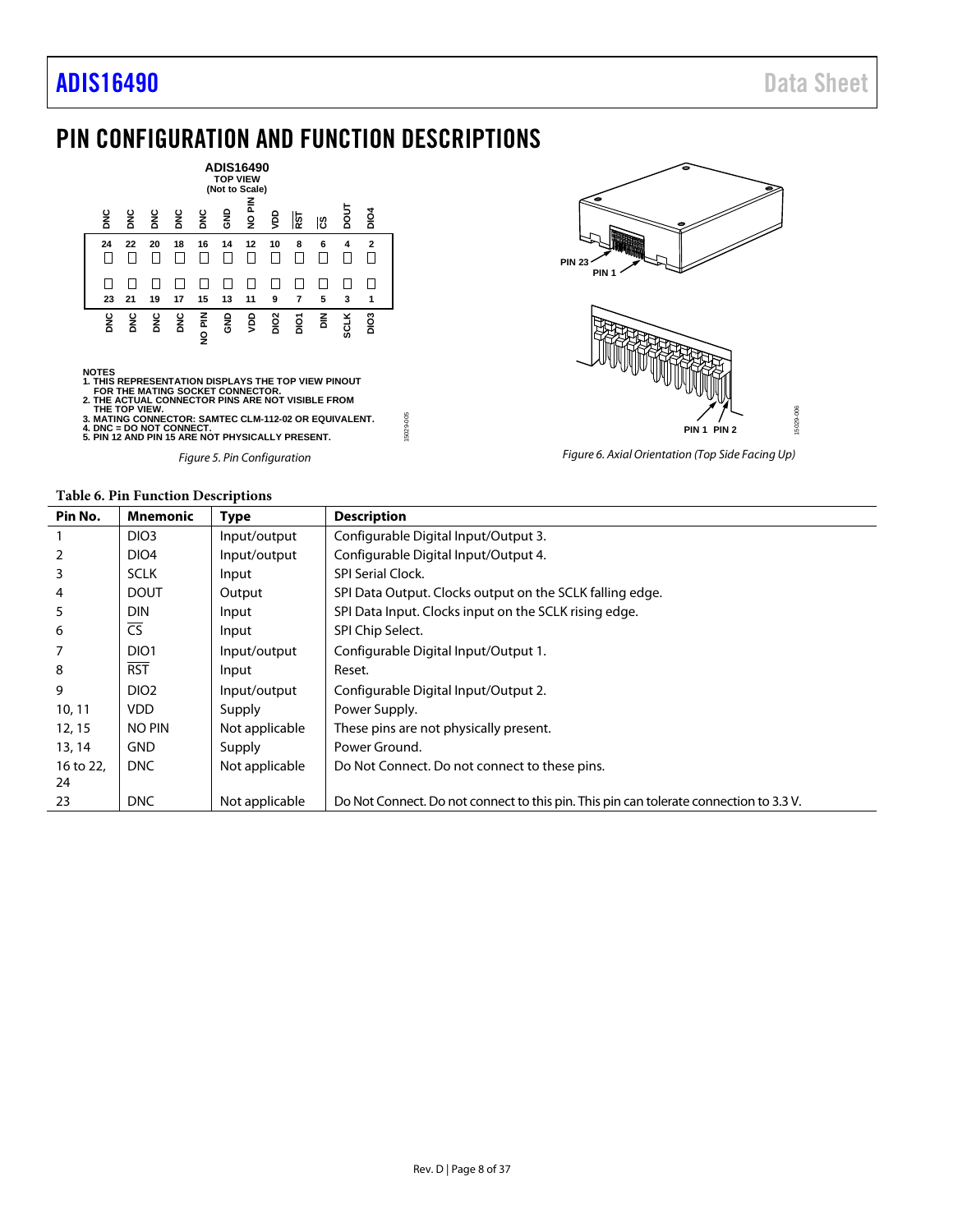# <span id="page-8-0"></span>TYPICAL PERFORMANCE CHARACTERISTICS



*Figure 7. Gyroscope Root Allan Variance*



*Figure 8. Gyroscope Sensitivity Error, −40°C to +85°C, 1°C/min*



*Figure 9. Gyroscope Sensitivity Error, +85°C to −40°C, 1°C/min*



*Figure 10. Gyroscope Bias Error, −40°C to +85°C, 1°C/min*



*Figure 11. Gyroscope Axisto Axis Misalignment Error, −40°C to +85°C*



*Figure 12. Gyroscope Noise Density, Tc* = 25°C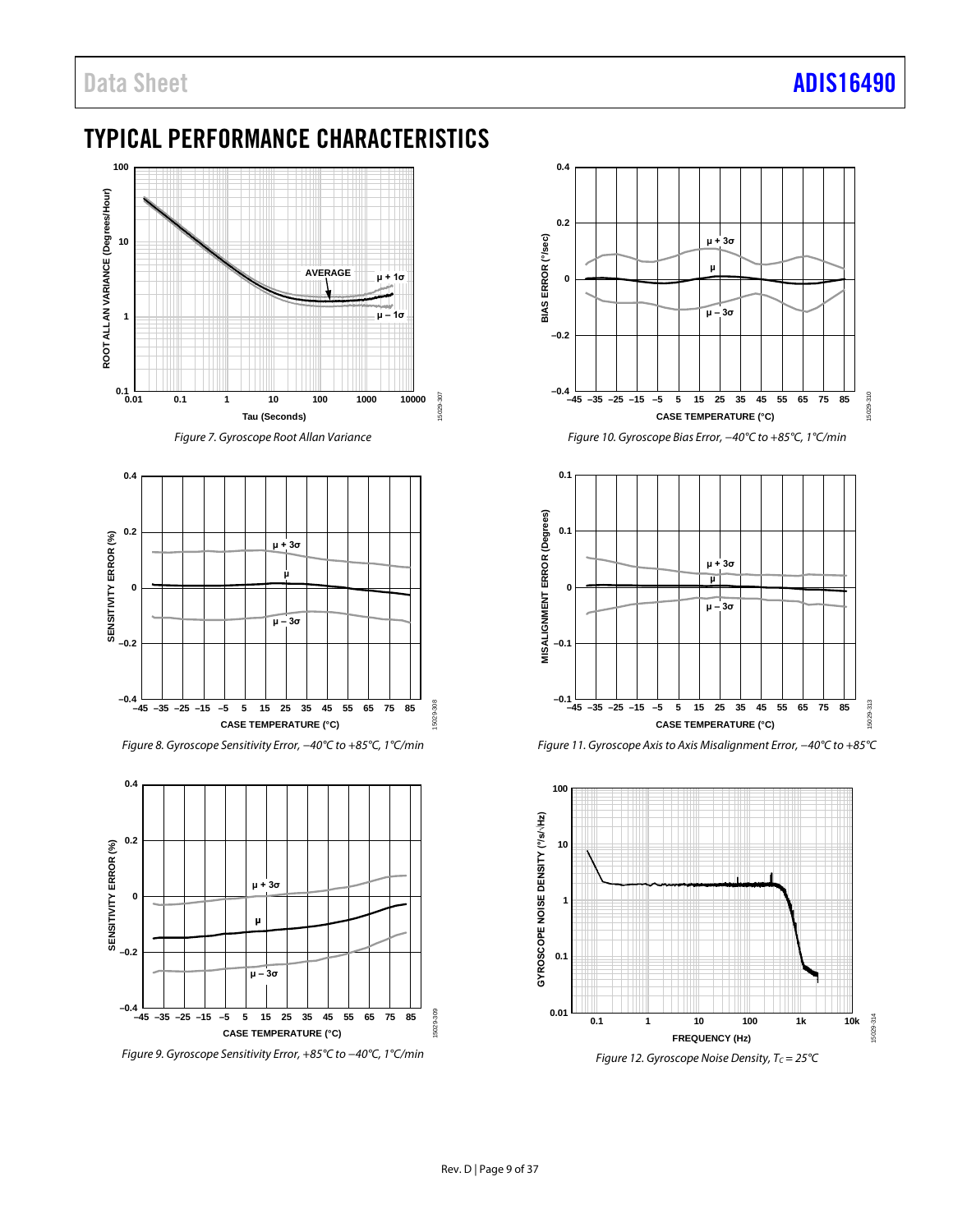# adis16490 Data Sheet













*Figure 16. Accelerometer Sensitivity Error, +85°C to −40°C, 1°C/min*







*Figure 18. Accelerometer Axisto Axis Misalignment Error, −40°C to +85°C*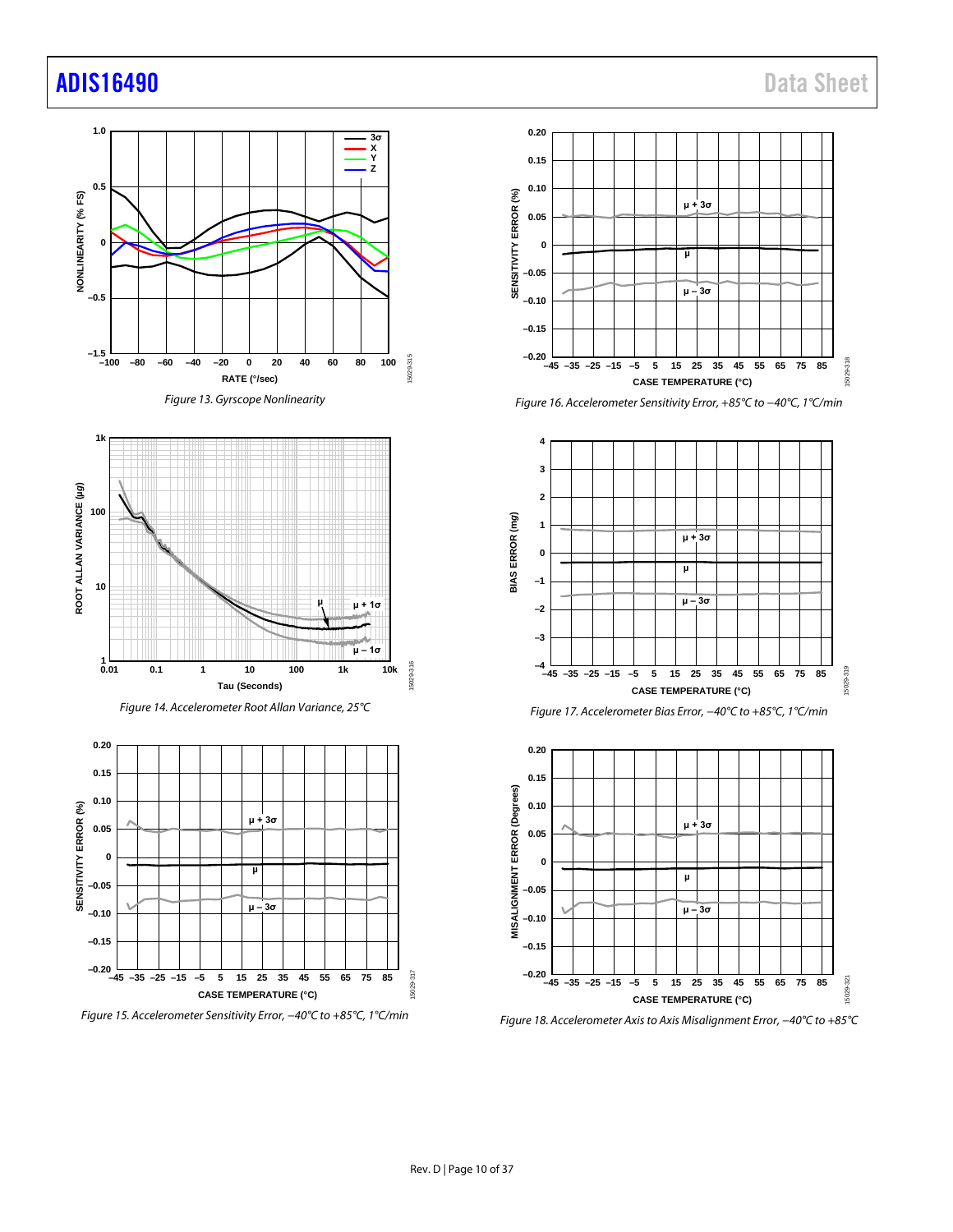# Data Sheet **[ADIS16490](https://www.analog.com/ADIS16490?doc=ADIS16490.pdf)**

#### **20 X Y 0 Z –20** MAGNITUDE (dB) **MAGNITUDE (dB) –40 –60 –80** Ш **–100 –120** 15029-322 15029-322 **20 200 2000 FREQUENCY (Hz)**

*Figure 19. Accelerometer Vibration Response (Swept Sine, 2* g *peak)*



*Figure 20. Accelerometer Nonlinearity (FIT Is Curve Fit)*

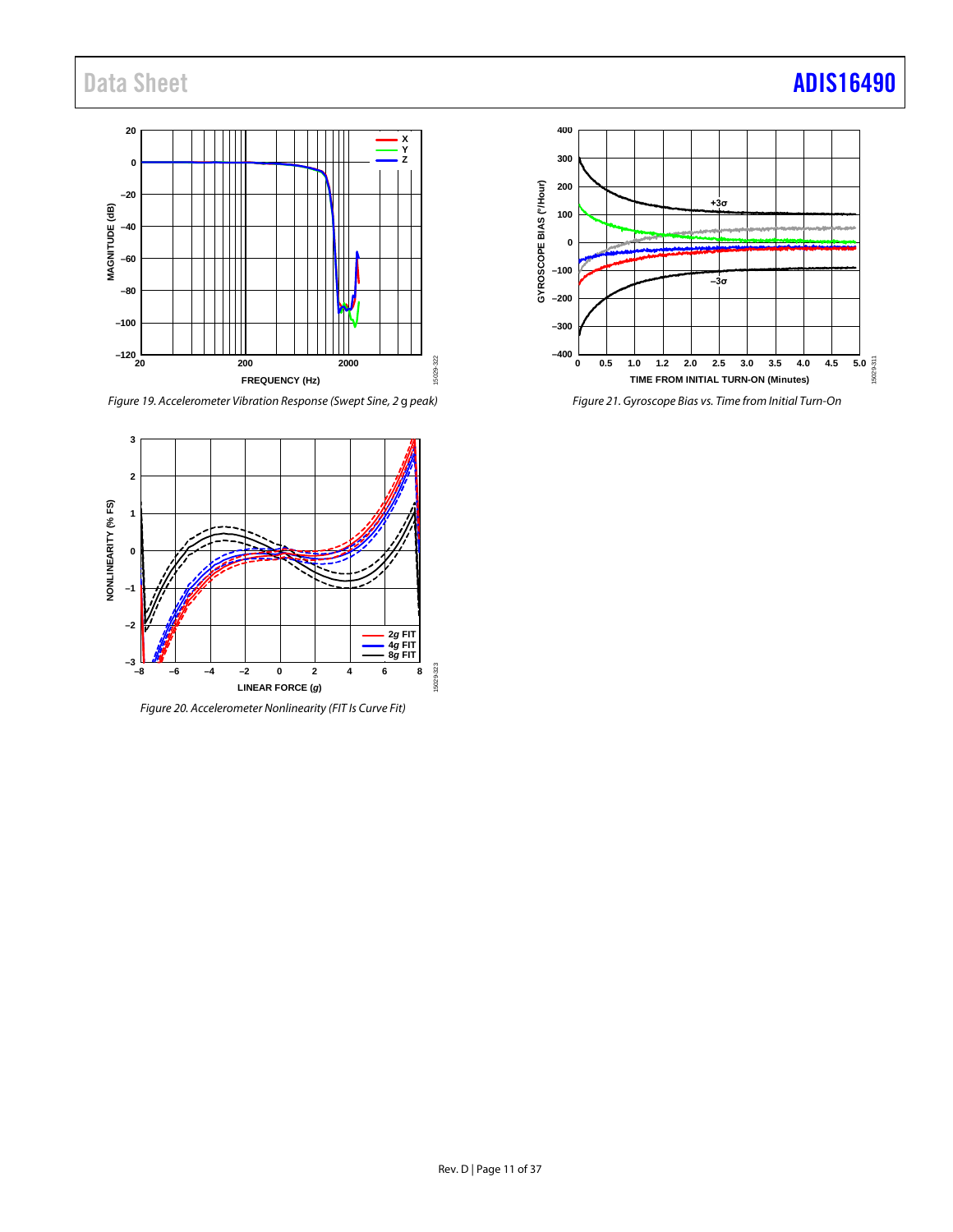# <span id="page-11-0"></span>THEORY OF OPERATION

The [ADIS16490](http://www.analog.com/ADIS16490?doc=ADIS16490.pdf) is an autonomous sensor system. A power-on self test begins automatically after the voltage on the power supply pins reaches a minimum safe level as defined b[y Table 1.](#page-2-1)  After the automatic power-on self test, the [ADIS16490](http://www.analog.com/ADIS16490?doc=ADIS16490.pdf) begins sampling, processing, and loading calibrated sensor data into the output registers, which are accessible using the SPI port.

# <span id="page-11-1"></span>**INERTIAL SENSOR SIGNAL CHAIN**

[Figure 22](#page-11-2) provides the basic signal chain for the inertial sensors in the [ADIS16490,](http://www.analog.com/ADIS16490?doc=ADIS16490.pdf) which processes data at a rate of 4250 SPS when using the internal sample clock. Using one of the external clock options in FNCTIO\_CTRL[7:4] (se[e Table 131\)](#page-28-0) can provide flexibility in selecting this rate.



*Figure 22. Signal Processing Diagram, Inertial Sensors*

# <span id="page-11-2"></span>*Gyroscope Data Sampling*

The [ADIS16490](http://www.analog.com/ADIS16490?doc=ADIS16490.pdf) produces angular rate measurements around three orthogonal axes  $(x, y, and z)$ . [Figure 23](#page-11-3) shows the basic signal flow for the production of x-axis gyroscope data (same as y-axis and z-axis). This signal chain contains two digital MEMS gyroscopes ( $X_{G1}$  and  $X_{G2}$ ), which have their own ADC and sample clocks ( $f_{SGX1}$  and  $f_{SGX2}$  = 4100 Hz that produce data independently from each other. The sensor to sensor tolerance on this sample rate is ±200 SPS. Processing these data starts with combining (summation and rescale) the most recent sample from each gyroscope together by using an independent sample master frequency  $(f<sub>SM</sub>)$ clock ( $f_{SM}$  = 4250 Hz, see [Figure 23\)](#page-11-3), which drives the rest of the digital signal processing (calibration, alignment, and filtering) for the gyroscopes and accelerometers.



*Figure 23. Gyroscope Data Sampling*

# <span id="page-11-3"></span>*Accelerometer Data Sampling*

The [ADIS16490](http://www.analog.com/ADIS16490?doc=ADIS16490.pdf) produces linear acceleration measurements along the same orthogonal axes (x, y, and z) as the gyroscopes, using the same clock ( $f_{SM}$ , se[e Figure 23](#page-11-3) and [Figure 24\)](#page-11-4) that triggers data acquisition and subsequent processing of the gyroscope data.



# *External Clock Options*

The [ADIS16490](http://www.analog.com/ADIS16490?doc=ADIS16490.pdf) offers two modes of operation to control data production with an external clock: sync mode and pulse per second (PPS) mode. In sync mode, the external clock directly controls the data sampling and production clock ( $f<sub>SM</sub>$  i[n Figure 23](#page-11-3) and [Figure 24\)](#page-11-4). In PPS mode, users can provide a lower input clock rate (1 Hz to 128 Hz) and use a scale factor (SYNC\_SCALE register, se[e Table](#page-30-0) 141) to establish a data collection and processing rate that is between 3000 Hz and 4250 Hz for best performance.

### *Inertial Sensor Calibration*

The calibration function for the gyroscopes and the accelerometers has two components: factory calibration and user calibration (se[e Figure 25\)](#page-11-5).



*Figure 25. Gyroscope Calibration Processing*

### <span id="page-11-5"></span>*Gyroscope Factory Calibration*

Gyroscope factory calibration applies the following correction formula to the data of each gyroscope:

$$
\begin{bmatrix}\n\omega_{XC} \\
\omega_{YC} \\
\omega_{ZC}\n\end{bmatrix} = \begin{bmatrix}\nm_{11} & m_{12} & m_{13} \\
m_{21} & m_{22} & m_{23} \\
m_{31} & m_{32} & m_{33}\n\end{bmatrix} \times \begin{bmatrix}\n\omega_{X} \\
\omega_{Y} \\
\omega_{Z}\n\end{bmatrix} + \begin{bmatrix}\nb_{X} \\
b_{Y} \\
b_{Z}\n\end{bmatrix} + \begin{bmatrix}\n\omega_{X} \\
\omega_{Z}\n\end{bmatrix}
$$
\n(1)

where:

 $\omega_{\text{XC}}$ ,  $\omega_{\text{YC}}$ , and  $\omega_{\text{ZC}}$  are the postcalibration gyroscope data. *m11*, *m12*, *m13*, *m21*, *m22*, *m23*, *m31*, *m32*, and *m33* are the scale and alignment correction factors.

 $\omega$ <sub>X</sub>,  $\omega$ <sub>Y</sub>, and  $\omega$ <sub>Z</sub> are the precalibration gyroscope data.  $b_x$ ,  $b_y$ , and  $b_z$  are the bias correction factors.

*g11*, *g12*, *g13*, *g21*, *g22*, *g23*, *g31*, *g32*, and *g33* are the linear *g* correction factors.

 $a'_{x}$ ,  $a'_{y}$ , and  $a'_{z}$  are the postcalibration accelerometer data.

All the correction factors in each matrix/array are derived from direct observation of the response of each gyroscope to a variety of rotation rates at multiple temperatures across the calibration temperature range ( $-40^{\circ}$ C ≤ T<sub>C</sub> ≤ +85°C). These correction factors are stored in the flash memory bank, but they are not available for observation. CONFIG[7] provides an on/off control for the linear *g* compensation (se[e Table 135\)](#page-29-0). See [Figure 46](#page-24-1) for more details on the user calibration options that are available for the gyroscopes.

<span id="page-11-4"></span>*Figure 24. Accelerometer Data Sampling*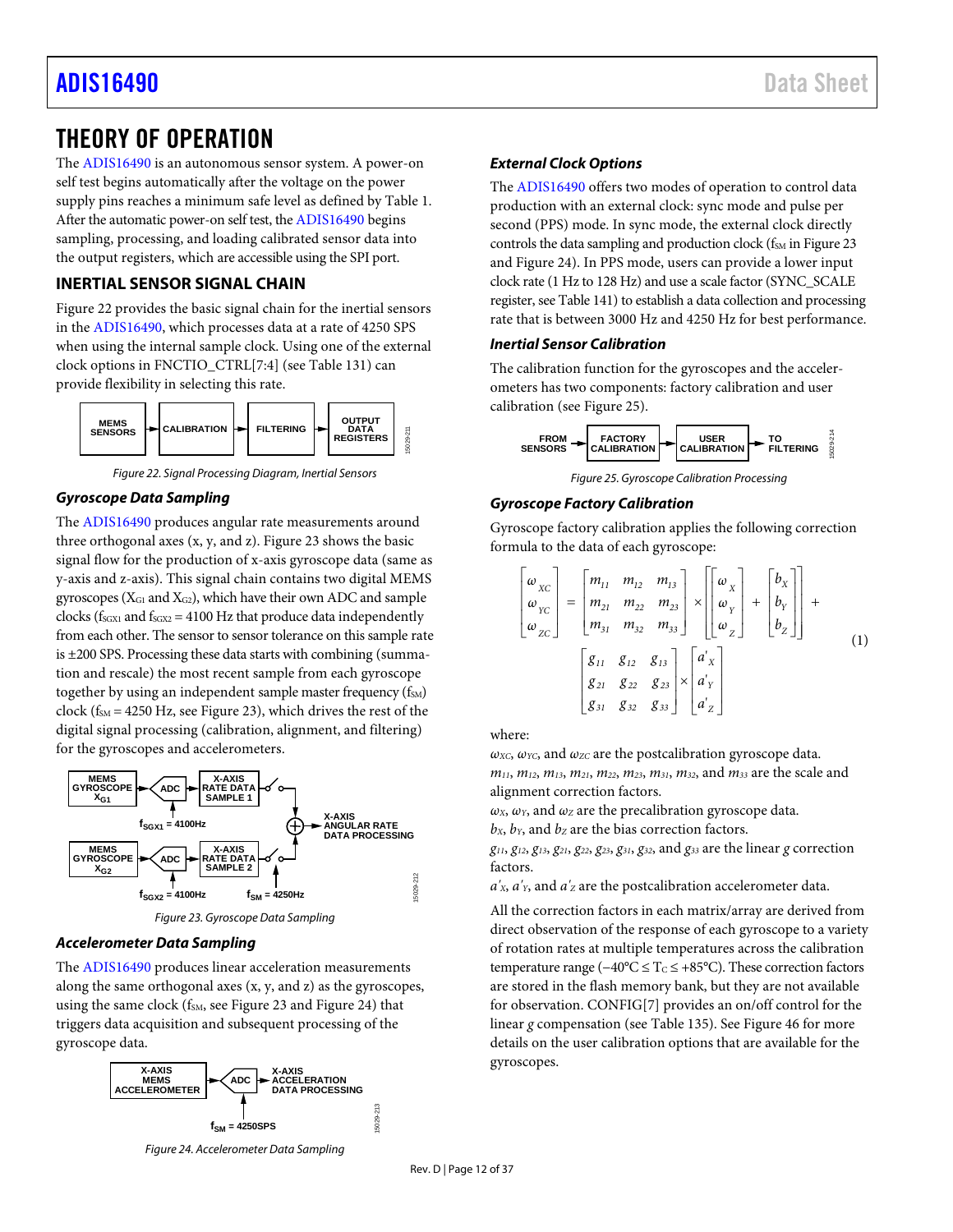# *Accelerometer Factory Calibration*

The accelerometer factory calibration applies the following correction formulas to the data of each accelerometer:

$$
\begin{bmatrix}\na'_{x} \\
a'_{y} \\
a'_{z}\n\end{bmatrix} =\n\begin{bmatrix}\nm_{11} & m_{12} & m_{13} \\
m_{21} & m_{22} & m_{23} \\
m_{31} & m_{32} & m_{33}\n\end{bmatrix}\n\times\n\begin{bmatrix}\na_{x} \\
a_{y} \\
a_{z}\n\end{bmatrix} +\n\begin{bmatrix}\nb_{x} \\
b_{y} \\
b_{z}\n\end{bmatrix} +\n\begin{bmatrix}\n0 \\
b_{z} \\
b_{z}\n\end{bmatrix}
$$
\n(2)\n
$$
\begin{bmatrix}\n0 & p_{12} & p_{13} \\
p_{21} & 0 & p_{23} \\
p_{31} & p_{32} & 0\n\end{bmatrix}\n\times\n\begin{bmatrix}\na_{xc}^2 \\
a_{2Cx}^2\n\end{bmatrix}
$$

### where:

 $a<sub>X</sub>$ ,  $a<sub>Y</sub>$ , and  $a<sub>Z</sub>$  are the precalibration accelerometer data.  $a'_{x}$ ,  $a'_{y}$ , and  $a'_{z}$  are the postcalibration accelerometer data. *m11*, *m12*, *m13*, *m21*, *m22*, *m23*, *m31*, *m32*, and *m33* are the scale and alignment correction factors.

 $b_x$ ,  $b_y$ , and  $b_z$  are the bias correction factors.

*0*, *p12*, *p13*, *p21*, *0*, *p23*, *p31*, *p32*, and 0 are the point of percussion correction factors

 $ω<sup>2</sup>xc, ω<sup>2</sup>vc, and ω<sup>2</sup>zc are the postcalibration gyroscope data$ (squared).

All the correction factors in each matrix/array are derived from direct observation of the response of each accelerometer to a variety of inertial test conditions at multiple temperatures across the calibration temperature range ( $-40^{\circ}$ C ≤ T<sub>C</sub> ≤ +85°C). These correction factors are stored in the flash memory bank, but they are not available for observation. CONFIG[6] provides an on/off control for the point of percussion alignment (see [Table 135\)](#page-29-0). Se[e Figure 47](#page-25-0) for more details on the user calibration options that are available for the accelerometers.

# *Filtering*

After calibration, the data of each inertial sensor passes through two digital filters, both of which have user configurable attributes: FIR and decimation (see [Figure 26\)](#page-12-1).





<span id="page-12-1"></span>The FIR filter includes four banks of coefficients that have 120 taps each. FILTR\_BNK\_0 (se[e Table 143\)](#page-31-0) and FILTR\_BNK\_1 (see [Table 145\)](#page-31-1) provide the configuration options for the use of the FIR filters of each inertial sensor. Each FIR filter bank includes a preconfigured filter, but users can design their own filters and write over these values using the register of each coefficient. For example[, Table 174](#page-33-1) provides the details for FIR\_COEF\_A071, which contains Coefficient 71 in FIR Bank A. Refer t[o Figure 50](#page-34-0) for the frequency response of the factory default filters. These filters do not represent any specific application environment; they are only examples.

The decimation filter averages multiple samples together to produce each register update. In this type of filter structure, the number of samples in the average is equal to the reduction in the update rate for the output data registers. See the DEC\_RATE register for the user controls for this filter (se[e Table 137\)](#page-30-1).

# <span id="page-12-0"></span>**REGISTER STRUCTURE**

All communication with the [ADIS16490](http://www.analog.com/ADIS16490?doc=ADIS16490.pdf) involves accessing its user registers. The register structure contains both output data and control registers. The output data registers include the latest sensor data, error flags, and identification data. The control registers include sample rate, filtering, input/output, calibration, and diagnostic configuration options. All communication between th[e ADIS16490](http://www.analog.com/ADIS16490?doc=ADIS16490.pdf) and an external processor involves either reading or writing to one of the user registers.



*Figure 27. Basic Operation*

The register structure uses a paged addressing scheme that contains 13 pages, with each page containing 64 register locations. Each register is 16 bits wide, with each byte having its own unique address within the memory map of that page. The SPI port has access to one page at a time, using the bit sequence in [Figure 28.](#page-13-2) Select the page to activate for SPI access by writing its code to the PAGE\_ID register. Read the PAGE\_ID register to determine which page is currently active. [Table 7](#page-12-2) displays the PAGE\_ID contents for each page and their basic functions. The PAGE\_ID register is located at Address 0x00 on every page.

#### <span id="page-12-2"></span>**Table 7. User Register Page Assignments**

| Page          | <b>PAGE_ID</b> | <b>Function</b>                                      |
|---------------|----------------|------------------------------------------------------|
| $\Omega$      | 0x00           | Output data, clock, identification                   |
| 1             | 0x01           | Reserved                                             |
| $\mathcal{P}$ | 0x02           | Calibration                                          |
| 3             | 0x03           | Control: sample rate, filtering, I/O                 |
| 4             | 0x04           | Serial number, CRC values                            |
| 5             | 0x05           | FIR Filter Bank A, Coefficient 0 to Coefficient 59   |
| 6             | 0x06           | FIR Filter Bank A. Coefficient 60 to Coefficient 119 |
| 7             | 0x07           | FIR Filter Bank B. Coefficient 0 to Coefficient 59   |
| 8             | 0x08           | FIR Filter Bank B. Coefficient 60 to Coefficient 119 |
| 9             | 0x09           | FIR Filter Bank C. Coefficient 0 to Coefficient 59   |
| 10            | 0x0A           | FIR Filter Bank C, Coefficient 60 to Coefficient 119 |
| 11            | 0x0B           | FIR Filter Bank D, Coefficient 0 to Coefficient 59   |
| 12            | 0x0C           | FIR Filter Bank D, Coefficient 60 to Coefficient 119 |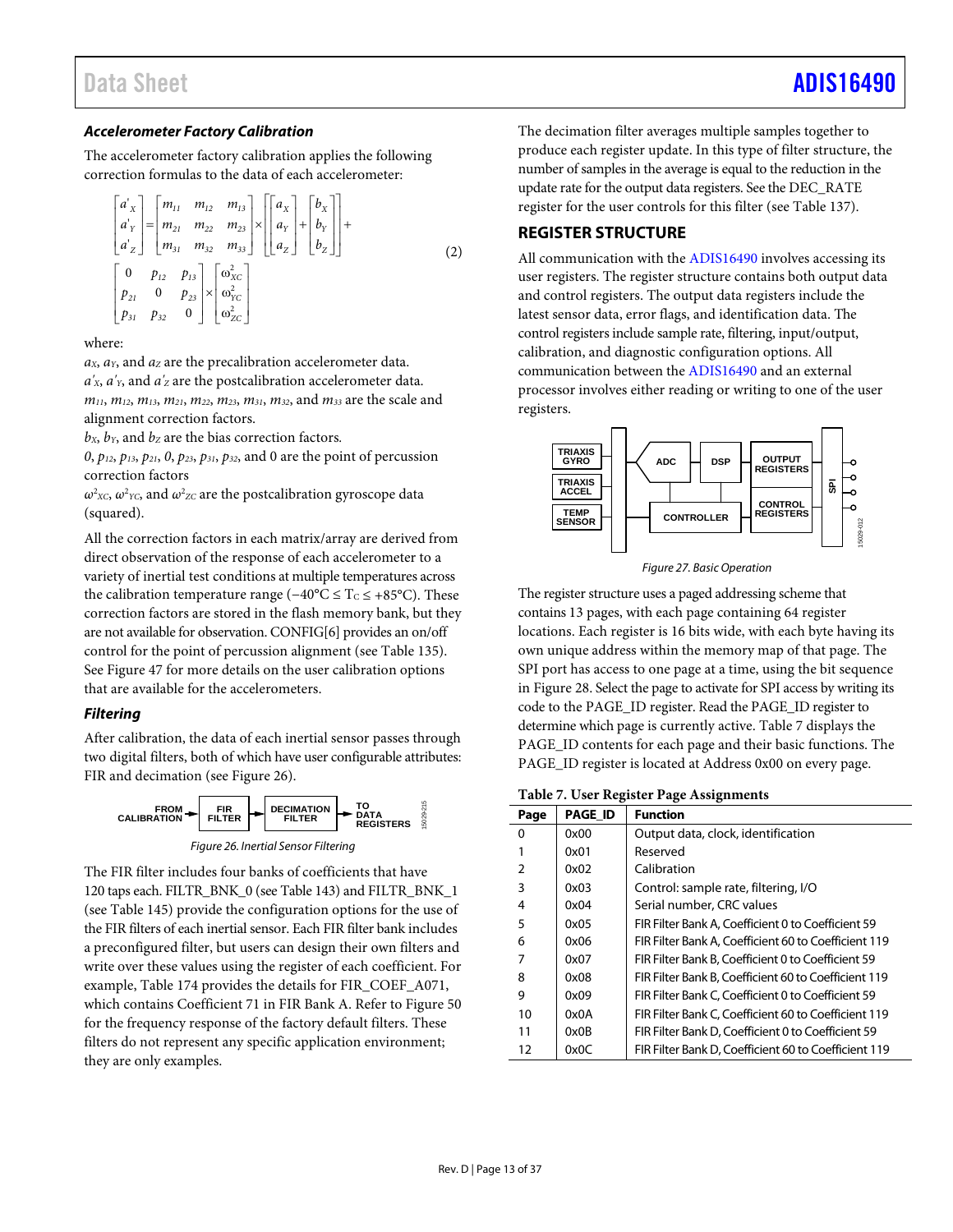# [ADIS16490](https://www.analog.com/ADIS16490?doc=ADIS16490.pdf) Data Sheet



<span id="page-13-2"></span>

*Figure 28. SPI Communication Bit Sequence*

# <span id="page-13-0"></span>**SERIAL PERIPHERAL INTERFACE**

The serial peripheral interface (SPI) provides access to the user register structures and typically connects to a compatible port on an embedded processor, using the connection diagram shown in [Figure 29.](#page-13-3) The four SPI signals facilitate synchronous, serial data communication.



*Figure 29. Electrical Connection Diagram*

<span id="page-13-3"></span>

| <b>Mnemonic</b> | <b>Function</b>            |
|-----------------|----------------------------|
|                 | Slave select               |
| <b>IRO</b>      | Interrupt request          |
| <b>MOSI</b>     | Master output, slave input |
| <b>MISO</b>     | Master input, slave output |
| א ורא           | Serial clock               |

Embedded processors typically use control registers to configure their serial ports for communicating with SPI slave devices such as th[e ADIS16490.](http://www.analog.com/ADIS16490?doc=ADIS16490.pdf) [Table 9](#page-13-4) provides a list of settings that describe the SPI protocol of th[e ADIS16490.](http://www.analog.com/ADIS16490?doc=ADIS16490.pdf) The initialization routine of the master processor typically establishes these settings using firmware commands to write them into its serial control registers.

#### <span id="page-13-4"></span>**Table 9. Generic Master Processor SPI Settings**

| <b>Processor Setting</b> | <b>Description</b>                        |
|--------------------------|-------------------------------------------|
| Master                   | ADIS16490 operates as slave               |
| $SCLK \leq 15 MHz$       | Maximum serial clock rate                 |
| SPI Mode 3               | $CPOL = 1$ (polarity), $CPHA = 1$ (phase) |
| <b>MSB First Mode</b>    | Bit sequence, see Figure 28 for coding    |
| 16-Bit Mode              | Shift register/data length                |

# <span id="page-13-1"></span>**DATA READY**

The factory default configuration provides users with a data ready (DR) signal on the DIO2 pin, which pulses low when the output data registers are updating (se[e Figure 30\)](#page-13-5). In this configuration, connect DIO2 to a pin on the embedded processor, which triggers data collection, when this signal pulses high. Register FNCTIO\_ CTRL[3:0] (se[e Table 131\)](#page-28-0) provides user configuration options for this function.



*Figure 30. Data Ready, When FNCTIO\_CTRL[3:0] = 1101 (default)*

<span id="page-13-5"></span>During the start-up and reset recovery processes, the DR signal can exhibit transient behavior before data production begins. [Figure 31](#page-13-6) provides an example of the DR behavior during startup, and [Figure 32](#page-13-7) an[d Figure 33](#page-14-2) provide examples of the DR behavior during recovery from reset commands.

<span id="page-13-6"></span>

<span id="page-13-7"></span>*Figure 32. Data Ready Response During Reset (Register GLOB\_CMD, Bit 7 = 1) Recovery*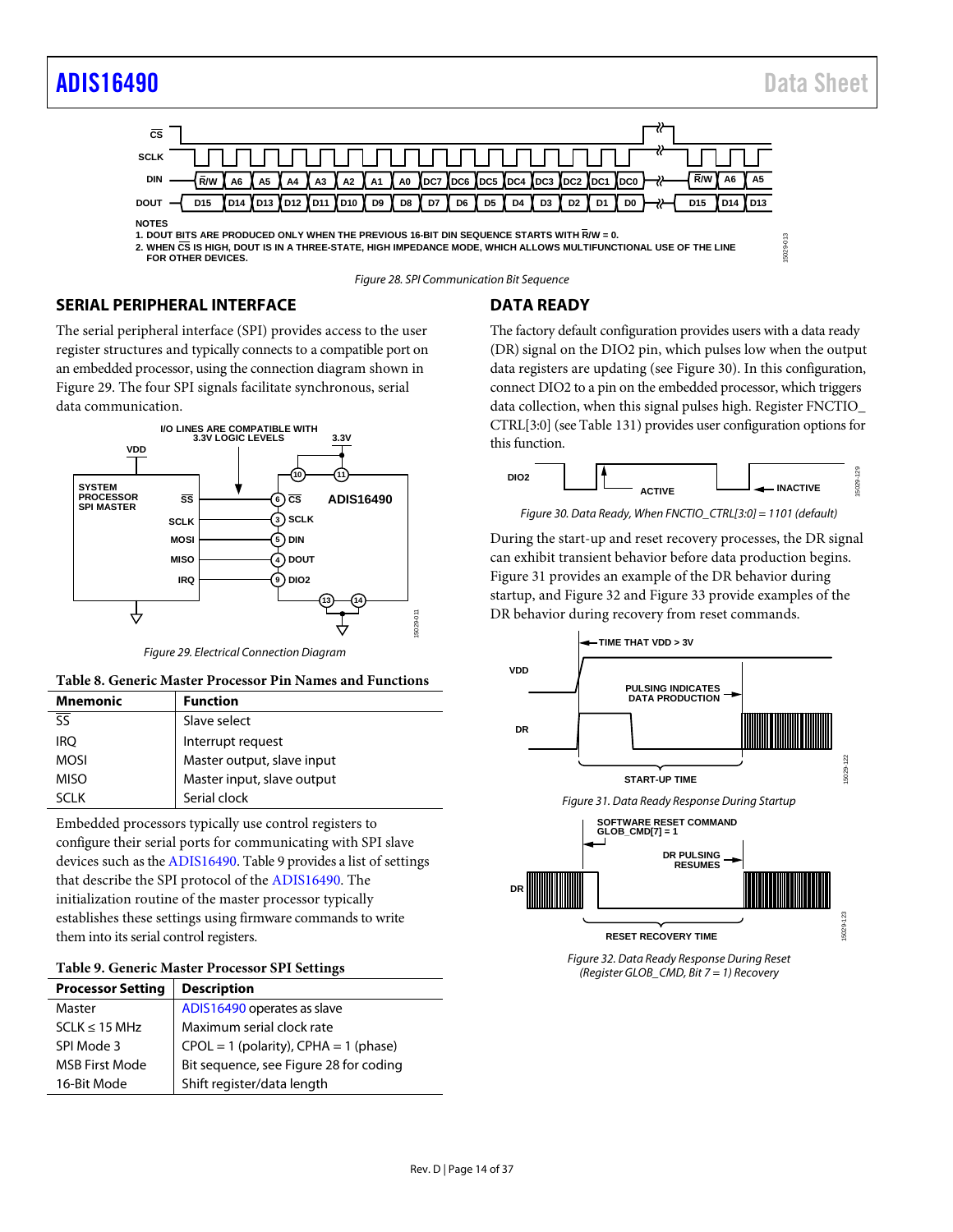# Data Sheet And a sheet Albert Advanced [ADIS16490](https://www.analog.com/ADIS16490?doc=ADIS16490.pdf) ADIS16490



*Figure 33. Data Ready Response During Reset (RST = 0) Recovery*

# <span id="page-14-2"></span><span id="page-14-0"></span>**READING SENSOR DATA**

Reading a single register requires two 16-bit cycles on the SPI: one to request the contents of a register and another to receive those contents. The 16-bit command code (se[e Figure 28\)](#page-13-2) for a read request on the SPI has three parts: the read bit  $(\overline{R}/W = 0)$ , either address of the register, [A6:A0], and eight don't care bits, [DC7:DC0]. [Figure 34](#page-14-3) provides an example that includes two register reads in succession. This example starts with DIN = 0x1A00, to request the contents of the Z\_GYRO\_OUT register, and follows with 0x1800, to request the contents of the Z\_GYRO\_LOW register (assuming PAGE\_ID already equals 0x0000). The sequence in [Figure 34](#page-14-3) also illustrates full duplex mode of operation, which means that th[e ADIS16490](http://www.analog.com/ADIS16490?doc=ADIS16490.pdf) can receive requests on DIN while also transmitting data out on DOUT within the same 16-bit SPI cycle.



*Figure 34. SPI Read Example* 

<span id="page-14-3"></span>[Figure 35](#page-14-4) provides an example of the four SPI signals when reading the PROD\_ID register (see [Table 79\)](#page-24-2) in a repeating pattern. This pattern can be helpful when troubleshooting the SPI interface setup and communications.



# <span id="page-14-4"></span><span id="page-14-1"></span>**DEVICE CONFIGURATION**

Each register contains 16 bits (two bytes). Bits[7:0] contain the low byte and Bits[15:8] contain the high byte of each register.

Each byte has its own unique address in the user register map (see [Table 10\)](#page-15-1). Updating the contents of a register requires writing to its low byte first and its high byte second. There are three parts to coding a SPI command (see [Figure 28\)](#page-13-2), which writes a new byte of data to a register: the write bit  $(R/W = 1)$ , the address of the byte, [A6:A0], and the new data for that location, [DC7:DC0]. [Figure 36](#page-14-5) provides a coding example for writing 0xFEDC to the XG\_BIAS\_LOW register (se[e Table 93\)](#page-25-1), assuming that PAGE\_ID already equals 0x0002.



*Figure 36. SPI Sequence for Writing 0xFEDC to XG\_BIAS\_LOW*

### <span id="page-14-5"></span>*Dual Memory Structure*

Th[e ADIS16490](http://www.analog.com/ADIS16490?doc=ADIS16490.pdf) uses a dual memory structure (se[e Figure 37\)](#page-14-6), with SRAM supporting real-time operation and flash memory storing operational code, calibration coefficients, and user configurable register settings. The manual flash update command (GLOB\_CMD[3], se[e Table 129\)](#page-27-0) provides a single-command method for storing user configuration settings into flash memory, for automatic recall during the next power-on or reset recovery process. This portion of the flash memory bank has two independent banks that operate in a ping pong manner, alternating with every flash update. During power-on or reset recovery, the [ADIS16490](http://www.analog.com/ADIS16490?doc=ADIS16490.pdf) performs a cyclic redundancy check (CRC) on the SRAM and compares it to a CRC computation from the same memory locations in flash memory. If this fails, th[e ADIS16490](http://www.analog.com/ADIS16490?doc=ADIS16490.pdf) resets and boots up from the other flash memory location. SYS\_E\_FLAG[2] (se[e Table 16\)](#page-18-1) provides an error flag for detecting when the back-up flash memory supported the last power-on or reset recovery[. Table 10](#page-15-1) provides a memory map for the user registers in the [ADIS16490,](http://www.analog.com/ADIS16490?doc=ADIS16490.pdf) which includes flash backup support (indicated by yes or no in the flash column).



<span id="page-14-6"></span>*Figure 37. SRAM and Flash Memory Diagram*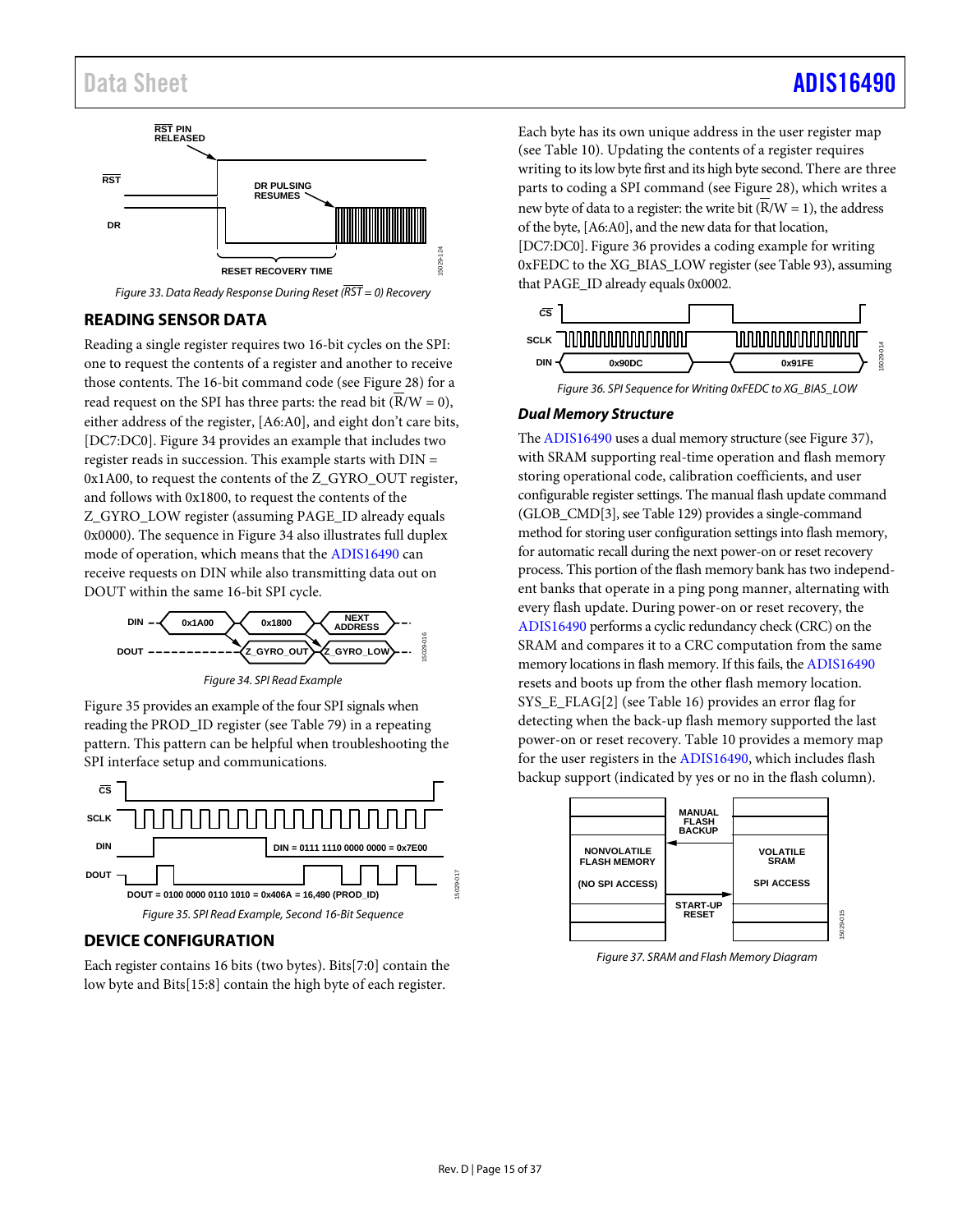# <span id="page-15-0"></span>USER REGISTER MEMORY MAP

<span id="page-15-1"></span>

| Table 10. User Register Memory Map (N/A Means Not Applicable) |  |  |
|---------------------------------------------------------------|--|--|
|---------------------------------------------------------------|--|--|

| radic ro. Osci register memory map (1971 means rot repplicade) |     |                     |                |                |                |                                                     |
|----------------------------------------------------------------|-----|---------------------|----------------|----------------|----------------|-----------------------------------------------------|
| Name                                                           | R/W | <b>Flash Backup</b> | <b>PAGE_ID</b> | <b>Address</b> | <b>Default</b> | <b>Register Description</b>                         |
| PAGE_ID                                                        | R/W | No                  | 0x00           | 0x00, 0x01     | 0x0000         | Page identifier                                     |
| Reserved                                                       | N/A | N/A                 | 0x00           | 0x02, 0x03     | N/A            | Reserved                                            |
| DATA_CNT                                                       | R   | No                  | 0x00           | 0x04, 0x05     | N/A            | Data counter                                        |
| Reserved                                                       | N/A | N/A                 | 0x00           | 0x06, 0x07     | N/A            | Reserved                                            |
| SYS_E_FLAG                                                     | R   | No                  | 0x00           | 0x08, 0x09     | N/A            | Output, system error flags (0x0000 if no errors)    |
| DIAG_STS                                                       | R   | No                  | 0x00           | 0x0A, 0x0B     | N/A            | Output, self test error flags (0x0000 if no errors) |
| Reserved                                                       | N/A | N/A                 | 0x00           | 0x0C, 0x0D     | N/A            | Reserved                                            |
| TEMP_OUT                                                       | R   | No                  | 0x00           | 0x0E, 0x0F     | N/A            | Output, temperature                                 |
| X_GYRO_LOW                                                     | R   | No                  | 0x00           | 0x10, 0x11     | N/A            | Output, x-axis gyroscope, low word                  |
| X_GYRO_OUT                                                     | R   | No                  | 0x00           | 0x12, 0x13     | N/A            | Output, x-axis gyroscope, high word                 |
| Y_GYRO_LOW                                                     | R   | No                  | 0x00           | 0x14, 0x15     | N/A            | Output, y-axis gyroscope, low word                  |
| Y_GYRO_OUT                                                     | R   | No                  | 0x00           | 0x16, 0x17     | N/A            | Output, y-axis gyroscope, high word                 |
| Z_GYRO_LOW                                                     | R   | No                  | 0x00           | 0x18, 0x19     | N/A            | Output, z-axis gyroscope, low word                  |
| Z_GYRO_OUT                                                     | R   | No                  | 0x00           | 0x1A, 0x1B     | N/A            | Output, z-axis gyroscope, high word                 |
| X_ACCL_LOW                                                     | R   | No                  | 0x00           | 0x1C, 0x1D     | N/A            | Output, x-axis accelerometer, low word              |
| X_ACCL_OUT                                                     | R   | No                  | 0x00           | 0x1E, 0x1F     | N/A            | Output, x-axis accelerometer, high word             |
| Y_ACCL_LOW                                                     | R   | No                  | 0x00           | 0x20, 0x21     | N/A            | Output, y-axis accelerometer, low word              |
| Y_ACCL_OUT                                                     | R   | No                  | 0x00           | 0x22, 0x23     | N/A            | Output, y-axis accelerometer, high word             |
| Z_ACCL_LOW                                                     | R   | No                  | 0x00           | 0x24, 0x25     | N/A            | Output, z-axis accelerometer, low word              |
| Z_ACCL_OUT                                                     | R   | No                  | 0x00           | 0x26, 0x27     | N/A            | Output, z-axis accelerometer, high word             |
| TIME_STAMP                                                     | R   | No                  | 0x00           | 0x28, 0x29     | N/A            | Output, time stamp                                  |
| Reserved                                                       | N/A | N/A                 | 0x00           | 0x2A to 0x3F   | N/A            | Reserved                                            |
| X_DELTANG_LOW                                                  | R   | No                  | 0x00           | 0x40, 0x41     | N/A            | Output, x-axis delta angle, low word                |
| X_DELTANG_OUT                                                  | R   | No                  | 0x00           | 0x42, 0x43     | N/A            | Output, x-axis delta angle, high word               |
| Y_DELTANG_LOW                                                  | R   | No                  | 0x00           | 0x44, 0x45     | N/A            | Output, y-axis delta angle, low word                |
| Y_DELTANG_OUT                                                  | R   | No                  | 0x00           | 0x46, 0x47     | N/A            | Output, y-axis delta angle, high word               |
| Z_DELTANG_LOW                                                  | R   | No                  | 0x00           | 0x48, 0x49     | N/A            | Output, z-axis delta angle, low word                |
| Z_DELTANG_OUT                                                  | R   | No                  | 0x00           | 0x4A, 0x4B     | N/A            | Output, z-axis delta angle, high word               |
| X_DELTVEL_LOW                                                  | R   | No                  | 0x00           | 0x4C, 0x4D     | N/A            | Output, x-axis delta velocity, low word             |
| X_DELTVEL_OUT                                                  | R   | No                  | 0x00           | 0x4E, 0x4F     | N/A            | Output, x-axis delta velocity, high word            |
| Y_DELTVEL_LOW                                                  | R   | No                  | 0x00           | 0x50, 0x51     | N/A            | Output, y-axis delta velocity, low word             |
| Y_DELTVEL_OUT                                                  |     |                     |                | 0x52, 0x53     |                | Output, y-axis delta velocity, high word            |
| Z_DELTVEL_LOW                                                  | R   | No                  | 0x00           |                | N/A            |                                                     |
|                                                                | R   | No                  | 0x00           | 0x54, 0x55     | N/A            | Output, z-axis delta velocity, low word             |
| Z_DELTVEL_OUT                                                  | R   | No                  | 0x00           | 0x56, 0x57     | N/A            | Output, z-axis delta velocity, high word            |
| Reserved                                                       | N/A | N/A                 | 0x00           | 0x58 to 0x7D   | N/A            | Reserved                                            |
| PROD_ID                                                        | R   | Yes                 | 0x00           | 0x7E, 0x7F     | 0x406A         | Output, product identification (16490d)             |
| Reserved                                                       | N/A | N/A                 | 0x01           | 0x00 to 0x7F   | N/A            | Reserved                                            |
| PAGE_ID                                                        | R/W | No                  | 0x02           | 0x00, 0x01     | 0x0000         | Page identifier                                     |
| Reserved                                                       | N/A | N/A                 | 0x02           | 0x02, 0x03     | N/A            | Reserved                                            |
| X_GYRO_SCALE                                                   | R/W | Yes                 | 0x02           | 0x04, 0x05     | 0x0000         | Calibration, scale, x-axis gyroscope                |
| Y_GYRO_SCALE                                                   | R/W | Yes                 | 0x02           | 0x06, 0x07     | 0x0000         | Calibration, scale, y-axis gyroscope                |
| Z_GYRO_SCALE                                                   | R/W | Yes                 | 0x02           | 0x08, 0x09     | 0x0000         | Calibration, scale, z-axis gyroscope                |
| X_ACCL_SCALE                                                   | R/W | Yes                 | 0x02           | 0x0A, 0x0B     | 0x0000         | Calibration, scale, x-axis accelerometer            |
| Y_ACCL_SCALE                                                   | R/W | Yes                 | 0x02           | 0x0C, 0x0D     | 0x0000         | Calibration, scale, y-axis accelerometer            |
| Z_ACCL_SCALE                                                   | R/W | Yes                 | 0x02           | 0x0E, 0x0F     | 0x0000         | Calibration, scale, z-axis accelerometer            |
| XG_BIAS_LOW                                                    | R/W | Yes                 | 0x02           | 0x10, 0x11     | 0x0000         | Calibration, bias, gyroscope, x-axis, low word      |
| XG_BIAS_HIGH                                                   | R/W | Yes                 | 0x02           | 0x12, 0x13     | 0x0000         | Calibration, bias, gyroscope, x-axis, high word     |
| YG_BIAS_LOW                                                    | R/W | Yes                 | 0x02           | 0x14, 0x15     | 0x0000         | Calibration, bias, gyroscope, y-axis, low word      |
| YG_BIAS_HIGH                                                   | R/W | Yes                 | 0x02           | 0x16, 0x17     | 0x0000         | Calibration, bias, gyroscope, y-axis, high word     |
| ZG_BIAS_LOW                                                    | R/W | Yes                 | 0x02           | 0x18, 0x19     | 0x0000         | Calibration, bias, gyroscope, z-axis, low word      |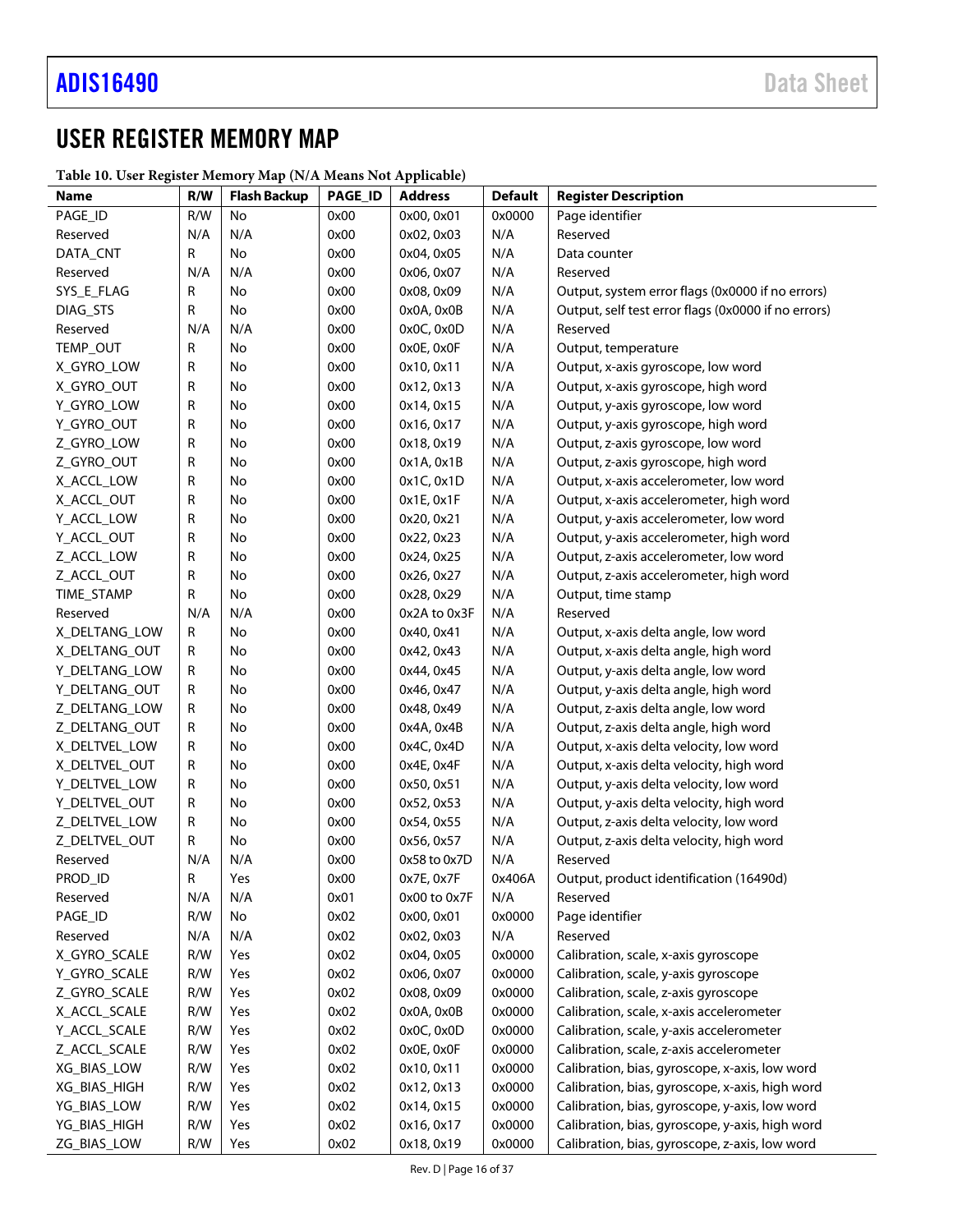# Data Sheet **[ADIS16490](https://www.analog.com/ADIS16490?doc=ADIS16490.pdf)**

| Name                       | R/W | <b>Flash Backup</b> | PAGE_ID | <b>Address</b> | <b>Default</b>      | <b>Register Description</b>                               |
|----------------------------|-----|---------------------|---------|----------------|---------------------|-----------------------------------------------------------|
| ZG_BIAS_HIGH               | R/W | Yes                 | 0x02    | 0x1A, 0x1B     | 0x0000              | Calibration, bias, gyroscope, z-axis, high word           |
| XA_BIAS_LOW                | R/W | Yes                 | 0x02    | 0x1C, 0x1D     | 0x0000              | Calibration, bias, accelerometer, x-axis, low word        |
| XA_BIAS_HIGH               | R/W | Yes                 | 0x02    | 0x1E, 0x1F     | 0x0000              | Calibration, bias, accelerometer, x-axis, high word       |
| YA_BIAS_LOW                | R/W | Yes                 | 0x02    | 0x20, 0x21     | 0x0000              | Calibration, bias, accelerometer, y-axis, low word        |
| YA_BIAS_HIGH               | R/W | Yes                 | 0x02    | 0x22, 0x23     | 0x0000              | Calibration, bias, accelerometer, y-axis, high word       |
| ZA_BIAS_LOW                | R/W | Yes                 | 0x02    | 0x24, 0x25     | 0x0000              | Calibration, bias, accelerometer, z-axis, low word        |
| ZA_BIAS_HIGH               | R/W | Yes                 | 0x02    | 0x26, 0x27     | 0x0000              | Calibration, bias, accelerometer, z-axis, high word       |
| Reserved                   | N/A | N/A                 | 0x02    | 0x28 to 0x73   | 0x0000              | Reserved                                                  |
| USER_SCR_1                 | R/W | Yes                 | 0x02    | 0x74, 0x75     | 0x0000              | User Scratch Register 1                                   |
| USER_SCR_2                 | R/W | Yes                 | 0x02    | 0x76, 0x77     | 0x0000              | User Scratch Register 2                                   |
| USER_SCR_3                 | R/W | Yes                 | 0x02    | 0x78, 0x79     | 0x0000              | User Scratch Register 3                                   |
| USER_SCR_4                 | R/W | Yes                 | 0x02    | 0x7A, 0x7B     | 0x0000              | User Scratch Register 4                                   |
| FLSHCNT_LOW                | R   | Yes                 | 0x02    | 0x7C, 0x7D     | N/A                 | Diagnostic, flash memory count, low word                  |
| FLSHCNT_HIGH               | R   | Yes                 | 0x02    | 0x7E, 07F      | N/A                 | Diagnostic, flash memory count, high word                 |
| PAGE_ID                    | R/W | No                  | 0x03    | 0x00, 0x01     | 0x0000              | Page identifier                                           |
| GLOB_CMD                   | W   | No                  | 0x03    | 0x02, 0x03     | N/A                 | Control, global commands                                  |
| Reserved                   | N/A | N/A                 | 0x03    | 0x04, 0x05     | N/A                 | Reserved                                                  |
| FNCTIO_CTRL                | R/W | Yes                 | 0x03    | 0x06, 0x07     | 0x000D              | Control, I/O pins, functional definitions                 |
| GPIO_CTRL                  | R/W | Yes                 | 0x03    | 0x08, 0x09     | 0x00X0 <sup>1</sup> | Control, I/O pins, general purpose                        |
| <b>CONFIG</b>              | R/W | Yes                 | 0x03    | 0x0A, 0x0B     | 0x00C0              | Control, clock, and miscellaneous correction              |
| DEC_RATE                   | R/W | Yes                 | 0x03    | 0x0C, 0x0D     | 0x0000              | Control, output sample rate decimation                    |
| NULL_CNFG                  | R/W | Yes                 | 0x03    | 0x0E, 0x0F     | 0x070A              | Control, automatic bias correction configuration          |
| SYNC_SCALE                 | R/W | Yes                 | 0x03    | 0x10, 0x11     | 0x109A              | Input clock scaling (PPS mode)                            |
| Reserved                   | N/A | N/A                 | 0x03    | 0x12 to 0x15   | N/A                 | Reserved                                                  |
| FILTR_BNK_0                | R/W | Yes                 | 0x03    | 0x16, 0x17     | 0x0000              | Filter selection                                          |
| FILTR_BNK_1                | R/W | Yes                 | 0x03    | 0x18, 0x19     | 0x0000              | Filter selection                                          |
| Reserved                   | N/A | N/A                 | 0x03    | 0x1A to 0x77   | N/A                 | Reserved                                                  |
| FIRM_REV                   | R   | Yes                 | 0x03    | 0x78, 0x79     | N/A                 | Firmware revision                                         |
| FIRM_DM                    | R   | Yes                 | 0x03    | 0x7A, 0x7B     | N/A                 | Firmware programming date: day/month                      |
| FIRM_Y                     | R   | Yes                 | 0x03    | 0x7C, 0x7D     | N/A                 | Firmware programming date: year                           |
| <b>BOOT_REV</b>            | R   | Yes                 | 0x03    | 0x7E, 0x7F     | N/A                 | Boot loader revision                                      |
| PAGE_ID                    | R/W | No                  | 0x04    | 0x00, 0x01     | 0x0000              | Page identifier                                           |
| Reserved                   | N/A | N/A                 | 0x04    | 0x02, 0x03     | N/A                 | Reserved                                                  |
| CAL_SIGTR_LWR              | R   | Yes                 | 0x04    | 0x04, 0x05     | N/A                 | Signature CRC, calibration coefficients, low word         |
| CAL_SIGTR_UPR              | R   | Yes                 | 0x04    | 0x06, 0x07     | N/A                 | Signature CRC, calibration coefficients, high word        |
| CAL_DRVTN_LWR              | R   | No                  | 0x04    | 0x08, 0x09     | N/A                 | Real-time CRC, calibration coefficients, low word         |
| CAL_DRVTN_UPR              | R   | No                  | 0x04    | 0x0A, 0x0B     | N/A                 | Real-time CRC, calibration coefficients, high word        |
| CODE_SIGTR_LWR             | R   | Yes                 | 0x04    | 0x0C, 0x0D     | N/A                 | Signature CRC, program code, low word                     |
| CODE_SIGTR_UPR             | R   | Yes                 | 0x04    | 0x0E, 0x0F     | N/A                 | Signature CRC, program code, high word                    |
| CODE_DRVTN_LWR             | R   | No                  | 0x04    | 0x10, 0x11     | N/A                 | Real-time CRC, program code, low word                     |
| CODE_DRVTN_UPR             | R   | No                  | 0x04    | 0x12, 0x13     | N/A                 | Real-time CRC, program code, high word                    |
| Reserved                   | N/A | N/A                 | 0x04    | 0x1C to 0x1F   | N/A                 | Reserved                                                  |
| SERIAL_NUM                 | R   | Yes                 | 0x04    | 0x20, 0x21     | N/A                 | Serial number                                             |
| Reserved                   | N/A | N/A                 | 0x04    | 0x22 to 0x7F   | N/A                 | Reserved                                                  |
| PAGE_ID                    | R/W | No                  | 0x05    | 0x00, 0x01     | 0x0000              | Page identifier                                           |
| Reserved                   | N/A | N/A                 | 0x05    | 0x02 to 0x07   | N/A                 | Reserved                                                  |
| FIR_COEF_Axxx <sup>2</sup> | R/W | Yes                 | 0x05    | 0x08 to 0x7F   | N/A                 | FIR Filter Bank A: Coefficient 0 through Coefficient 59   |
| PAGE_ID                    | R/W | No                  | 0x06    | 0x00           | 0x0000              | Page identifier                                           |
| Reserved                   | N/A | N/A                 | 0x06    | 0x02 to 0x07   | N/A                 | Reserved                                                  |
| FIR_COEF_Axxx <sup>2</sup> | R/W | Yes                 | 0x06    | 0x08 to 0x7F   | N/A                 | FIR Filter Bank A: Coefficient 60 through Coefficient 119 |
| PAGE_ID                    | R/W | No                  | 0x07    | 0x00, 0x01     | 0x0000              | Page identifier                                           |
| Reserved                   | N/A | N/A                 | 0x07    | 0x02 to 0x07   | N/A                 | Reserved                                                  |
|                            |     |                     |         |                |                     |                                                           |
| FIR_COEF_Bxxx <sup>3</sup> | R/W | Yes                 | 0x07    | 0x08 to 0x7F   | N/A                 | FIR Filter Bank B: Coefficient 0 through Coefficient 59   |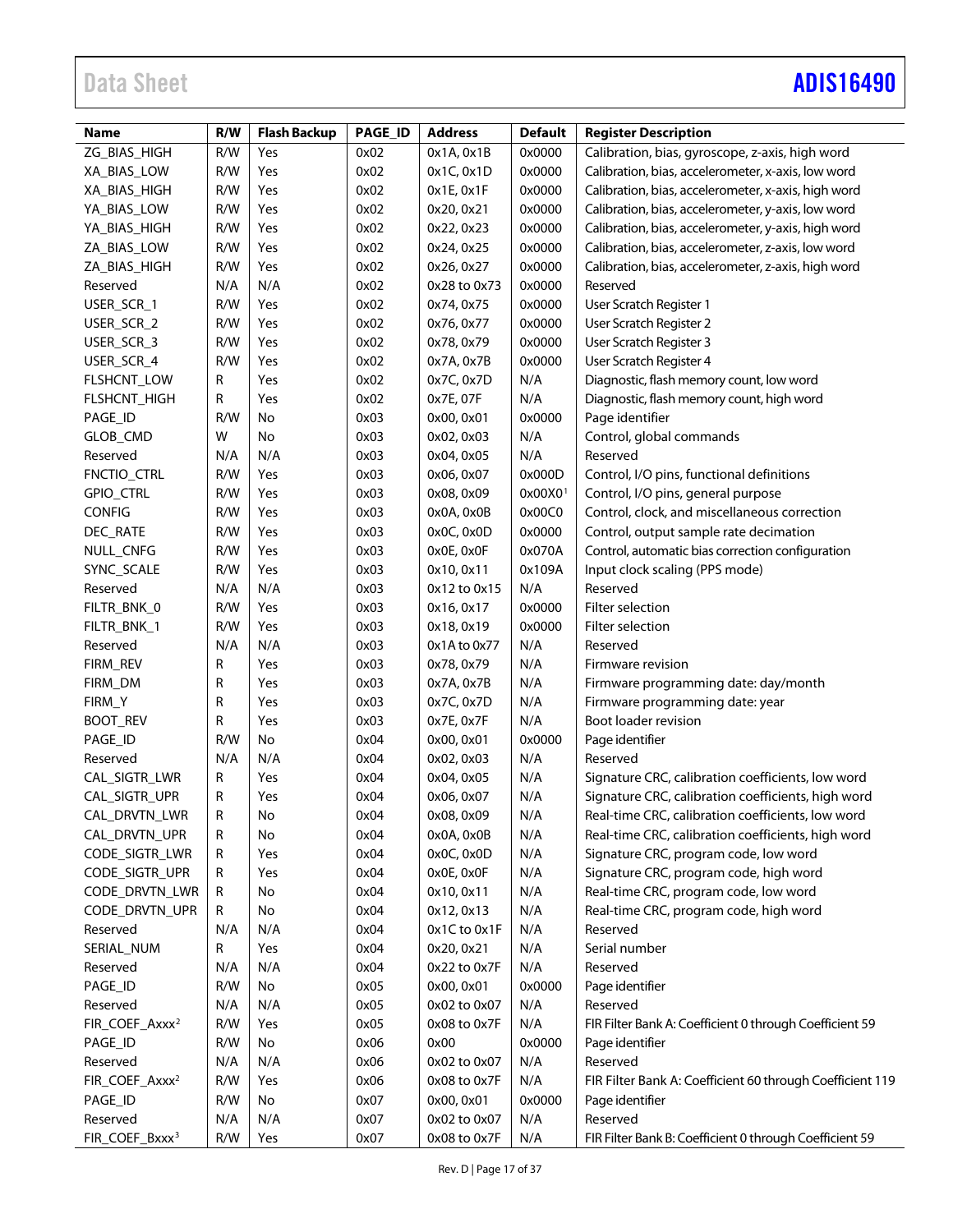# <span id="page-17-0"></span>adis16490 Data Sheet

| <b>Name</b>                | R/W | <b>Flash Backup</b> | <b>PAGE_ID</b> | <b>Address</b>   | <b>Default</b> | <b>Register Description</b>                               |
|----------------------------|-----|---------------------|----------------|------------------|----------------|-----------------------------------------------------------|
| PAGE ID                    | R/W | No                  | 0x08           | 0x00, 0x01       | 0x0000         | Page identifier                                           |
| Reserved                   | N/A | N/A                 | 0x08           | 0x02 to 0x07     | N/A            | Reserved                                                  |
| FIR COEF Bxxx <sup>3</sup> | R/W | Yes                 | 0x08           | 0x08 to 0x7F     | N/A            | FIR Filter Bank B: Coefficient 60 through Coefficient 119 |
| PAGE ID                    | R/W | No                  | 0x09           | 0x00, 0x01       | 0x0000         | Page identifier                                           |
| Reserved                   | N/A | N/A                 | 0x09           | 0x02 to 0x07     | N/A            | Reserved                                                  |
| FIR COEF Cxxx <sup>4</sup> | R/W | Yes                 | 0x09           | $0x08$ to $0x7F$ | N/A            | FIR Filter Bank C: Coefficient 0 through Coefficient 59   |
| PAGE ID                    | R/W | No                  | 0x0A           | 0x00, 0x01       | 0x0000         | Page identifier                                           |
| Reserved                   | N/A | N/A                 | 0x0A           | 0x02 to 0x07     | N/A            | Reserved                                                  |
| FIR_COEF_Cxxx <sup>4</sup> | R/W | Yes                 | 0x0A           | 0x08 to 0x7F     | N/A            | FIR Filter Bank C: Coefficient 60 through Coefficient 119 |
| PAGE ID                    | R/W | <b>No</b>           | 0x0B           | 0x00, 0x01       | 0x0000         | Page identifier                                           |
| Reserved                   | N/A | N/A                 | 0x0B           | 0x02 to 0x07     | N/A            | Reserved                                                  |
| FIR COEF Dxxx <sup>5</sup> | R/W | Yes                 | 0x0B           | $0x08$ to $0x7F$ | N/A            | FIR Filter Bank D: Coefficient 0 through Coefficient 59   |
| PAGE ID                    | R/W | <b>No</b>           | 0x0C           | 0x00, 0x01       | 0x0000         | Page identifier                                           |
| Reserved                   | N/A | N/A                 | 0x0C           | 0x02 to 0x07     | N/A            | Reserved                                                  |
| FIR COEF Dxxx <sup>5</sup> | R/W | Yes                 | 0x0C           | 0x08 to 0x7F     | N/A            | FIR Filter Bank D: Coefficient 60 through Coefficient 119 |

<sup>1</sup> The GPIO\_CTRL[7:4] bits reflect the logic levels on the DIOx lines and do not have a default setting.

<sup>2</sup> See th[e FIR Filter Bank A, FIR\\_COEF\\_A000 to FIR\\_COEF\\_A119](#page-33-2) section for additional information.

<sup>3</sup> See the FIR Filter [Bank B, FIR\\_COEF\\_B000 to FIR\\_COEF\\_B119](#page-33-3) section for additional information.

<sup>4</sup> See th[e FIR Filter Bank C, FIR\\_COEF\\_C000 to FIR\\_COEF\\_C119](#page-34-1) section for additional information.

<sup>5</sup> See th[e FIR Filter Bank D, FIR\\_COEF\\_D000 to FIR\\_COEF\\_D119](#page-34-2) section for additional information.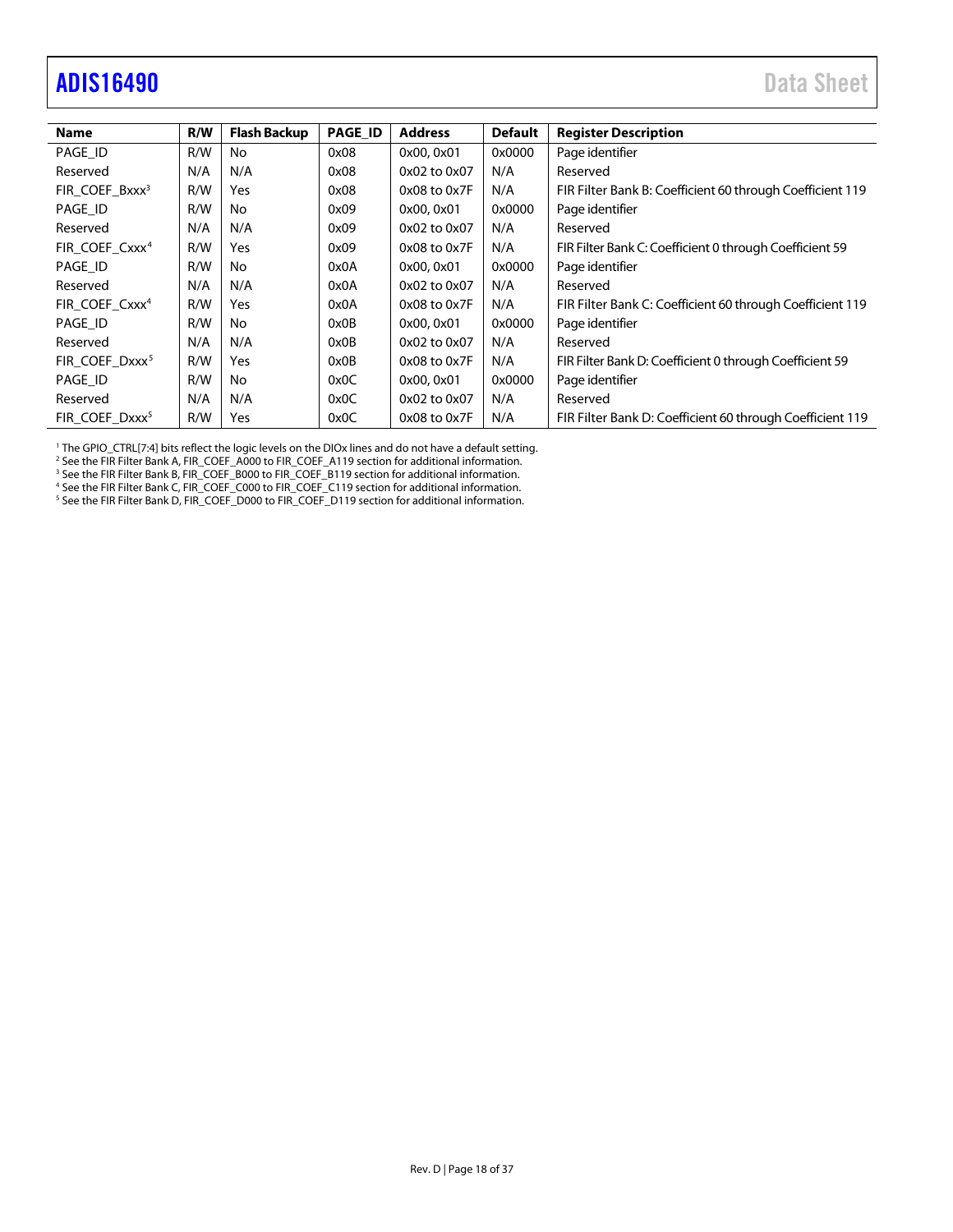# <span id="page-18-0"></span>USER REGISTER DEFINTIONS

*Page Number (PAGE\_ID)*

<span id="page-18-2"></span>

| Table 11. PAGE_ID Register Definition |  |
|---------------------------------------|--|
|---------------------------------------|--|

|      |                         |  | Page   Addresses   Default   Access   Flash Backup |
|------|-------------------------|--|----------------------------------------------------|
| 0x00 | $0x00, 0x01$ 0x0000 R/W |  | No.                                                |

#### <span id="page-18-3"></span>**Table 12. PAGE\_ID Bit Assignments**

| Bits   | <b>Description</b>                   |
|--------|--------------------------------------|
| [15:0] | Page number, binary numerical format |

The contents in the PAGE\_ID register (se[e Table 11](#page-18-2) an[d Table 12\)](#page-18-3) contain the current page setting, and provide a control for selecting another page for SPI access. For example, set DIN = 0x8002 to select Page 2 for SPI-based user access. See [Table 10](#page-15-1) for the page assignments associated with each user accessible register.

### *Data/Sample Counter (DATA\_CNT)*

#### <span id="page-18-4"></span>**Table 13. DATA\_CNT Register Definition**

| Page   Addresses   Default |                                            | Access   Flash Backup |
|----------------------------|--------------------------------------------|-----------------------|
|                            | $0x00$   $0x04, 0x05$   Not applicable   R | No                    |

### <span id="page-18-5"></span>**Table 14. DATA\_CNT Bit Assignments**

| <b>Bits</b> Description             |
|-------------------------------------|
| [15:0] Data counter, binary format. |

The DATA\_CNT register (se[e Table 13](#page-18-4) an[d Table 14\)](#page-18-5) is a continuous, real-time, sample counter. It starts at 0x0000, increments every time that the output data registers update, and wraps around from 0xFFFF (65,535 decimal) to 0x0000 (0 decimal).

# *Status/Error Flag Indicators (SYS\_E\_FLAG)*

#### <span id="page-18-6"></span>**Table 15. SYS\_E\_FLAG Register Definition**

|      |                                     |  | Page   Addresses   Default   Access   Flash Backup |
|------|-------------------------------------|--|----------------------------------------------------|
| 0x00 | $\vert$ 0x08, 0x09 $\vert$ 0x0000 R |  | No                                                 |

### **Bits Description** 15 Watch dog timer flag. A 1 indicates that th[e ADIS16490](http://www.analog.com/ADIS16490?doc=ADIS16490.pdf) automatically resets itself to clear an issue. [14:9] Not used. 8 Sync error. A 1 indicates that the sample timing is not scaling correctly, when operating in PPS mode  $(FNCTIO_CTRL[8] = 1,$  se[e Table 131\)](#page-28-0). When this error occurs, verify that the input sync frequency is correct and that SYNC\_SCALE (see [Table](#page-30-0) 141) has the correct value. 7 Processing overrun. A 1 indicates occurrence of a processing overrun. Initiate a reset to recover. Replace th[e ADIS16490](http://www.analog.com/ADIS16490?doc=ADIS16490.pdf) if this error persists. 6 Flash memory update failure. A 1 indicates that the most recent flash memory update failed (GLOB\_CMD[3], see [Table 129\)](#page-27-0). Repeat the test and replace th[e ADIS16490](http://www.analog.com/ADIS16490?doc=ADIS16490.pdf) if this error persists. 5 Sensor failure. A 1 indicates failure of the self test processes (GLOB\_CMD[1], se[e Table 129\),](#page-27-0) when the device is not in motion. Replace th[e ADIS16490](http://www.analog.com/ADIS16490?doc=ADIS16490.pdf) if the error persists. 4 Not used. 3 SPI communication error. A 1 indicates that the total number of SCLK cycles is not equal to an integer multiple of 16. Repeat the previous communication sequence to recover. Persistence in this error may indicate a weakness in the SPI service from the master processor. 2 SRAM error condition. A 1 indicates a failure in the CRC (period = 20 ms) between the SRAM and flash memory. Initiate a reset to recover and replace th[e ADIS16490](http://www.analog.com/ADIS16490?doc=ADIS16490.pdf) if this error persists. 1 Boot memory failure. A 1 indicates that the CRC on the primary flash memory bank did not match the reference CRC value and that the device automatically rebooted using the backup memory bank in flash. Replace the [ADIS16490](http://www.analog.com/ADIS16490?doc=ADIS16490.pdf) if this error persists. 0 | Not used.

The SYS\_E\_FLAG register (se[e Table 15](#page-18-6) an[d Table 16\)](#page-18-1) provides various error flags. Reading this register causes all of its bits to return to 0, with the exception of Bit 7. If an error condition persists, its flag (bit) automatically returns to an alarm value of 1.

#### <span id="page-18-1"></span>**Table 16. SYS\_E\_FLAG Bit Assignments**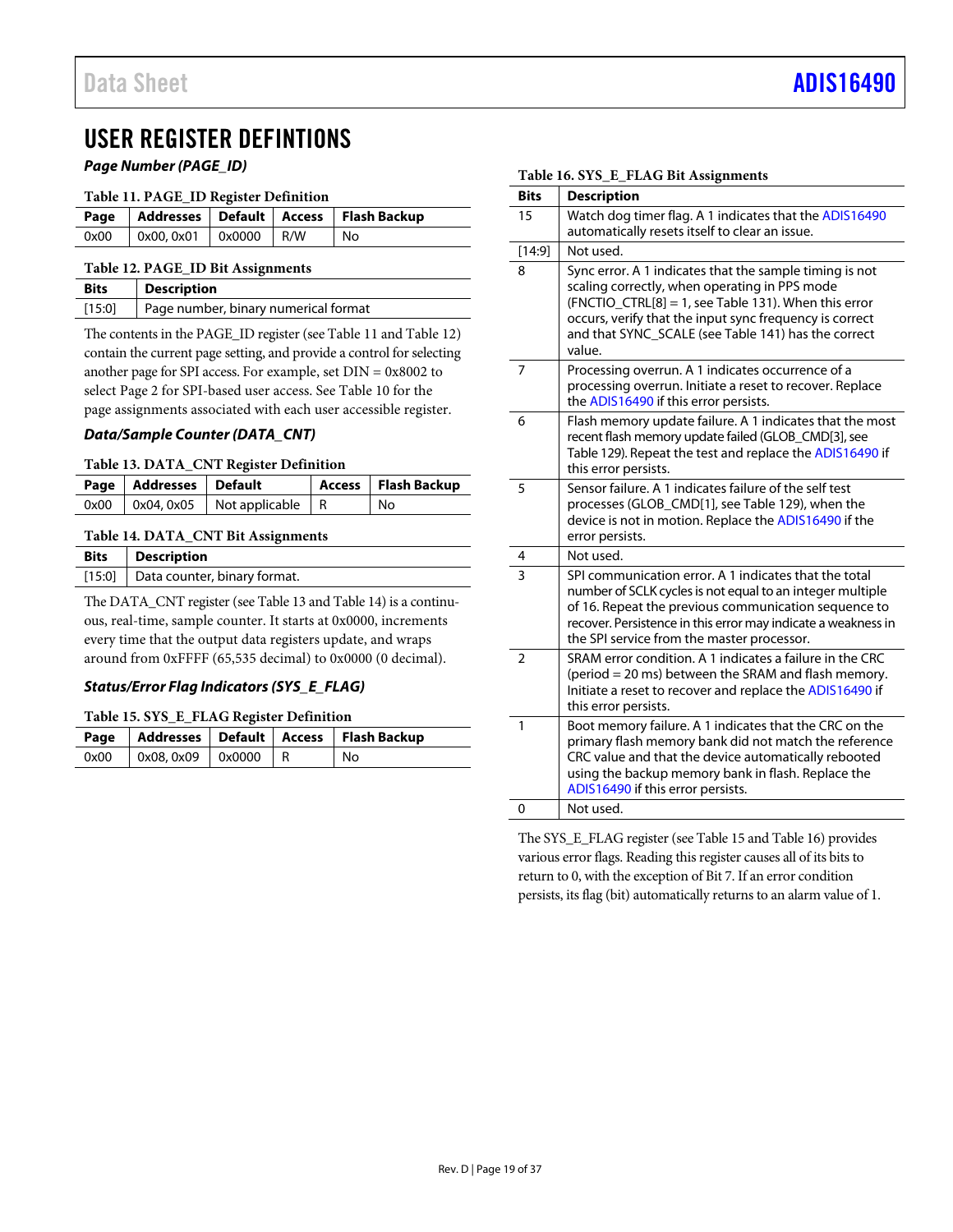# *Self Test Error Flags (DIAG\_STS)*

<span id="page-19-1"></span>

|      |                   |            | Page   Addresses   Default   Access   Flash Backup |
|------|-------------------|------------|----------------------------------------------------|
| 0x00 | $\sim$ 0x0A, 0x0B | $0x0000$ R | No                                                 |

#### <span id="page-19-2"></span>**Table 18. DIAG\_STS Bit Definitions**

| <b>Bits</b>   | Description (Default = 0x0000)                                 |
|---------------|----------------------------------------------------------------|
| [15:6]        | Not used                                                       |
| 5             | Self test failure, z-axis accelerometer $(1 = \text{failure})$ |
|               | Self test failure, y-axis accelerometer $(1 = \text{failure})$ |
| 3             | Self test failure, x-axis accelerometer $(1 = \text{failure})$ |
| $\mathcal{P}$ | Self test failure, z-axis gyroscope (1 = failure)              |
|               | Self test failure, y-axis gyroscope $(1 = \text{failure})$     |
|               | Self test failure, x-axis gyroscope $(1 = \text{failure})$     |

SYS\_E\_FLAG[5] (se[e Table 16\)](#page-18-1) contains the pass/fail result ( $0 =$ pass) for the on demand self test (ODST) operations, whereas the DIAG\_STS register (see [Table 17](#page-19-1) an[d Table 18\)](#page-19-2) contains pass/fail flags  $(0 = p$ ass) for each inertial sensor. Reading the DIAG\_STS register causes all of its bits to restore to 0. The bits in DIAG\_STS return to 1 if the error conditions persists.

#### *Internal Temperature (TEMP\_OUT)*

#### <span id="page-19-3"></span>**Table 19. TEMP\_OUT Register Definition**

| Page   Addresses   Default |                                               | Access   Flash Backup |
|----------------------------|-----------------------------------------------|-----------------------|
|                            | $0x00$   $0x0E$ , $0x0F$   Not applicable   R | No                    |

#### <span id="page-19-4"></span>**Table 20. TEMP\_OUT Bit Definitions**

| <b>Bits</b> | <b>Description</b>                                                            |
|-------------|-------------------------------------------------------------------------------|
| [15:0]      | Temperature data; twos complement, 1°C per 70 LSB,<br>$25^{\circ}$ C = 0x0000 |

The TEMP\_OUT register (se[e Table 19](#page-19-3) and [Table 20\)](#page-19-4) provides a coarse measurement of the temperature inside of th[e ADIS16490](http://www.analog.com/ADIS16490?doc=ADIS16490.pdf) and is useful for monitoring relative changes in the thermal environment.

#### **Table 21. TEMP\_OUT Data Format Examples**

| <b>Temperature</b> |                |            |                     |
|--------------------|----------------|------------|---------------------|
| (°C)               | <b>Decimal</b> | <b>Hex</b> | <b>Binary</b>       |
| $+85$              | $+4200$        | 0x1068     | 0001 0000 0110 1000 |
| $+25 + 2/70$       | $+2$           | 0x0002     | 0000 0000 0000 0010 |
| $+25 + 1/70$       | $+1$           | 0x0001     | 0000 0000 0000 0001 |
| $+25$              | $\Omega$       | 0x0000     | 0000 0000 0000 0000 |
| $+25 - 1/70$       | $-1$           | 0xFFFF     | 1111 1111 1111 1111 |
| $+25 - 2/70$       | $-2$           | 0xFFFE     | 1111 1111 1111 1110 |
| $-40$              | $-4550$        | 0xEE3A     | 1110 1110 0011 1010 |

# <span id="page-19-0"></span>**GYROSCOPE DATA**

The gyroscopes in th[e ADIS16490](http://www.analog.com/ADIS16490?doc=ADIS16490.pdf) measure the angular rate of rotation around three orthogonal axes (x, y, and z)[. Figure 38](#page-19-5) illustrates the orientation of each gyroscope axis, along with the direction of rotation that produces a positive response in each of their measurements.



*Figure 38. Gyroscope Axis and Polarity Assignments*

<span id="page-19-5"></span>Each gyroscope has two output data registers. [Figure 39](#page-19-6) illustrates how these two registers combine to support a 32-bit, twos complement data format for the x-axis gyroscope measurements. This format also applies to the y-axis and z-axis as well.



*Figure 39. Gyroscope Output Data Structure*

#### <span id="page-19-7"></span><span id="page-19-6"></span>*X-Axis Gyroscope (X\_GYRO\_LOW, X\_GYRO\_OUT)*

#### **Table 22. X\_GYRO\_LOW Register Definition**

| Page   Addresses   Default |                                            | Access   Flash Backup |
|----------------------------|--------------------------------------------|-----------------------|
|                            | $0x00$   $0x10, 0x11$   Not applicable   R | l No                  |

<span id="page-19-8"></span>

|             | Table 23. X GYRO LOW Bit Definitions |
|-------------|--------------------------------------|
| <b>Bits</b> | <b>Description</b>                   |
| [15:0]      | X-axis gyroscope data; low word      |

#### <span id="page-19-9"></span>**Table 24. X\_GYRO\_OUT Register Definition**

| Page   Addresses   Default |                                            | Access   Flash Backup |
|----------------------------|--------------------------------------------|-----------------------|
|                            | $0x00$   $0x12, 0x13$   Not applicable   R | No                    |

#### <span id="page-19-10"></span>**Table 25. X\_GYRO\_OUT Bit Definitions**

| <b>Bits</b> | <b>Description</b>                                                                                                            |
|-------------|-------------------------------------------------------------------------------------------------------------------------------|
| [15:0]      | X-axis gyroscope data; high word; twos complement,<br>$\pm 100^{\circ}/\text{sec}$ range; 0°/sec = 0x0000, 1 LSB = 0.005°/sec |

The X\_GYRO\_LOW (se[e Table 22](#page-19-7) and [Table 23\)](#page-19-8) and X\_GYRO\_ OUT (se[e Table 24](#page-19-9) an[d Table 25\)](#page-19-10) registers contain the gyroscope data for the x-axis.

#### *Y-Axis Gyroscope (Y\_GYRO\_LOW, Y\_GYRO\_OUT)*

#### <span id="page-19-11"></span>**Table 26. Y\_GYRO\_LOW Register Definition**

| Page   Addresses   Default |                                            | Access   Flash Backup |
|----------------------------|--------------------------------------------|-----------------------|
|                            | $0x00$   $0x14, 0x15$   Not applicable   R | No                    |

#### <span id="page-19-12"></span>**Table 27. Y\_GYRO\_LOW Bit Definitions**

| <b>Bits</b> | <b>Description</b>              |
|-------------|---------------------------------|
| [15:0]      | Y-axis gyroscope data; low word |

#### <span id="page-19-13"></span>**Table 28. Y\_GYRO\_OUT Register Definition**

| Page | Addresses  | Default           | Access   Flash Backup |
|------|------------|-------------------|-----------------------|
| 0x00 | 0x16, 0x17 | Not<br>applicable | No                    |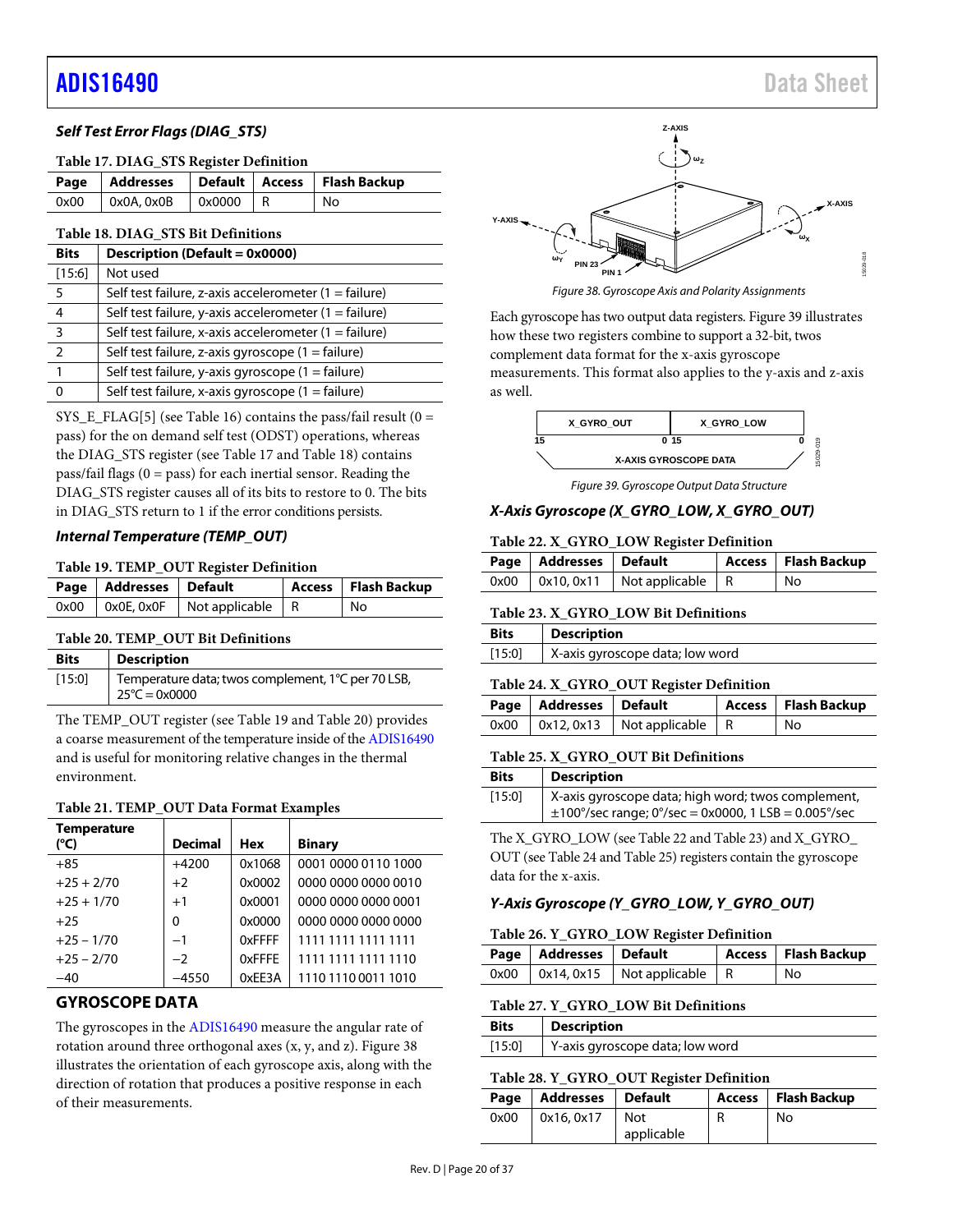# <span id="page-20-1"></span>**Table 29. Y\_GYRO\_OUT Bit Definitions**

| <b>Bits</b> | <b>Description</b>                                                                                                            |
|-------------|-------------------------------------------------------------------------------------------------------------------------------|
| [15:0]      | Y-axis gyroscope data; high word; twos complement,<br>$\pm 100^{\circ}/\text{sec}$ range; 0°/sec = 0x0000, 1 LSB = 0.005°/sec |

The Y\_GYRO\_LOW (se[e Table 26](#page-19-11) and [Table 27\)](#page-19-12) and Y\_GYRO\_ OUT (se[e Table 28](#page-19-13) an[d Table 29\)](#page-20-1) registers contain the gyroscope data for the y-axis.

# *Z-Axis Gyroscope (Z\_GYRO\_LOW, Z\_GYRO\_OUT)*

#### <span id="page-20-2"></span>**Table 30. Z\_GYRO\_LOW Register Definition**

| Page   Addresses   Default |                                            | Access   Flash Backup |
|----------------------------|--------------------------------------------|-----------------------|
|                            | $0x00$   $0x18, 0x19$   Not applicable   R | l No                  |

### <span id="page-20-3"></span>**Table 31. Z\_GYRO\_LOW Bit Definitions**

| <b>Bits</b> | <b>Description</b>                                |  |
|-------------|---------------------------------------------------|--|
| $[15:0]$    | Z-axis gyroscope data; additional resolution bits |  |

### <span id="page-20-4"></span>**Table 32. Z\_GYRO\_OUT Register Definition**

| Page   Addresses   Default |                                          | Access   Flash Backup |
|----------------------------|------------------------------------------|-----------------------|
|                            | $0x00$   0x1A, 0x1B   Not applicable   R | l No                  |

#### <span id="page-20-5"></span>**Table 33. Z\_GYRO\_OUT Bit Definitions**

| <b>Bits</b> | <b>Description</b>                                                      |
|-------------|-------------------------------------------------------------------------|
| [15:0]      | Z-axis gyroscope data; high word; twos complement,                      |
|             | $\pm 100^{\circ}/\text{sec}$ range; 0°/sec = 0x0000, 1 LSB = 0.005°/sec |

The Z\_GYRO\_LOW (se[e Table 30](#page-20-2) and [Table 31\)](#page-20-3) and Z\_GYRO\_ OUT (se[e Table 32](#page-20-4) and [Table 33\)](#page-20-5) registers contain the gyroscope data for the z-axis.

# *Gyroscope Resolution*

[Table 34](#page-20-6) an[d Table 35](#page-20-7) offer various numerical examples that demonstrate the format of the angular rate (gyroscopes) data in both 16-bit and 32-bit formats.

<span id="page-20-6"></span>

| <b>Rotation Rate</b> |                |        |                     |
|----------------------|----------------|--------|---------------------|
| (°/sec)              | <b>Decimal</b> | Hex    | <b>Binary</b>       |
| $+100$               | $+20,000$      | 0x4E20 | 0100 1110 0010 0000 |
| $+0.01$              | $+2$           | 0x0002 | 0000 0000 0000 0010 |
| $+0.005$             | $+1$           | 0x0001 | 0000 0000 0000 0001 |
| 0                    | $\Omega$       | 0x0000 | 0000 0000 0000 0000 |
| $-0.005$             | $-1$           | 0xFFFF | 1111 1111 1111 1111 |
| $-0.01$              | $-2$           | 0xFFFE | 1111 1111 1111 1110 |
| $-100$               | $-20,000$      | 0xB1E0 | 1011 0001 1110 0000 |

#### <span id="page-20-7"></span>**Table 35. 32-Bit Gyroscope Data Format Examples**

| <b>Rotation Rate (°/sec)</b> | <b>Decimal</b>   | <b>Hex</b>        |
|------------------------------|------------------|-------------------|
| $+100$                       | +1,310,720,000   | 0x4E200000        |
| $+0.005/2^{15}$              | $+2$             | 0x00000002        |
| $+0.005/2^{16}$              | $+1$             | 0x00000001        |
| 0                            | 0                | 0x0000000         |
| $-0.005/2^{16}$              | $-1$             | <b>OxFFFFFFFF</b> |
| $-0.005/2^{15}$              | $-2$             | <b>OXFFFFFFFF</b> |
| $-100$                       | $-1,310,720,000$ | 0xB1E00000        |

# <span id="page-20-0"></span>**ACCELERATION DATA**

The accelerometers in the [ADIS16490](http://www.analog.com/ADIS16490?doc=ADIS16490.pdf) measure both dynamic and static (response to gravity) acceleration along three orthogonal axes (x, y, and z)[. Figure 40](#page-20-8) illustrates the orientation of each accelerometer axis, along with the direction of acceleration that produces a positive response in each of their measurements.



*Figure 40. Accelerometer Axis and Polarity Assignments*

<span id="page-20-8"></span>Each accelerometer has two output data registers. [Figure 41](#page-20-9) illustrates how these two registers combine to support a 32-bit, twos complement data format for the x-axis accelerometer measurements. This format also applies to the y- and z-axes.



*Figure 41. Accelerometer Output Data Structure*

# <span id="page-20-9"></span>*X-Axis Accelerometer (X\_ACCL\_LOW, X\_ACCL\_OUT)*

#### <span id="page-20-10"></span>**Table 36. X\_ACCL\_LOW Register Definition**

| Page   Addresses   Default |                                            | Access   Flash Backup |
|----------------------------|--------------------------------------------|-----------------------|
|                            | $0x00$   $0x1C, 0x1D$   Not applicable   R | No                    |

#### <span id="page-20-11"></span>**Table 37. X\_ACCL\_LOW Bit Definitions**

| <b>Bits</b> | <b>Description</b>                         |
|-------------|--------------------------------------------|
|             | [15:0] X-axis accelerometer data; low word |
|             |                                            |

# <span id="page-20-12"></span>**Table 38. X\_ACCL\_OUT Register Definition**

| Page   Addresses   Default |                                               | Access   Flash Backup |
|----------------------------|-----------------------------------------------|-----------------------|
|                            | $0x00$   $0x1E$ , $0x1F$   Not applicable   R | l No                  |

#### <span id="page-20-13"></span>**Table 39. X\_ACCL\_OUT Definitions**

| <b>Bits</b> | <b>Description</b>                                                                                      |
|-------------|---------------------------------------------------------------------------------------------------------|
| [15:0]      | X-axis accelerometer data, high word; twos<br>complement, $\pm 8$ g range; 0 g = 0x0000, 1 LSB = 0.5 mg |

The X\_ACCL\_LOW (se[e Table 36](#page-20-10) an[d Table 37\)](#page-20-11) and X\_ACCL\_ OUT (se[e Table 38](#page-20-12) an[d Table](#page-20-13) 39) registers contain the accelerometer data for the x-axis.

#### *Y-Axis Accelerometer (Y\_ACCL\_LOW, Y\_ACCL\_OUT)*

#### <span id="page-20-14"></span>**Table 40. Y\_ACCL\_LOW Register Definition**

| Page   Addresses   Default |                                            | Access   Flash Backup |
|----------------------------|--------------------------------------------|-----------------------|
|                            | $0x00$   $0x20, 0x21$   Not applicable   R | No                    |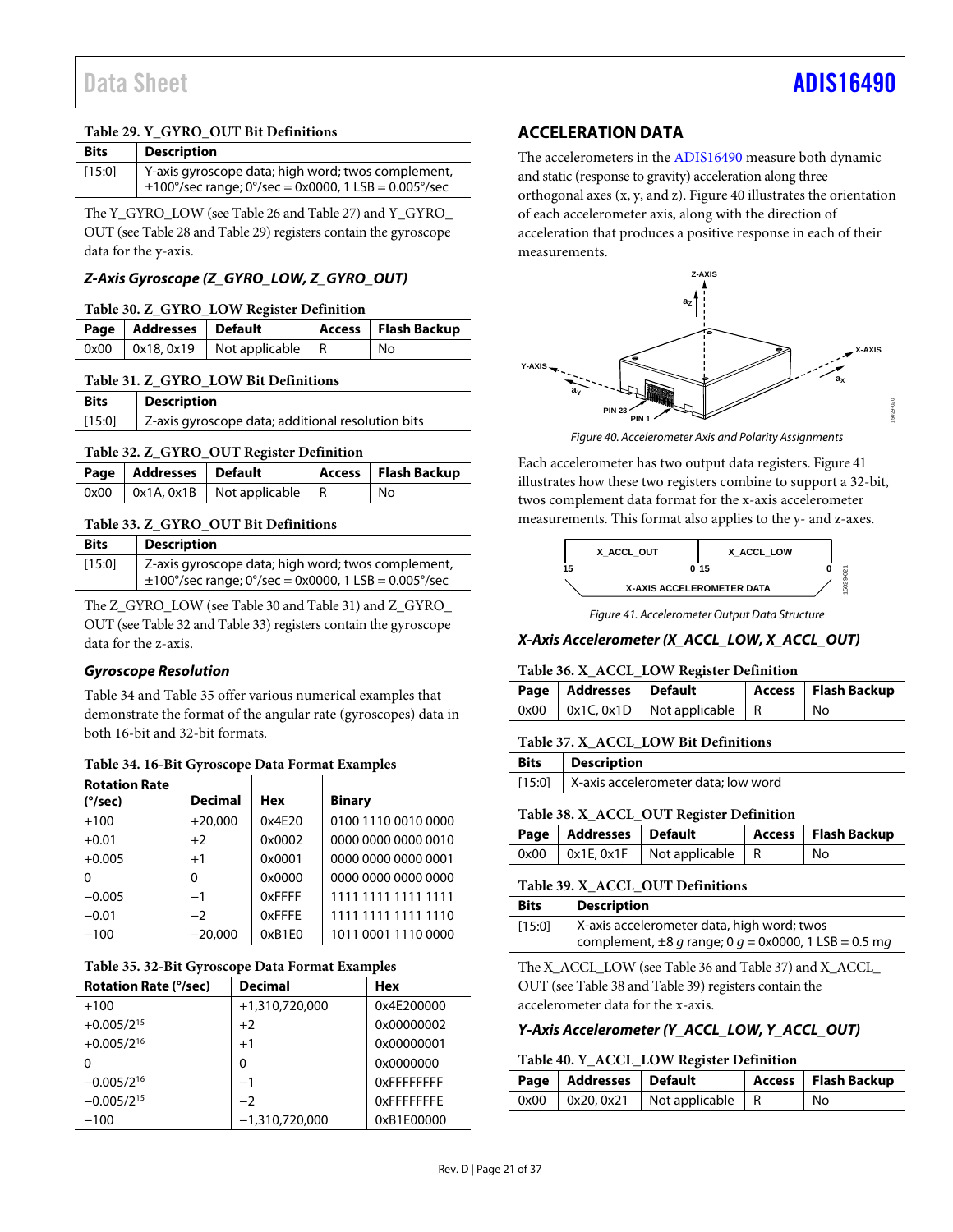### <span id="page-21-1"></span>**Table 41. Y\_ACCL\_LOW Bit Definitions**

<span id="page-21-2"></span>

| <b>Bits</b> | <b>Description</b> |                                          |               |                     |
|-------------|--------------------|------------------------------------------|---------------|---------------------|
| [15:0]      |                    | Y-axis accelerometer data; low word      |               |                     |
|             |                    | Table 42. Y ACCL OUT Register Definition |               |                     |
| Page        | <b>Addresses</b>   | <b>Default</b>                           | <b>Access</b> | <b>Flash Backup</b> |
| 0x00        | 0x22, 0x23         | Not applicable                           | R             | No                  |

#### <span id="page-21-3"></span>**Table 43. Y\_ACCL\_OUT Bit Definitions**

| <b>Bits</b> | <b>Description</b>                                        |
|-------------|-----------------------------------------------------------|
| [15:0]      | Y-axis accelerometer data, high word; twos                |
|             | complement, $\pm 8$ g range, 0 g = 0x0000, 1 LSB = 0.5 mg |

The Y\_ACCL\_LOW (se[e Table 40](#page-20-14) and [Table 41\)](#page-21-1) and Y\_ACCL\_OUT (se[e Table 42](#page-21-2) an[d Table 43\)](#page-21-3) registers contain the accelerometer data for the y-axis.

### *Z-Axis Accelerometer (Z\_ACCL\_LOW, Z\_ACCL\_OUT)*

#### <span id="page-21-4"></span>**Table 44. Z\_ACCL\_LOW Register Definition**

| Page   Addresses   Default |                                            | Access   Flash Backup |
|----------------------------|--------------------------------------------|-----------------------|
|                            | $0x00$   $0x24, 0x25$   Not applicable   R | No                    |

#### <span id="page-21-5"></span>**Table 45. Z\_ACCL\_LOW Bit Definitions**

| Bits | <b>Description</b>                         |
|------|--------------------------------------------|
|      | [15:0] Z-axis accelerometer data; low word |
|      |                                            |

#### <span id="page-21-6"></span>**Table 46. Z\_ACCL\_OUT Register Definition**

| Page   Addresses   Default |                                            | Access   Flash Backup |
|----------------------------|--------------------------------------------|-----------------------|
|                            | $0x00$   $0x26, 0x27$   Not applicable   R | No.                   |

#### <span id="page-21-7"></span>**Table 47. Z\_ACCL\_OUT Bit Definitions**

| <b>Bits</b> | Description                                               |
|-------------|-----------------------------------------------------------|
| $[15:0]$    | Z-axis accelerometer data, high word; twos                |
|             | complement, $\pm 8$ g range; 0 g = 0x0000, 1 LSB = 0.5 mg |

The Z\_ACCL\_LOW (se[e Table 44](#page-21-4) an[d Table 45\)](#page-21-5) and Z\_ACCL\_ OUT (se[e Table 46](#page-21-6) an[d Table 47\)](#page-21-7) registers contain the accelerometer data for the z-axis.

#### *Accelerometer Resolution*

[Table 48](#page-21-8) an[d Table 49](#page-21-9) offer various numerical examples that demonstrate the format of the linear acceleration data in both 16-bit and 32-bit formats.

<span id="page-21-8"></span>

| Table 48. 16-Bit Accelerometer Data Format Examples |  |  |  |
|-----------------------------------------------------|--|--|--|
|-----------------------------------------------------|--|--|--|

| <b>Acceleration</b> | <b>Decimal</b> | <b>Hex</b> | <b>Binary</b>       |
|---------------------|----------------|------------|---------------------|
| $+8q$               | $+16,000$      | 0x3E80     | 0011 1110 1000 0000 |
| $+1.0$ mg           | $+2$           | 0x0002     | 0000 0000 0000 0010 |
| $+0.5$ mg           | $+1$           | 0x0001     | 0000 0000 0000 0001 |
| 0 <sub>mg</sub>     | 0              | 0x0000     | 0000 0000 0000 0000 |
| $-0.5$ mg           | $-1$           | 0xFFFF     | 1111 1111 1111 1111 |
| $-1.0$ mg           | $-2$           | 0xFFFE     | 1111 1111 1111 1110 |
| $-8q$               | $-16,000$      | 0xC180     | 1100 0001 1000 0000 |

# <span id="page-21-9"></span>**Table 49. 32-Bit Accelerometer Data Format Examples**

| <b>Acceleration</b> | <b>Decimal</b>   | <b>Hex</b>         |
|---------------------|------------------|--------------------|
| $+8q$               | +1,048,576,000   | 0x3E800000         |
| $+0.1/2^{15}$ mg    | $+2$             | 0x00000002         |
| $+0.5/2^{16}$ mg    | $+1$             | 0x00000001         |
| 0 <sub>mg</sub>     | 0                | 0x00000000         |
| $-0.5/2^{16}$ mg    | $-1$             | <b>OXFFFFFFFFF</b> |
| $-0.1/2^{15}$ mg    | $-2$             | <b>OXFFFFFFFF</b>  |
| $-8q$               | $-1,048,576,000$ | 0xC1800000         |

### <span id="page-21-0"></span>**DELTA ANGLES**

In addition to the angular rate of rotation (gyroscope) measurements around each axis (x, y, and z), th[e ADIS16490](http://www.analog.com/ADIS16490?doc=ADIS16490.pdf) also provides delta angle measurements that represent a computation of angular displacement between each sample update.



*Figure 42. Delta Angle Axis and Polarity Assignments*

The delta angle outputs represent an integration of the gyroscope measurements and use the following formula for all three axes (x-axis displayed):

$$
\Delta\theta_{x,nD} = \frac{1}{2f_s} \times \sum_{d=0}^{D-1} \left( \omega_{x,nD+d} + \omega_{x,nD+d-1} \right)
$$

where:

*D* is the decimation rate = DEC\_RATE + 1 (se[e Table 137\)](#page-30-1).  $f<sub>S</sub>$  is the sample rate.

*d* is the incremental variable in the summation formula.

 $\omega_x$  is the x-axis rate of rotation (gyroscope).

*n* is the sample time, prior to the decimation filter.

When using the internal sample clock, fs is equal to 4250 SPS. When using the external clock option,  $f_s$  is equal to the frequency of the external clock. The range in the delta angle registers accommodates the maximum rate of rotation (100°/sec), the nominal sample rate (4250 SPS) and an update rate of 1 Hz (DEC\_RATE = 0x1099; divide by 4249 plus 1, see [Table 137\)](#page-30-1), all at the same time. When using an external clock that is higher than 4250 SPS, reduce the DEC\_RATE setting to avoid overranging the delta angle registers.

Each axis of the delta angle measurements has two output data registers[. Figure 43](#page-22-1) illustrates how these two registers combine to support a 32-bit, twos complement data format for the x-axis delta angle measurements. This format also applies to the yand z-axes.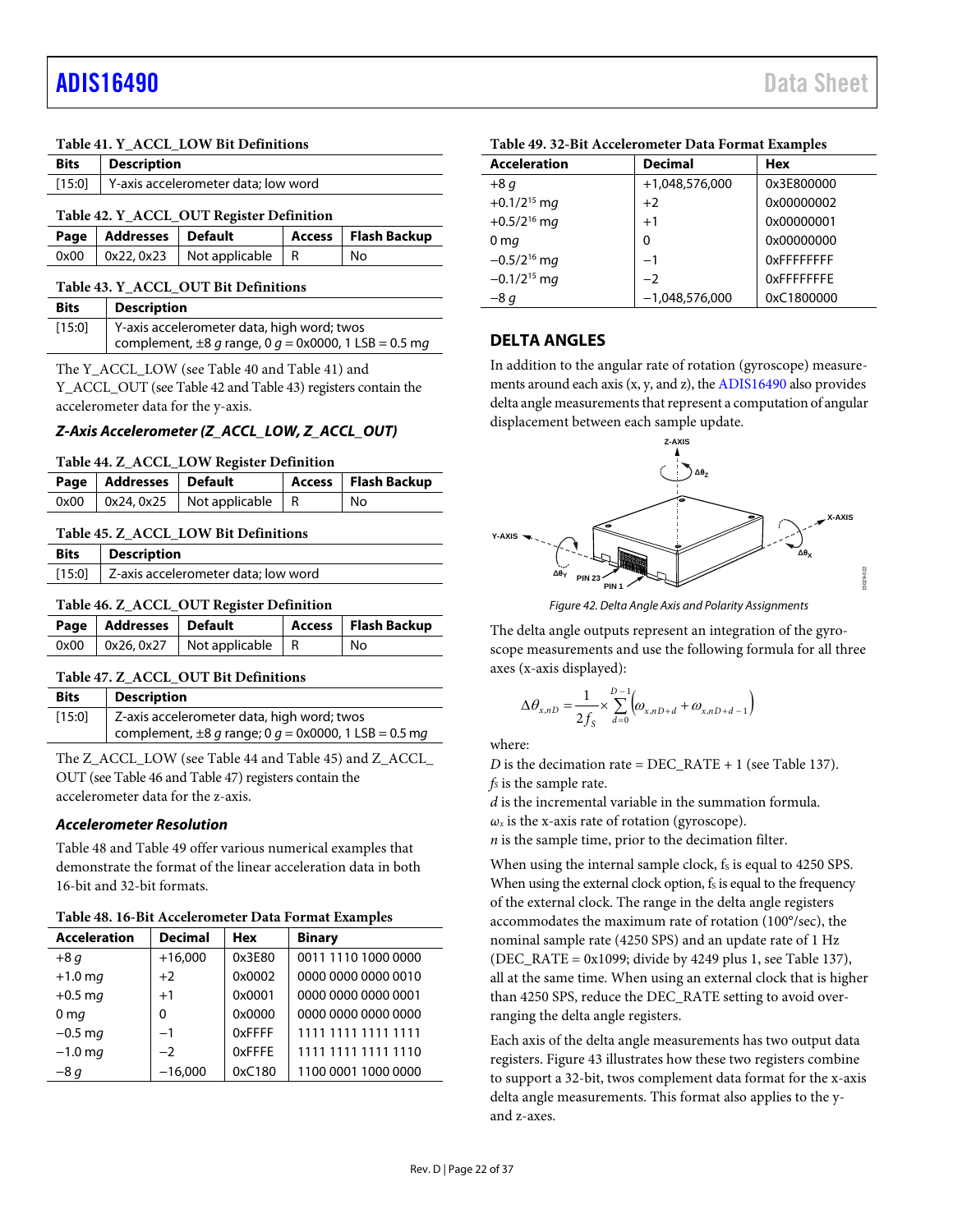# Data Sheet And a sheet Albert Advanced [ADIS16490](https://www.analog.com/ADIS16490?doc=ADIS16490.pdf) ADIS16490



*Figure 43. Delta Angle Output Data Structure*

# <span id="page-22-1"></span>*X-Axis Delta Angle (X\_DELTANG\_LOW, X\_DELTANG\_OUT)*

The X\_DELTANG\_LOW (se[e Table 50](#page-22-2) an[d Table 51\)](#page-22-3) and X\_DELTANG\_OUT (se[e Table 52](#page-22-4) and [Table](#page-22-5) 53) registers contain the delta angle data for the x-axis.

# <span id="page-22-2"></span>**Table 50. X\_DELTANG\_LOW Register Definitions**

| Page   Addresses   Default |                                            | Access   Flash Backup |
|----------------------------|--------------------------------------------|-----------------------|
|                            | $0x00$   $0x40, 0x41$   Not applicable   R | ' No                  |

### <span id="page-22-3"></span>**Table 51. X\_DELTANG\_LOW Bit Definitions**

| <b>Bits</b> | <b>Description</b>                |
|-------------|-----------------------------------|
| $[15:0]$    | X-axis delta angle data; low word |

### <span id="page-22-4"></span>**Table 52. X\_DELTANG\_OUT Register Definitions**

| Page   Addresses   Default |                                            | Access   Flash Backup |
|----------------------------|--------------------------------------------|-----------------------|
|                            | $0x00$   $0x42, 0x43$   Not applicable   R | No                    |

# <span id="page-22-5"></span>**Table 53. X\_DELTANG\_OUT Bit Definitions**

| <b>Bits</b> | <b>Description</b>                                                    |
|-------------|-----------------------------------------------------------------------|
| [15:0]      | X-axis delta angle data, high word; twos complement,                  |
|             | $\pm$ 720° range, 0° = 0x0000, 1 LSB = 720°/2 <sup>15</sup> = ~0.022° |

# *Y-Axis Delta Angle (Y\_DELTANG\_LOW, Y\_DELTANG\_OUT)*

The Y\_DELTANG\_LOW (see [Table 54](#page-22-6) an[d Table 55\)](#page-22-7) and Y\_DELTANG\_OUT (se[e Table 56](#page-22-8) an[d Table 57\)](#page-22-9) registers contain the delta angle data for the y-axis.

#### <span id="page-22-6"></span>**Table 54. Y\_DELTANG\_LOW Register Definitions**

|  | Page   Addresses   Default               | Access   Flash Backup |
|--|------------------------------------------|-----------------------|
|  | $0x00$   0x44, 0x45   Not applicable   R | No                    |

#### <span id="page-22-7"></span>**Table 55. Y\_DELTANG\_LOW Bit Definitions**

| <b>Bits</b> | <b>Description</b>                |
|-------------|-----------------------------------|
| [15:0]      | Y-axis delta angle data; low word |

#### <span id="page-22-8"></span>**Table 56. Y\_DELTANG\_OUT Register Definitions**

| Page   Addresses   Default |                                          | Access   Flash Backup |
|----------------------------|------------------------------------------|-----------------------|
|                            | $0x00$   0x46, 0x47   Not applicable   R | No                    |

#### <span id="page-22-9"></span>**Table 57. Y\_DELTANG\_OUT Bit Definitions**

| <b>Bits</b> | Description                                                                                                                          |
|-------------|--------------------------------------------------------------------------------------------------------------------------------------|
|             | [15:0] Y-axis delta angle data, high word; twos complement,<br>$\pm$ 720° range, 0° = 0x0000, 1 LSB = 720°/2 <sup>15</sup> = ~0.022° |

# *Z-Axis Delta Angle (Z\_DELTANG\_LOW, Z\_DELTANG\_OUT)*

The Z\_DELTANG\_LOW (se[e Table 58](#page-22-10) and [Table 59\)](#page-22-11) and Z\_DELTANG\_OUT (see [Table 60](#page-22-12) an[d Table 61\)](#page-22-13) registers contain the delta angle data for the z-axis.

# <span id="page-22-10"></span>**Table 58. Z\_DELTANG\_LOW Register Definitions**

| Page   Addresses   Default |                                            | Access   Flash Backup |
|----------------------------|--------------------------------------------|-----------------------|
|                            | $0x00$   $0x48, 0x49$   Not applicable   R | No                    |

### <span id="page-22-11"></span>**Table 59. Z\_DELTANG\_LOW Bit Definitions**

| Z-axis delta angle data; low word<br>[15:0] |  |
|---------------------------------------------|--|

# <span id="page-22-12"></span>**Table 60. Z\_DELTANG\_OUT Register Definitions**

| Page   Addresses   Default |                                               | Access   Flash Backup |
|----------------------------|-----------------------------------------------|-----------------------|
|                            | $0x00$   $0x4A$ , $0x4B$   Not applicable   R | No                    |

# <span id="page-22-13"></span>**Table 61. Z\_DELTANG\_OUT Bit Definitions**

| <b>Bits</b> | <b>Description</b>                                                                                                                   |
|-------------|--------------------------------------------------------------------------------------------------------------------------------------|
|             | [15:0] Z-axis delta angle data, high word; twos complement,<br>$\pm$ 720° range, 0° = 0x0000, 1 LSB = 720°/2 <sup>15</sup> = ~0.022° |

### *Delta Angle Resolution*

[Table 62](#page-22-14) an[d Table 63](#page-22-15) offer various numerical examples that demonstrate the format of the delta angle data in both 16-bit and 32-bit formats.

#### <span id="page-22-14"></span>**Table 62. 16-Bit Delta Angle Data Format Examples**

| Delta Angle (°)                   | <b>Decimal</b> | <b>Hex</b> | <b>Binary</b>       |
|-----------------------------------|----------------|------------|---------------------|
| $+720 \times (2^{15} - 1)/2^{15}$ | $+32,767$      | 0x7FFF     | 0111 1111 1110 1111 |
| $+720/2^{14}$                     | $+2$           | 0x0002     | 0000 0000 0000 0010 |
| $+720/2^{15}$                     | $+1$           | 0x0001     | 0000 0000 0000 0001 |
| 0                                 | $\Omega$       | 0x0000     | 0000 0000 0000 0000 |
| $-720/2^{15}$                     | $-1$           | 0xFFFF     | 1111 1111 1111 1111 |
| $-720/2^{14}$                     | $-2$           | 0xFFFE     | 1111 1111 1111 1110 |
| $-720$                            | $-32,768$      | 0x8000     | 1000 0000 0000 0000 |

#### <span id="page-22-15"></span>**Table 63. 32-Bit Delta Angle Data Format Examples**

| <b>Decimal</b>   | <b>Hex</b>        |
|------------------|-------------------|
| $+2,147,483,647$ | 0x7FFFFFFFF       |
| $+2$             | 0x00000002        |
| $+1$             | 0x00000001        |
| 0                | 0x00000000        |
| $-1$             | <b>OXFFFFFFFF</b> |
| $-2$             | OxFFFFFFFF        |
| $-2,147,483,647$ | 0x80000000        |
|                  |                   |

# <span id="page-22-0"></span>**DELTA VELOCITY**

In addition to the linear acceleration measurements along each axis (x, y, and z), the [ADIS16490](http://www.analog.com/ADIS16490?doc=ADIS16490.pdf) also provides delta velocity measurements that represent a computation of linear velocity change between each sample update.



*Figure 44. Delta Velocity Axis and Polarity Assignments*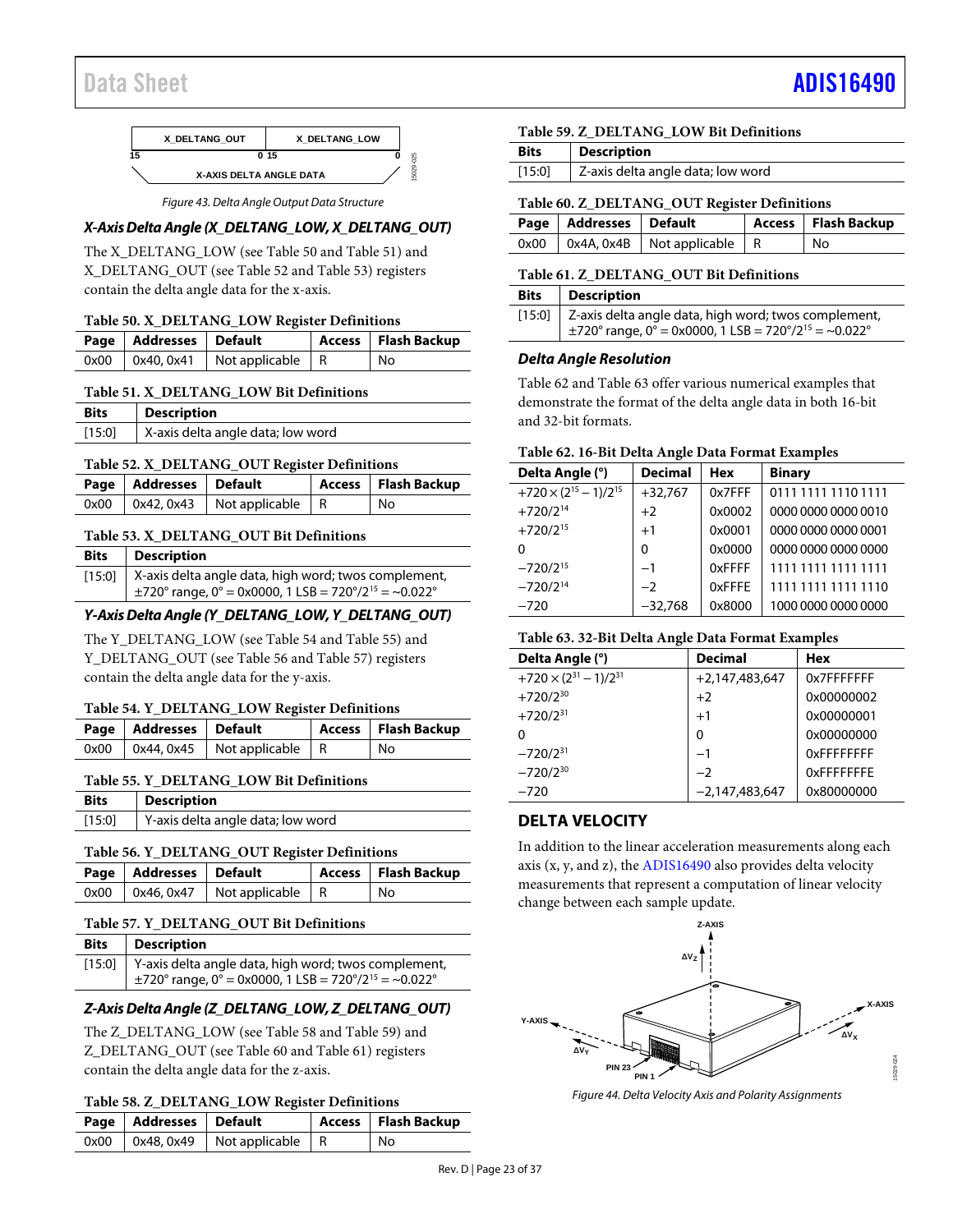# [ADIS16490](https://www.analog.com/ADIS16490?doc=ADIS16490.pdf) Data Sheet

The delta velocity outputs represent an integration of the acceleration measurements and use the following formula for all three axes (x-axis displayed):

$$
\Delta V_{x,nD} = \frac{1}{2f_S} \times \sum_{d=0}^{D-1} \left( a_{x,nD+d} + a_{x,nD+d-1} \right)
$$

where:

*D* is the decimation rate =  $DEC_RATE + 1$  (se[e Table 137\)](#page-30-1).  $f<sub>S</sub>$  is the sample rate.

*d* is the incremental variable in the summation formula.  $a_x$  is the x-axis rate of acceleration (accelerometer). *n* is the sample time, prior to the decimation filter.

When using the internal sample clock, fs is equal to 4250 SPS. When using the external clock option,  $f_s$  is equal to the frequency of the external clock. The range in the delta velocity registers accommodates the maximum linear acceleration (8 *g*), the nominal sample rate (4250 SPS) and an update rate of 1 Hz (DEC\_RATE = 0x1099; divide by 4249 plus 1, se[e Table 137\)](#page-30-1), all at the same time. When using an external clock that is higher than 4250 SPS, reduce the DEC\_RATE setting to avoid overranging the delta velocity registers.

Each axis of the delta velocity measurements has two output data registers[. Figure 45](#page-23-0) illustrates how these two registers combine to support 32-bit, twos complement data format for the delta velocity measurements along the x-axis. This format also applies to the y- and x-axes.



*Figure 45. Delta Angle Output Data Structure*

# <span id="page-23-0"></span>*X-Axis DeltaVelocity (X\_DELTVEL\_LOW, X\_DELTVEL\_OUT)*

#### <span id="page-23-1"></span>**Table 64. X\_DELTVEL\_LOW Register Definitions**

| Page   Addresses   Default |                                          | <b>Access</b> Flash Backup |
|----------------------------|------------------------------------------|----------------------------|
|                            | $0x00$   0x4C, 0x4D   Not applicable   R | No                         |

#### <span id="page-23-2"></span>**Table 65. X\_DELTVEL\_LOW Bit Definitions**

| <b>Bits</b> | <b>Description</b>                           |
|-------------|----------------------------------------------|
| [15:0]      | X-axis delta angle data; low word            |
|             | Table 66. X_DELTVEL_OUT Register Definitions |

<span id="page-23-3"></span>

|  | Page   Addresses   Default |                                               |  | Access   Flash Backup |  |
|--|----------------------------|-----------------------------------------------|--|-----------------------|--|
|  |                            | $0x00$   $0x4E$ , $0x4F$   Not applicable   R |  | No                    |  |

#### <span id="page-23-4"></span>**Table 67. X\_DELTVEL\_OUT Bit Definitions**

| <b>Bits</b> | <b>Description</b>                                                                                                                                       |
|-------------|----------------------------------------------------------------------------------------------------------------------------------------------------------|
|             | [15:0] X-axis delta velocity data; twos complement, $\pm 200$ m/sec<br>range, 0 m/sec = 0x0000; 1 LSB = 200 m/sec $\div 2^{15}$ =<br>$\sim$ 6.104 mm/sec |

The X\_DELTVEL\_LOW (see [Table 64](#page-23-1) an[d Table 65\)](#page-23-2) and X\_DELTVEL\_OUT (se[e Table 66](#page-23-3) an[d Table](#page-23-4) 67) registers contain the delta velocity data for the x-axis.

# *Y-Axis Delta Velocity (Y\_DELTVEL\_LOW, Y\_DELTVEL\_OUT)*

#### <span id="page-23-5"></span>**Table 68. Y\_DELTVEL\_LOW Register Definitions**

| Page   Addresses   Default |                                            | Access   Flash Backup |
|----------------------------|--------------------------------------------|-----------------------|
|                            | $0x00$   $0x50, 0x51$   Not applicable   R | l No                  |

#### <span id="page-23-6"></span>**Table 69. Y\_DELTVEL\_LOW Bit Definitions**

| <b>Bits</b> | <b>Description</b>                |
|-------------|-----------------------------------|
| [15:0]      | Y-axis delta angle data; low word |

### <span id="page-23-7"></span>**Table 70. Y\_DELTVEL\_OUT Register Definitions**

| Page   Addresses   Default |                                            | Access   Flash Backup |
|----------------------------|--------------------------------------------|-----------------------|
|                            | $0x00$   $0x52, 0x53$   Not applicable   R | l No                  |

#### <span id="page-23-8"></span>**Table 71. Y\_DELTVEL\_OUT Bit Definitions**

| <b>Bits</b> | <b>Description</b>                                                                                                                                              |
|-------------|-----------------------------------------------------------------------------------------------------------------------------------------------------------------|
|             | [15:0]   Y-axis delta velocity data, high word; twos complement,<br>$\pm$ 200 m/sec range, 0 m/sec = 0x0000; 1 LSB = 200 m/sec<br>$\div 2^{15} = -6.104$ mm/sec |

The Y\_DELTVEL\_LOW (see [Table 68](#page-23-5) and [Table 69\)](#page-23-6) and Y\_DELTVEL\_OUT (see [Table 70](#page-23-7) an[d Table 71\)](#page-23-8) registers contain the delta velocity data for the y-axis.

### *Z-Axis Delta Velocity (Z\_DELTVEL\_LOW, Z\_DELTVEL\_OUT)*

#### <span id="page-23-9"></span>**Table 72. Z\_DELTVEL\_LOW Register Definitions**

| Page   Addresses   Default |                                            | Access   Flash Backup |
|----------------------------|--------------------------------------------|-----------------------|
|                            | $0x00$   $0x54, 0x55$   Not applicable   R | l No                  |

#### <span id="page-23-10"></span>**Table 73. Z\_DELTVEL\_LOW Bit Definitions**

| <b>Bits</b> | <b>Description</b>                |
|-------------|-----------------------------------|
| $[15:0]$    | Z-axis delta angle data; low word |

#### <span id="page-23-11"></span>**Table 74. Z\_DELTVEL\_OUT Register Definitions**

| Page   Addresses   Default |                                          | Access   Flash Backup |
|----------------------------|------------------------------------------|-----------------------|
|                            | $0x00$   0x56, 0x57   Not applicable   R | No                    |

#### <span id="page-23-12"></span>**Table 75. Z\_DELTVEL\_OUT Bit Definitions**

| <b>Bits</b> | <b>Description</b>                                                                                                                                                     |
|-------------|------------------------------------------------------------------------------------------------------------------------------------------------------------------------|
|             | [15:0] Z-axis delta velocity data, high word; twos complement,<br>$\pm$ 200 m/sec range, 0 m/sec = 0x0000; 1 LSB = 200 m/sec<br>$\div$ 2 <sup>15</sup> = ~6.104 mm/sec |

The Z\_DELTVEL\_LOW (se[e Table 72](#page-23-9) and [Table 73\)](#page-23-10) and Z\_DELTVEL\_OUT (see [Table 74](#page-23-11) and [Table 75\)](#page-23-12) registers contain the delta velocity data for the z-axis.

#### *Delta Velocity Resolution*

[Table 76](#page-23-13) an[d Table 77](#page-24-3) offer various numerical examples that demonstrate the format of the delta angle data in both 16-bit and 32-bit formats.

<span id="page-23-13"></span>

| <b>Velocity (m/sec)</b>           | <b>Decimal</b> | Hex    | <b>Binary</b>       |
|-----------------------------------|----------------|--------|---------------------|
| $+200 \times (2^{15} - 1)/2^{15}$ | $+32,767$      | 0x7FFF | 0111 1111 1110 1111 |
| $+200/2^{14}$                     | $+2$           | 0x0002 | 0000 0000 0000 0010 |
| $+200/2^{15}$                     | $+1$           | 0x0001 | 0000 0000 0000 0001 |
|                                   | 0              | 0x0000 | 0000 0000 0000 0000 |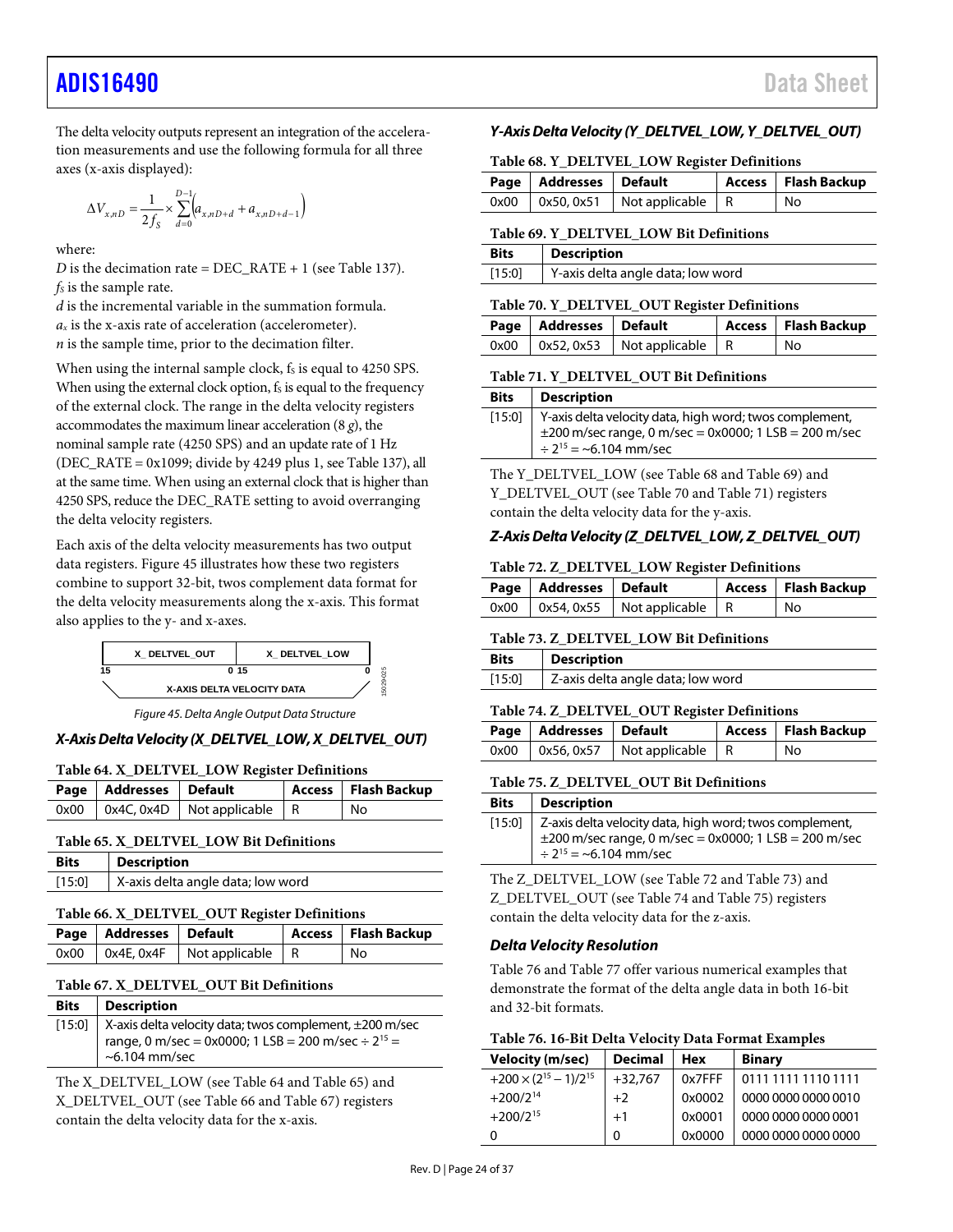# Data Sheet And a sheet Albert Advanced [ADIS16490](https://www.analog.com/ADIS16490?doc=ADIS16490.pdf) ADIS16490

| <b>Velocity (m/sec)</b> | <b>Decimal</b> | <b>Hex</b> | <b>Binary</b>       |
|-------------------------|----------------|------------|---------------------|
| $-200/2^{15}$           |                | 0xFFFF     | 1111 1111 1111 1111 |
| $-200/2^{14}$           |                | 0xFFFE     | 1111 1111 1111 1110 |
| $-200$                  | $-32.768$      | 0x8000     | 1000 0000 0000 0000 |

#### <span id="page-24-3"></span>**Table 77. 32-Bit Delta Angle Data Format Examples**

| <b>Velocity (m/sec)</b>           | <b>Decimal</b>   | Hex        |
|-----------------------------------|------------------|------------|
| $+200 \times (2^{31} - 1)/2^{31}$ | $+2,147,483,647$ | 0x7FFFFFFF |
| $+200/2^{30}$                     | $+2$             | 0x00000002 |
| $+200/2^{31}$                     | $+1$             | 0x00000001 |
| O                                 | 0                | 0x00000000 |
| $-200/2^{31}$                     | $-1$             | OxFFFFFFFF |
| $-200/2^{30}$                     | $-2$             | OxFFFFFFFF |
| $-200$                            | $-2.147.483.648$ | 0x80000000 |

*Product Identification, PROD\_ID*

<span id="page-24-4"></span>

| Table 78. PROD_ID Register Definitions |  |
|----------------------------------------|--|
|----------------------------------------|--|

|                    |            | Page   Addresses   Default   Access   Flash Backup |
|--------------------|------------|----------------------------------------------------|
| $0x00$ $0x7E.0x7F$ | $0x406A$ R | l Yes                                              |
|                    |            |                                                    |

#### <span id="page-24-2"></span>**Table 79. PROD\_ID Bit Definitions**

| Product identification = $0x406A$<br>[15:0] |  |
|---------------------------------------------|--|

The PROD ID register (se[e Table 78](#page-24-4) an[d Table 79\)](#page-24-2) contains the numerical portion of the part number (16490). Se[e Figure 35](#page-14-4) for an example of how to use a looping read of this register to validate the integrity of the communication.

# <span id="page-24-0"></span>**CALIBRATION**

The signal chain of each inertial sensor (accelerometers, gyroscopes) includes application of unique correction formulas that come from extensive characterization of bias, sensitivity, alignment, and response to linear acceleration (gyroscopes) over a temperature range of −40°C to +85°C for the [ADIS16490.](http://www.analog.com/ADIS16490?doc=ADIS16490.pdf) These correction formulas are not accessible, but users do have the opportunity to adjust the bias and the scale factor, for each sensor individually, through user accessible registers. These correction factors follow immediately after the factory derived correction formulas in the signal chain, which processes at a rate of 4250 Hz when using the internal sample clock (see f<sub>SM</sub> i[n Figure 23](#page-11-3) and [Figure 24\)](#page-11-4).

# *Calibration, Gyroscope Scale, X\_GYRO\_SCALE*

#### <span id="page-24-5"></span>**Table 80. X\_GYRO\_SCALE Register Definitions**

|      |            |              | Page   Addresses   Default   Access   Flash Backup |
|------|------------|--------------|----------------------------------------------------|
| 0x02 | 0x04, 0x05 | $0x0000$ R/W | Yes                                                |

# <span id="page-24-6"></span>**Table 81. X\_GYRO\_SCALE Bit Definitions**

| <b>Bits</b> | <b>Description</b>                                                                                                         |
|-------------|----------------------------------------------------------------------------------------------------------------------------|
|             | [15:0] X-axis gyroscope scale correction; twos complement,<br>$0x0000 =$ unity gain, 1 LSB = $1 \div 2^{15} = -0.003052\%$ |

The X\_GYRO\_SCALE register (se[e Table 80](#page-24-5) an[d Table 81\)](#page-24-6) provides users with the opportunity to adjust the scale factor for the x-axis gyroscopes. See [Figure 46](#page-24-1) for an illustration of how this scale factor influences the x-axis gyroscope data.



*Figure 46. User Calibration Signal Path, Gyroscopes*

# <span id="page-24-1"></span>*Calibration, Gyroscope Scale, Y\_GYRO\_SCALE*

<span id="page-24-7"></span>

| Table 82. Y_GYRO_SCALE Register Definitions |                   |            |  |                                                    |
|---------------------------------------------|-------------------|------------|--|----------------------------------------------------|
|                                             |                   |            |  | Page   Addresses   Default   Access   Flash Backup |
|                                             | $0x02$ 0x06, 0x07 | 0x0000 R/W |  | l Yes                                              |

#### <span id="page-24-8"></span>**Table 83. Y\_GYRO\_SCALE Bit Definitions**

| <b>Bits</b> | Description                                                            |
|-------------|------------------------------------------------------------------------|
|             | [15:0] Y-axis gyroscope scale correction; twos complement,             |
|             | $\alpha$ 0x0000 = unity gain, 1 LSB = 1 ÷ 2 <sup>15</sup> = ~0.003052% |

The Y\_GYRO\_SCALE register (se[e Table 82](#page-24-7) an[d Table 83\)](#page-24-8) allows users to adjust the scale factor for the y-axis gyroscopes. This register influences the y-axis gyroscope measurements in the same manner that X\_GYRO\_SCALE influences the x-axis gyroscope measurements (se[e Figure 46\)](#page-24-1).

# *Calibration, Gyroscope Scale, Z\_GYRO\_SCALE*

#### <span id="page-24-9"></span>**Table 84. Z\_GYRO\_SCALE Register Definitions**

|      |            |            | Page   Addresses   Default   Access   Flash Backup |
|------|------------|------------|----------------------------------------------------|
| 0x02 | 0x08, 0x09 | 0x0000 R/W | Yes                                                |

#### <span id="page-24-10"></span>**Table 85. Z\_GYRO\_SCALE Bit Definitions**

| <b>Bits</b> | <b>Description</b>                                                                                                         |
|-------------|----------------------------------------------------------------------------------------------------------------------------|
|             | [15:0] Z-axis gyroscope scale correction; twos complement,<br>$0x0000 =$ unity gain, 1 LSB = $1 \div 2^{15} = -0.003052\%$ |

The Z\_GYRO\_SCALE register (see [Table 84](#page-24-9) and [Table 85\)](#page-24-10) allows users to adjust the scale factor for the z-axis gyroscopes. This register influences the z-axis gyroscope measurements in the same manner that X\_GYRO\_SCALE influences the x-axis gyroscope measurements (se[e Figure 46\)](#page-24-1).

# <span id="page-24-11"></span>*Calibration, Accelerometer Scale, X\_ACCL\_SCALE*

#### **Table 86. X\_ACCL\_SCALE Register Definitions**

|                                        |  | Page   Addresses   Default   Access   Flash Backup |
|----------------------------------------|--|----------------------------------------------------|
| $0x02$   $0x0A, 0x0B$   $0x0000$   R/W |  | l Yes                                              |

#### <span id="page-24-12"></span>**Table 87. X\_ACCL\_SCALE Bit Definitions**

| <b>Bits</b> | <b>Description</b>                                                                                                                     |
|-------------|----------------------------------------------------------------------------------------------------------------------------------------|
|             | [15:0]   X-axis accelerometer scale correction; twos complement,<br>$0x0000 =$ unity gain, $1$ LSB = $1 \div 2^{15} = \sim 0.003052\%$ |

The X\_ACCL\_SCALE register (se[e Table](#page-24-11) 86 an[d Table 87\)](#page-24-12) allows users to adjust the scale factor for the x-axis accelerometers. See [Figure 47](#page-25-0) for an illustration of how this scale factor influences the x-axis accelerometer data.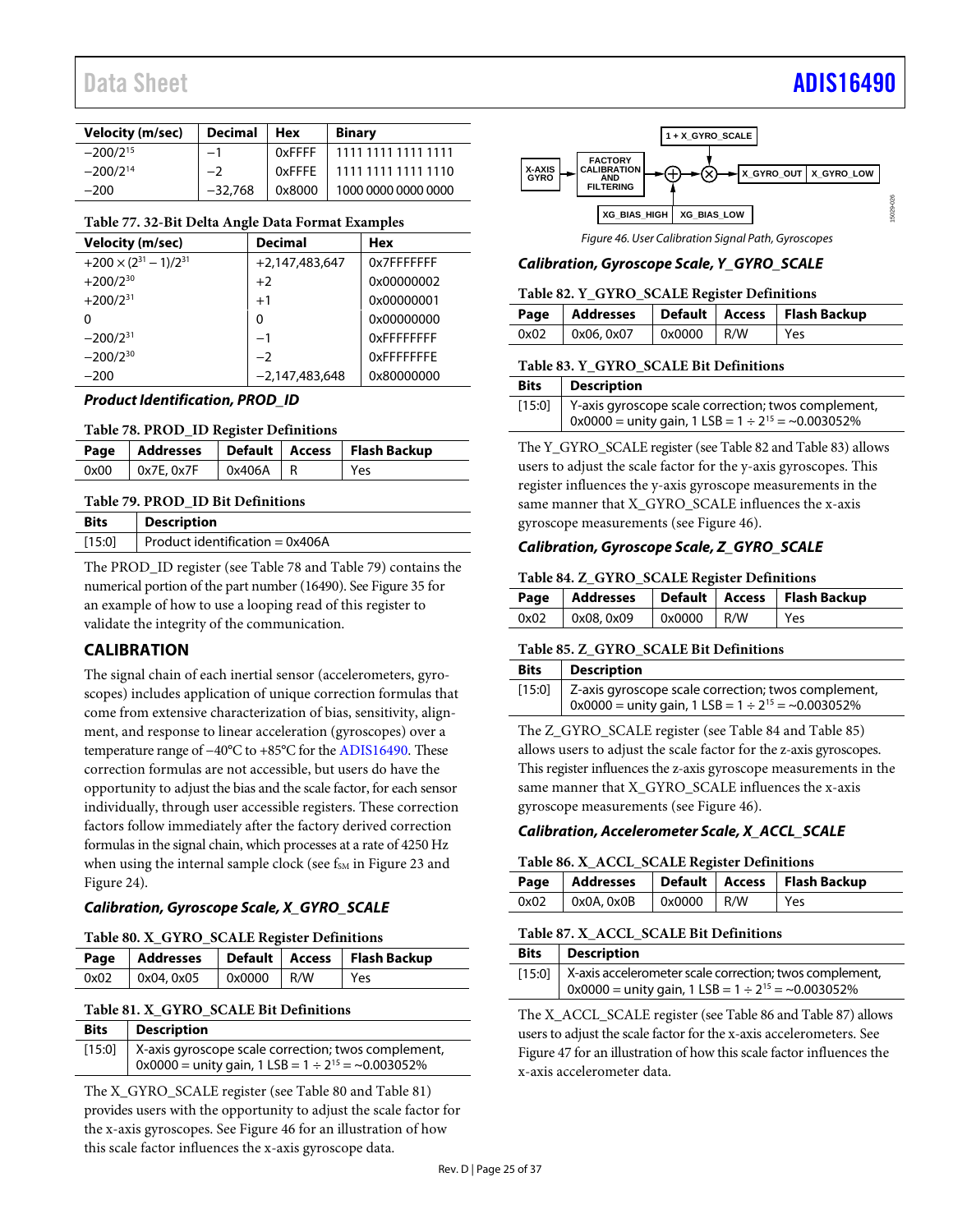# [ADIS16490](https://www.analog.com/ADIS16490?doc=ADIS16490.pdf) Data Sheet



*Figure 47. User Calibration Signal Path, Accelerometers*

# <span id="page-25-0"></span>*Calibration, Accelerometer Scale, Y\_ACCL\_SCALE*

<span id="page-25-2"></span>

| Table 88. Y_ACCL_SCALE Register Definitions |                           |  |  |                                                    |
|---------------------------------------------|---------------------------|--|--|----------------------------------------------------|
|                                             |                           |  |  | Page   Addresses   Default   Access   Flash Backup |
| 0x02                                        | $0x0C, 0x0D$ $0x0000$ R/W |  |  | Yes                                                |

#### <span id="page-25-3"></span>**Table 89. Y\_ACCL\_SCALE Bit Definitions**

| <b>Bits</b> | <b>Description</b>                                             |
|-------------|----------------------------------------------------------------|
|             | [15:0] Y-axis accelerometer scale correction; twos complement, |
|             | $0x0000 =$ unity gain, 1 LSB = $1 \div 2^{15} = -0.003052\%$   |

The Y\_ACCL\_SCALE register (se[e Table 88](#page-25-2) an[d Table 89\)](#page-25-3) allows users to adjust the scale factor for the y-axis accelerometers. This register influences the y-axis accelerometer measurements in the same manner that X\_ACCL\_SCALE influences the x-axis accelerometer measurements (see [Figure 47\)](#page-25-0).

# *Calibration, Accelerometer Scale, Z\_ACCL\_SCALE*

#### <span id="page-25-4"></span>**Table 90. Z\_ACCL\_SCALE Register Definitions**

|      |                 |              | Page   Addresses   Default   Access   Flash Backup |
|------|-----------------|--------------|----------------------------------------------------|
| 0x02 | $0x0E$ , $0x0F$ | $0x0000$ R/W | Yes                                                |

#### <span id="page-25-5"></span>**Table 91. Z\_ACCL\_SCALE Bit Definitions**

| <b>Bits</b>   Description                                      |
|----------------------------------------------------------------|
| [15:0] Z-axis accelerometer scale correction; twos complement, |
| $0x0000 =$ unity gain, 1 LSB = $1 \div 2^{15} = -0.003052\%$   |

The Z\_ACCL\_SCALE register (se[e Table 90](#page-25-4) an[d Table 91\)](#page-25-5) allows users to adjust the scale factor for the z-axis accelerometers. This register influences the z-axis accelerometer measurements in the same manner that X\_ACCL\_SCALE influences the x-axis accelerometer measurements (se[e Figure 47\)](#page-25-0).

#### *Calibration, Gyroscope Bias, XG\_BIAS\_LOW, XG\_BIAS\_HIGH*

<span id="page-25-6"></span>**Table 92. XG\_BIAS\_LOW Register Definitions**

|                                        |  | Page   Addresses   Default   Access   Flash Backup |
|----------------------------------------|--|----------------------------------------------------|
| $0x02$   $0x10, 0x11$   $0x0000$   R/W |  | Yes                                                |

#### <span id="page-25-1"></span>**Table 93. XG\_BIAS\_LOW Bit Definitions**

| <b>Bits</b> | <b>Description</b>                                                              |
|-------------|---------------------------------------------------------------------------------|
| [15:0]      | X-axis gyroscope offset correction, low word; twos                              |
|             | complement, $0^{\circ}/sec = 0x0000$ , 1 LSB = 0.005 $^{\circ}/sec \div 2^{16}$ |

#### <span id="page-25-7"></span>**Table 94. XG\_BIAS\_HIGH Register Definitions**

|  |                   |                       |  | Page   Addresses   Default   Access   Flash Backup |  |
|--|-------------------|-----------------------|--|----------------------------------------------------|--|
|  | $0x02$ 0x12, 0x13 | $\sqrt{2}$ 0x0000 R/W |  | Yes                                                |  |

#### <span id="page-25-8"></span>**Table 95. XG\_BIAS\_HIGH Bit Definitions**

| <b>Bits</b> | <b>Description</b>                                         |
|-------------|------------------------------------------------------------|
|             | [15:0] X-axis gyroscope offset correction, high word; twos |
|             | complement, $0^{\circ}/sec = 0x0000$ , 1 LSB = 0.005°/sec  |

The XG\_BIAS\_LOW (see [Table 92](#page-25-6) an[d Table 93\)](#page-25-1) and XG\_ BIAS\_HIGH (se[e Table 94](#page-25-7) an[d Table 95\)](#page-25-8) registers combine to allow users to adjust the bias of the x-axis gyroscopes. The digital format examples i[n Table 34](#page-20-6) also apply to the XG\_BIAS\_HIGH register, and the digital format examples in [Table 35](#page-20-7) apply to the number that comes from combining the XG\_BIAS\_LOW and XG\_BIAS\_HIGH registers. See [Figure 46](#page-24-1) for an illustration of how these two registers combine and influence the x-axis gyroscope measurements.

### *Calibration, Gyroscope Bias, YG\_BIAS\_LOW, YG\_BIAS\_HIGH*

#### <span id="page-25-9"></span>**Table 96. YG\_BIAS\_LOW Register Definitions**

|      |            |              | Page   Addresses   Default   Access   Flash Backup |
|------|------------|--------------|----------------------------------------------------|
| 0x02 | 0x14, 0x15 | $0x0000$ R/W | Yes                                                |

#### <span id="page-25-10"></span>**Table 97. YG\_BIAS\_LOW Bit Definitions**

| Bits   Description                                                          |
|-----------------------------------------------------------------------------|
| [15:0] Y-axis gyroscope offset correction, low word; twos                   |
| complement, $0^{\circ}/sec = 0x0000$ , 1 LSB = 0.005°/sec ÷ 2 <sup>16</sup> |

#### <span id="page-25-11"></span>**Table 98. YG\_BIAS\_HIGH Register Definitions**

|      |           |              | Page   Addresses   Default   Access   Flash Backup |
|------|-----------|--------------|----------------------------------------------------|
| 0x02 | 0x16.0x17 | $0x0000$ R/W | Yes                                                |

#### <span id="page-25-12"></span>**Table 99. YG\_BIAS\_HIGH Bit Definitions**

| <b>Bits</b> | <b>Description</b>                                                                                                                |
|-------------|-----------------------------------------------------------------------------------------------------------------------------------|
|             | [15:0] Y-axis gyroscope offset correction, high word; twos<br>complement, $0^{\circ}/sec = 0x0000$ , 1 LSB = 0.005 $^{\circ}/sec$ |

The YG\_BIAS\_LOW (see [Table 96](#page-25-9) an[d Table 97\)](#page-25-10) and YG\_ BIAS\_HIGH (se[e Table 98](#page-25-11) an[d Table 99\)](#page-25-12) registers combine to allow users to adjust the bias of the y-axis gyroscopes. The digital format examples i[n Table 34](#page-20-6) also apply to the YG\_BIAS\_HIGH register, and the digital format examples in [Table 35](#page-20-7) apply to the number that comes from combining the YG\_BIAS\_LOW and YG\_BIAS\_HIGH registers. These registers influences the y-axis gyroscope measurements in the same manner that the XG\_BIAS\_ LOW and XG\_BIAS\_HIGH registers influence the x-axis gyroscope measurements (se[e Figure 46\)](#page-24-1).

### *Calibration, Gyroscope Bias, ZG\_BIAS\_LOW, ZG\_BIAS\_HIGH*

#### <span id="page-25-13"></span>**Table 100. ZG\_BIAS\_LOW Register Definitions**

|                                    |  | Page   Addresses   Default   Access   Flash Backup |
|------------------------------------|--|----------------------------------------------------|
| $0x02$ $0x18, 0x19$ $0x0000$ $R/W$ |  | Yes                                                |

<span id="page-25-14"></span>

| Table 101. ZG BIAS LOW Bit Definitions |  |
|----------------------------------------|--|

| <b>Bits</b>   Description                                                       |
|---------------------------------------------------------------------------------|
| [15:0] Z-axis gyroscope offset correction, low word; twos                       |
| complement, $0^{\circ}/sec = 0x0000$ , 1 LSB = 0.005 $^{\circ}/sec \div 2^{16}$ |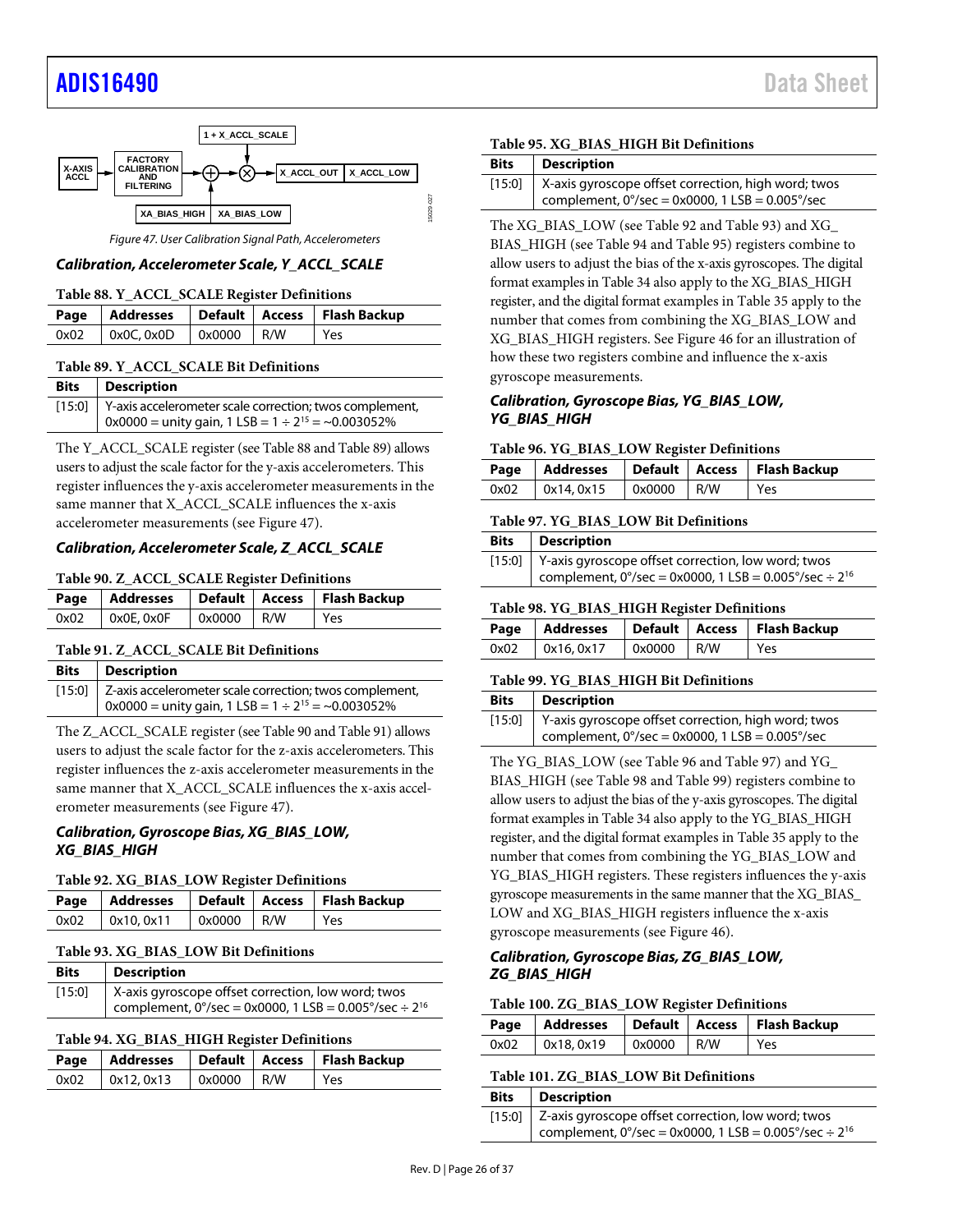### <span id="page-26-0"></span>**Table 102. ZG\_BIAS\_HIGH Register Definitions**

|                                    |  |  | Page   Addresses   Default   Access   Flash Backup |  |  |
|------------------------------------|--|--|----------------------------------------------------|--|--|
| $0x02$   0x1A, 0x1B   0x0000   R/W |  |  | Yes                                                |  |  |

#### <span id="page-26-1"></span>**Table 103. ZG\_BIAS\_HIGH Bit Definitions**

| <b>Bits</b> | <b>Description</b>                                                                                                     |
|-------------|------------------------------------------------------------------------------------------------------------------------|
|             | [15:0] Z-axis gyroscope offset correction, high word twos<br>complement, $0^{\circ}/sec = 0x0000$ , 1 LSB = 0.005°/sec |

The ZG\_BIAS\_LOW (se[e Table 100](#page-25-13) an[d Table 101\)](#page-25-14) and ZG\_ BIAS HIGH (se[e Table 102](#page-26-0) an[d Table 103\)](#page-26-1) registers combine to allow users to adjust the bias of the z-axis gyroscopes. The digital format examples i[n Table 34](#page-20-6) also apply to the ZG\_BIAS\_ HIGH register, and the digital format examples i[n Table 35](#page-20-7) apply to the number that comes from combining the ZG\_BIAS\_LOW and ZG\_BIAS\_HIGH registers. These registers influence the z-axis gyroscope measurements in the same manner that the XG\_BIAS\_LOW and XG\_BIAS\_HIGH registers influence the x-axis gyroscope measurements (see [Figure 46\)](#page-24-1).

# *Calibration, Accelerometer Bias, XA\_BIAS\_LOW, XA\_BIAS\_HIGH*

#### <span id="page-26-2"></span>**Table 104. XA\_BIAS\_LOW Register Definitions**

|      |           |              | Page   Addresses   Default   Access   Flash Backup |
|------|-----------|--------------|----------------------------------------------------|
| 0x02 | 0x1C.0x1D | $0x0000$ R/W | Yes                                                |

#### <span id="page-26-3"></span>**Table 105. XA\_BIAS\_LOW Bit Definitions**

| <b>Bits</b> | <b>Description</b>                                            |
|-------------|---------------------------------------------------------------|
| [15:0]      | X-axis accelerometer offset correction, low word, twos        |
|             | complement, 0 $q = 0x0000$ , 1 LSB = 0.5 mg ÷ 2 <sup>16</sup> |

#### <span id="page-26-4"></span>**Table 106. XA\_BIAS\_HIGH Register Definitions**

|                     |            | Page   Addresses   Default   Access   Flash Backup |
|---------------------|------------|----------------------------------------------------|
| $0x02$ $0x1E, 0x1F$ | 0x0000 R/W | Yes                                                |

#### <span id="page-26-5"></span>**Table 107. XA\_BIAS\_HIGH Bit Definitions**

| <b>Bits</b> | <b>Description</b>                                          |
|-------------|-------------------------------------------------------------|
|             | [15:0]   X-axis accelerometer offset correction, high word, |
|             | twos complement, 0 $q = 0$ x0000, 1 LSB = 0.5 mg            |

The XA\_BIAS\_LOW (see [Table 104](#page-26-2) an[d Table 105\)](#page-26-3) and XA\_ BIAS\_HIGH (se[e Table 106](#page-26-4) an[d Table 107\)](#page-26-5) registers combine to allow users to adjust the bias of the x-axis accelerometers. The digital format examples in [Table 48](#page-21-8) also apply to the XA\_BIAS\_ HIGH register and the digital format examples in [Table 49](#page-21-9) apply to the number that comes from combining the XA\_ BIAS\_LOW and XA\_BIAS\_HIGH registers. Se[e Figure 47](#page-25-0) for an illustration of how these two registers combine and influence the x-axis gyroscope measurements.

## *Calibration, Accelerometer Bias, YA\_BIAS\_LOW, YA\_BIAS\_HIGH*

#### <span id="page-26-6"></span>**Table 108. YA\_BIAS\_LOW Register Definitions**

|      |            |              | Page   Addresses   Default   Access   Flash Backup |
|------|------------|--------------|----------------------------------------------------|
| 0x02 | 0x20, 0x21 | $0x0000$ R/W | l Yes                                              |

#### <span id="page-26-7"></span>**Table 109. YA\_BIAS\_LOW Bit Definitions**

| <b>Bits</b> | <b>Description</b>                                            |
|-------------|---------------------------------------------------------------|
| [15:0]      | Y-axis accelerometer offset correction, low word, twos        |
|             | complement, 0 $q = 0x0000$ , 1 LSB = 0.5 mg ÷ 2 <sup>16</sup> |

#### <span id="page-26-8"></span>**Table 110. YA\_BIAS\_HIGH Register Definitions**

|                                        |  | Page   Addresses   Default   Access   Flash Backup |
|----------------------------------------|--|----------------------------------------------------|
| $0x02$   $0x22, 0x23$   $0x0000$   R/W |  | Yes                                                |

#### <span id="page-26-9"></span>**Table 111. YA\_BIAS\_HIGH Bit Definitions**

| <b>Bits</b>   Description                                   |
|-------------------------------------------------------------|
| [15:0]   Y-axis accelerometer offset correction, high word, |
| twos complement, 0 $g = 0 \times 0000$ , 1 LSB = 0.5 mg     |

The YA\_BIAS\_LOW (se[e Table 108](#page-26-6) an[d Table 109\)](#page-26-7) and YA\_ BIAS\_HIGH (se[e Table 110](#page-26-8) an[d Table 111\)](#page-26-9) registers combine to allow users to adjust the bias of the y-axis accelerometers. The digital format examples in [Table 48](#page-21-8) also apply to the YA\_BIAS\_ HIGH register, and the digital format examples i[n Table 49](#page-21-9) apply to the number that comes from combining the YA\_BIAS\_LOW and YA\_BIAS\_HIGH registers. These registers influence the y-axis accelerometer measurements in the same manner that the XA\_BIAS\_LOW and XA\_BIAS\_HIGH registers influence the x-axis accelerometer measurements (se[e Figure 47\)](#page-25-0).

### *Calibration, Accelerometer Bias, ZA\_BIAS\_LOW, ZA\_BIAS\_HIGH*

#### <span id="page-26-10"></span>**Table 112. ZA\_BIAS\_LOW Register Definitions**

|                     |                            | Page   Addresses   Default   Access   Flash Backup |
|---------------------|----------------------------|----------------------------------------------------|
| $0x02$ $0x24, 0x25$ | $\sqrt{0 \times 0000}$ R/W | Yes                                                |

#### <span id="page-26-11"></span>**Table 113. ZA\_BIAS\_LOW Bit Definitions**

| Bits   Description                                                        |
|---------------------------------------------------------------------------|
| [15:0] Z-axis accelerometer offset correction, low word,                  |
| twos complement, 0 $q = 0 \times 0000$ , 1 LSB = 0.5 mg ÷ 2 <sup>16</sup> |

#### <span id="page-26-12"></span>**Table 114. ZA\_BIAS\_HIGH Register Definitions**

|  |            | Page   Addresses   Default   Access   Flash Backup |
|--|------------|----------------------------------------------------|
|  | 0x0000 R/W | l Yes                                              |

#### <span id="page-26-13"></span>**Table 115. ZA\_BIAS\_HIGH Bit Definitions**

| <b>Bits</b> | <b>Description</b>                                        |
|-------------|-----------------------------------------------------------|
|             | [15:0] Z-axis accelerometer offset correction, high word, |
|             | twos complement, $0 g = 0x0000$ , 1 LSB = 0.5 mg          |

The ZA\_BIAS\_LOW (se[e Table 112](#page-26-10) and [Table 113\)](#page-26-11) and ZA\_ BIAS\_HIGH (see [Table 114](#page-26-12) and [Table 115\)](#page-26-13) registers combine to allow users to adjust the bias of the z-axis accelerometers. The digital format examples in [Table 48](#page-21-8) also apply to the ZA\_BIAS\_ HIGH register and the digital format examples in [Table 49](#page-21-9) apply to the number that comes from combining the ZA\_BIAS\_LOW and ZA\_BIAS\_HIGH registers. These registers influence the z-axis accelerometer measurements in the same manner that the XA\_BIAS\_LOW and XA\_BIAS\_HIGH registers influence the x-axis accelerometer measurements (se[e Figure 47\)](#page-25-0).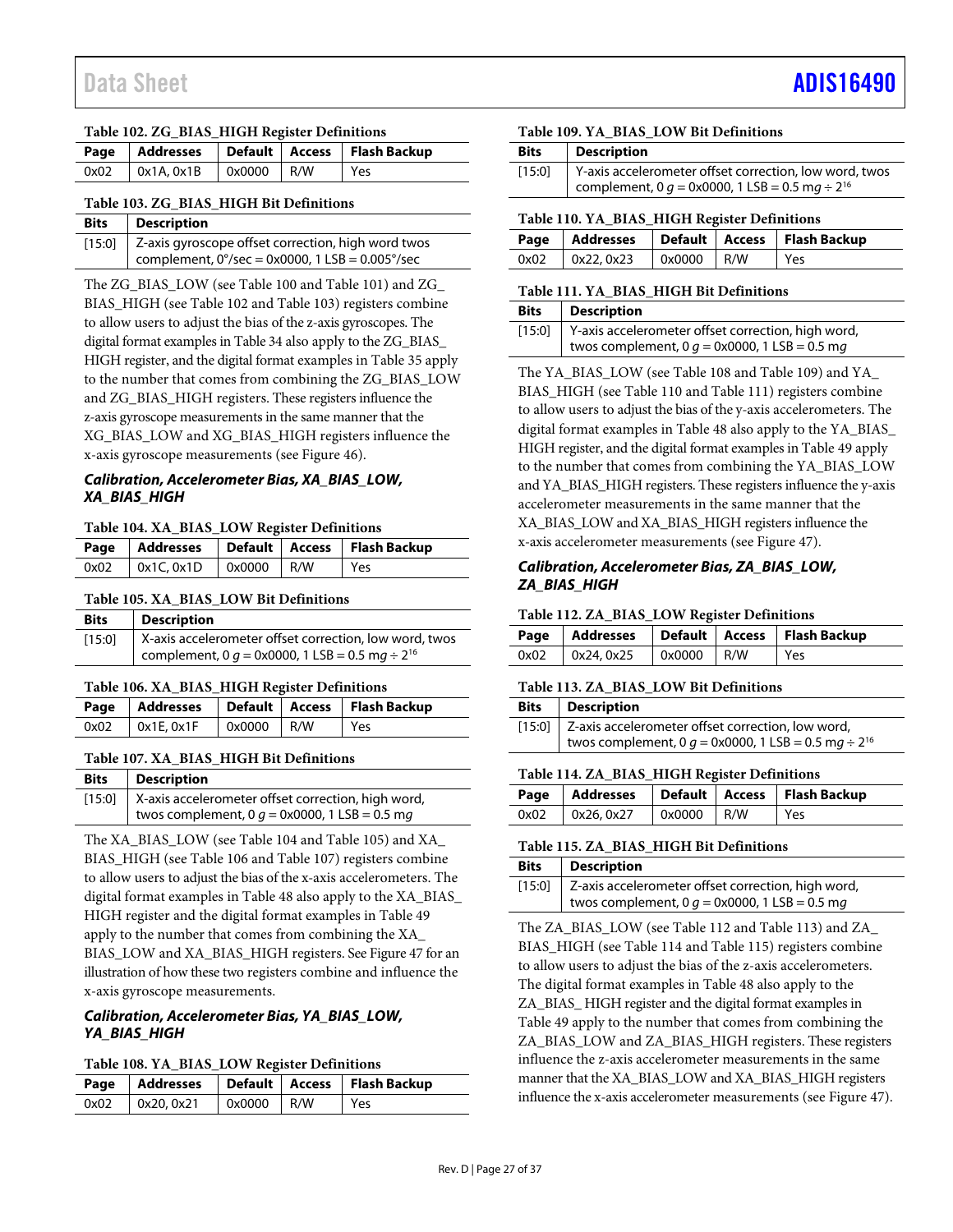#### *Scratch Registers, USER\_SCR\_x*

#### <span id="page-27-1"></span>**Table 116. USER\_SCR\_1 Register Definitions**

|  |                                        |  |  | Page   Addresses   Default   Access   Flash Backup |  |
|--|----------------------------------------|--|--|----------------------------------------------------|--|
|  | $0x02$   $0x74, 0x75$   $0x0000$   R/W |  |  | Yes                                                |  |

#### <span id="page-27-2"></span>**Table 117. USER\_SCR\_1 Bit Definitions**

| <b>Bits</b> | <b>Description</b>  |
|-------------|---------------------|
|             | [15:0] User defined |

<span id="page-27-3"></span>

| Table 118. USER_SCR_2 Register Definitions         |                                        |  |  |       |  |
|----------------------------------------------------|----------------------------------------|--|--|-------|--|
| Page   Addresses   Default   Access   Flash Backup |                                        |  |  |       |  |
|                                                    | $0x02$   $0x76, 0x77$   $0x0000$   R/W |  |  | l Yes |  |

<span id="page-27-4"></span>**Table 119. USER\_SCR\_2 Bit Definitions**

| <b>Bits</b> | <b>Description</b>    |
|-------------|-----------------------|
|             | $[15:0]$ User defined |

#### <span id="page-27-5"></span>**Table 120. USER\_SCR\_3 Register Definitions**

|      |            |            | Page   Addresses   Default   Access   Flash Backup |
|------|------------|------------|----------------------------------------------------|
| 0x02 | 0x78, 0x79 | 0x0000 R/W | l Yes                                              |

#### <span id="page-27-6"></span>**Table 121. USER\_SCR\_3 Bit Definitions**

| Bits | <b>Description</b>  |
|------|---------------------|
|      | [15:0] User defined |

# <span id="page-27-7"></span>**Table 122. USER\_SCR\_4 Register Definitions**

|                                        |  | Page   Addresses   Default   Access   Flash Backup |
|----------------------------------------|--|----------------------------------------------------|
| $0x02$   $0x7A, 0x7B$   $0x0000$   R/W |  | l Yes                                              |

#### <span id="page-27-8"></span>**Table 123. USER\_SCR\_4 Bit Definitions**

| <b>Bits</b> Description |
|-------------------------|
| $[15:0]$ User defined   |
|                         |

The USER\_SCR\_1 (see [Table 116](#page-27-1) an[d Table 117\)](#page-27-2), USER\_SCR\_2 (see [Table 118](#page-27-3) an[d Table 119\)](#page-27-4), USER\_SCR\_3 (se[e Table 120](#page-27-5) and [Table 121\)](#page-27-6), USER\_SCR\_4 (se[e Table 122](#page-27-7) an[d Table 123\)](#page-27-8) registers provide four locations for users to store information.

#### *Flash Memory Endurance Counter, FLSHCNT\_LOW, FLSHCNT\_HIGH*

#### <span id="page-27-9"></span>**Table 124. FLSHCNT\_LOW Register Definitions**

| Page   Addresses   Default |                                               | Access   Flash Backup |
|----------------------------|-----------------------------------------------|-----------------------|
|                            | $0x02$   $0x7C$ , $0x7D$   Not applicable   R | l Yes                 |

#### <span id="page-27-10"></span>**Table 125. FLSHCNT\_LOW Bit Definitions**

| <b>Bits</b>   Description                     |
|-----------------------------------------------|
| [15:0]   Flash memory write counter, low word |

#### <span id="page-27-11"></span>**Table 126. FLSHCNT\_HIGH Register Definitions**

| Page   Addresses   Default |                                               | Access   Flash Backup |
|----------------------------|-----------------------------------------------|-----------------------|
|                            | $0x02$   $0x7E$ , $0x7F$   Not applicable   R | l Yes                 |

#### <span id="page-27-12"></span>**Table 127. FLSHCNT\_HIGH Bit Definitions**

| Bits | <b>Description</b>                           |
|------|----------------------------------------------|
|      | [15:0] Flash memory write counter, high word |

The FLSHCNT\_LOW (se[e Table 124](#page-27-9) an[d Table 125\)](#page-27-10) and FLSHCNT\_HIGH (se[e Table 126](#page-27-11) an[d Table 127\)](#page-27-12) registers combine to provide a 32-bit, binary counter that tracks the number of flash memory write cycles. In addition to the number of write cycles, the flash memory has a finite service lifetime, which depends on the junction temperature[. Figure 48](#page-27-13) provides guidance for estimating the retention life for the flash memory at specific junction temperatures. The junction temperature is approximately 7°C above the case temperature.



#### <span id="page-27-13"></span>*Global Commands, GLOB\_CMD*

#### <span id="page-27-14"></span>**Table 128. GLOB\_CMD Register Definitions**

| Page   Addresses   Default |                                            | <b>Access</b> Flash Backup |
|----------------------------|--------------------------------------------|----------------------------|
|                            | $0x03$   $0x02, 0x03$   Not applicable   W | l No                       |

#### <span id="page-27-0"></span>**Table 129. GLOB\_CMD Bit Definitions**

| <b>Bits</b>   | <b>Description</b>          |
|---------------|-----------------------------|
| [15:8]        | Not used                    |
| 7             | Software reset              |
| 6             | Factory calibration restore |
| [5:4]         | Not used                    |
| 3             | Flash memory update         |
| $\mathcal{P}$ | Not used                    |
|               | Self test                   |
|               | Bias correction update      |

The GLOB\_CMD register (se[e Table 128](#page-27-14) an[d Table 129\)](#page-27-0) provides trigger bits for several operations. Write a 1 to the appropriate bit in GLOB\_CMD to start a particular function.

### *Software Reset*

Select Page 3 ( $DIN = 0x8003$ ) and then set  $GLOB\_CMD[7] = 1$  $(DIN = 0x8280, DIN = 0x8300)$  to initiate a reset in the operation of the [ADIS16490.](http://www.analog.com/ADIS16490?doc=ADIS16490.pdf) This reset removes all data, initializes all registers from their flash settings, and restarts data sampling and processing. This function provides a firmware alternative to providing a low pulse on the RST pin (se[e Table 6,](#page-7-1) Pin 8).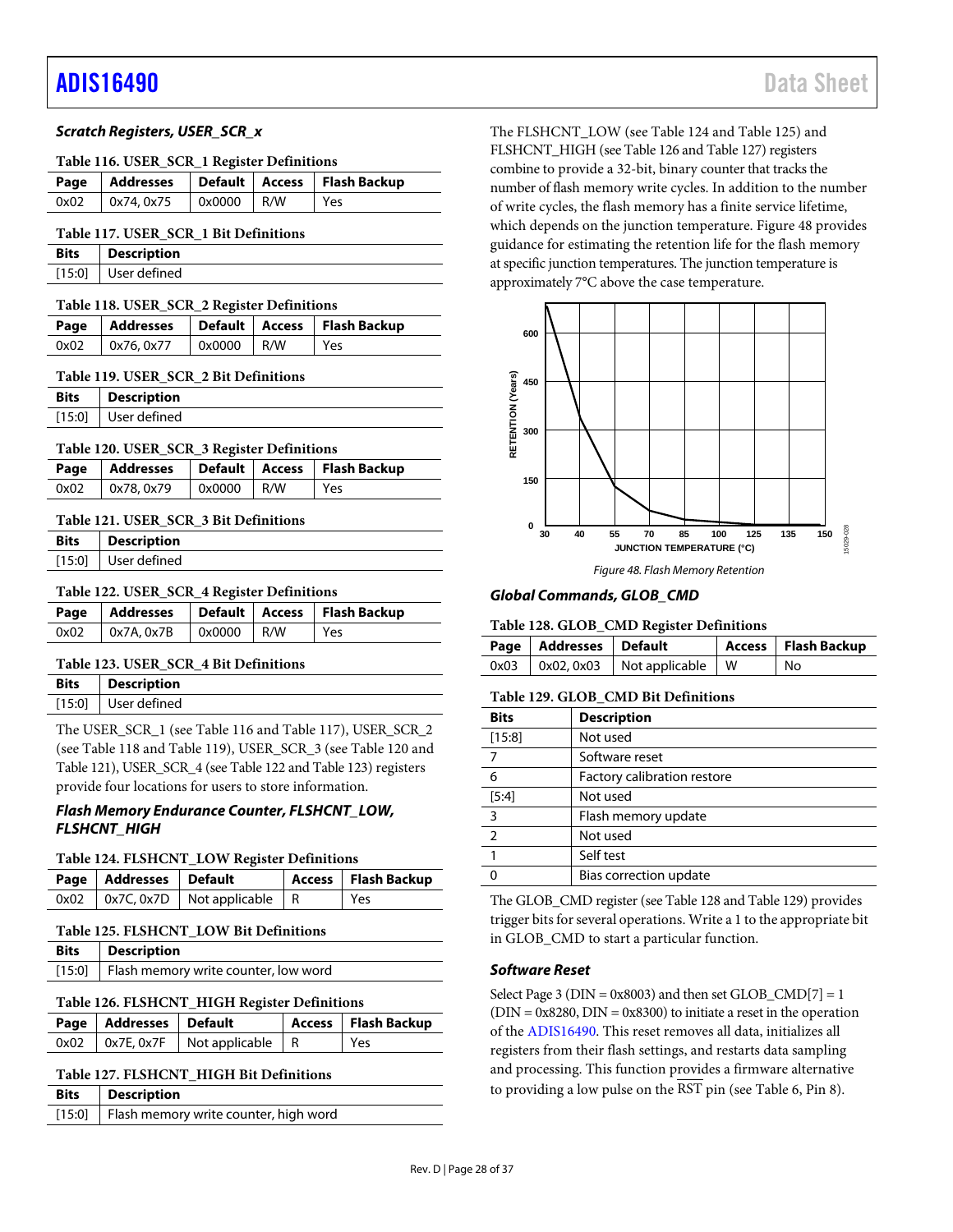# *Factory Calibration Restore*

Select Page 3 ( $DIN = 0x8003$ ) and then set  $GLOB\_CMD[6] = 1$  $(DIN = 0x8240, DIN = 0x8300)$  to initiate restoration of the factory calibration. This restoration writes 0x0000 to the following registers: X\_GYRO\_SCALE, Y\_GYRO\_SCALE, Z\_GYRO\_SCALE, X\_ACCL\_SCALE, Y\_ACCL\_SCALE, Z\_ACCL\_SCALE, XG\_BIAS\_LOW, XG\_BIAS\_HIGH, YG\_BIAS\_LOW, YG\_BIAS\_HIGH, ZG\_BIAS\_LOW, ZG\_BIAS\_HIGH, XA\_BIAS\_LOW, XA\_BIAS\_HIGH, YA\_BIAS\_LOW, YA\_BIAS\_HIGH, ZA\_BIAS\_LOW, and ZA\_BIAS\_HIGH.

# *Flash Memory Update*

Select Page 3 ( $DIN = 0x8003$ ) and then set GLOB  $CMD[3] = 1$  $(DIN = 0x8208, DIN = 0x8300)$  to initiate a manual flash update. SYS\_E\_FLAG[6] (se[e Table 16\)](#page-18-1) identifies success (0) or failure (1) in completing this process.

Note that the user must not poll the status registers while waiting for the update to complete because the serial port is disabled. Rather, the user must either wait the prescribed amount of time found i[n Table 3](#page-4-1) or wait for the data ready indicator pin to begin toggling.

# *On Demand Self Test (ODST)*

Select Page 3 ( $DIN = 0x8003$ ) and then set  $GLOB_CMD[1] = 1$  $(DIN = 0x8202,$  then  $DIN = 0x8300)$  to run the ODST routine, which executes the following steps:

- 1. Measure the output on each sensor.
- 2. Activate an internal force on the mechanical elements of each sensor, which simulates the force associated with actual inertial motion.
- 3. Measure the output response on each sensor.
- 4. Deactivate the internal force on each sensor.
- 5. Calculate the difference between the force on and normal operating conditions (force off).
- 6. Compare the difference with internal pass/fail criteria.
- 7. Report the pass/fail results for each sensor in DIAG\_STS (se[e Table 18\)](#page-19-2) and the overall pass/fail flag in SYS E\_FLAG[5] (se[e Table 16\)](#page-18-1).

False positive results are possible when executing the ODST while the device is in motion. Note that the user must not poll the status registers while waiting for the test to complete. Rather, the user must either wait the prescribed amount of time found in [Table 3](#page-4-1) or wait for the data ready indicator pin to begin toggling.

# *Bias Correction Update*

Select Page 3 ( $DIN = 0x8003$ ) and set  $GLOB\_CMD[0] = 1$  ( $DIN =$  $0x8201$ , then  $DIN = 0x8300$ ) to update the user offset registers with the correction factors of the CBE (se[e Table 139\)](#page-30-2). Ensure that the inertial platform is stable during the entire average time for optimal bias estimates.

# *Auxiliary I/O Line Configuration, FNCTIO\_CTRL*

<span id="page-28-1"></span>**Table 130. FNCTIO\_CTRL Register Definitions**

|      |            |              |  | Page   Addresses   Default   Access   Flash Backup |  |  |
|------|------------|--------------|--|----------------------------------------------------|--|--|
| 0x03 | 0x06, 0x07 | $0x000D$ R/W |  | Yes                                                |  |  |

#### <span id="page-28-0"></span>**Table 131. FNCTIO\_CTRL Bit Definitions**

| <b>Bits</b>    | <b>Description</b>                                     |  |  |
|----------------|--------------------------------------------------------|--|--|
| [15:9]         | Not used                                               |  |  |
| 8              | Sync clock mode: $1 = PPS$ , $0 = sync$                |  |  |
| 7              | Sync clock input enable: $1 =$ enabled, $0 =$ disabled |  |  |
| 6              | Sync clock input polarity:                             |  |  |
|                | $1 =$ rising edge, $0 =$ falling edge                  |  |  |
| $[5:4]$        | Sync clock input line selection:                       |  |  |
|                | $00 = DIO1$ , $01 = DIO2$ , $10 = DIO3$ , $11 = DIO4$  |  |  |
| 3              | Data ready enable: $1 =$ enabled, $0 =$ disabled       |  |  |
| $\overline{2}$ | Data ready polarity: $1 =$ positive, $0 =$ negative    |  |  |
| [1:0]          | Data ready line selection:                             |  |  |
|                | $00 = DIO1, 01 = DIO2, 10 = DIO3, 11 = DIO4$           |  |  |

The FNCTIO\_CTRL register (se[e Table 130](#page-28-1) and [Table 131\)](#page-28-0) provides configuration control for each I/O pin (DIO1, DIO2, DIO3, and DIO4). Each DIOx pin supports only one function at a time. When a single pin has two assignments, the enable bit for the lower priority function automatically resets to zero (disabling the lower priority function). The order of priority is as follows, from highest priority to lowest priority: data ready, sync clock input, and general-purpose. Th[e ADIS16490](http://www.analog.com/ADIS16490?doc=ADIS16490.pdf) can take up to 20 ms to execute a write command to the FNCTIO\_CTRL register. During this time, the operational state and the contents of the register remain unchanged, but the SPI interface supports normal communication (for accessing other registers).

# *Data Ready Indicator*

The FNCTIO\_CTRL[3:0] bits provide three configuration options for the data ready function: on/off, polarity, and DIOx line. The primary purpose this signal is to drive the interrupt control line of an embedded processor, which can help synchronize data collection and minimize latency. The data ready indicator is useful to determine if the controller inside the ADIS16490 is busy with a task (for example, a flash memory update) because data ready stops togging while these tasks are performed and resumes on completion. The factory default assigns DIO2 as a positive polarity, data ready signal, which means that the data in the output registers is valid when the DIO2 line is high (se[e Figure 30\)](#page-13-5). This configuration works well when DIO2 drives an interrupt service pin that activates on a low to high pulse. Use the following sequence to change this assignment to DIO3 with negative polarity:

- 1. Select Page 3 ( $DIN = 0x8003$ ).
- 2. Set FNCTIO\_CTRL[3:0] = 1000 (DIN = 0x860A, then  $DIN = 0x8700$ ).

The timing jitter on the data ready signal is typically within ±1.4 µs. When using DIO1 to support the data ready function, this signal can experience premature data ready pulses during the [ADIS16490](http://www.analog.com/ADIS16490?doc=ADIS16490.pdf) start-up. However, these pulses do not indicate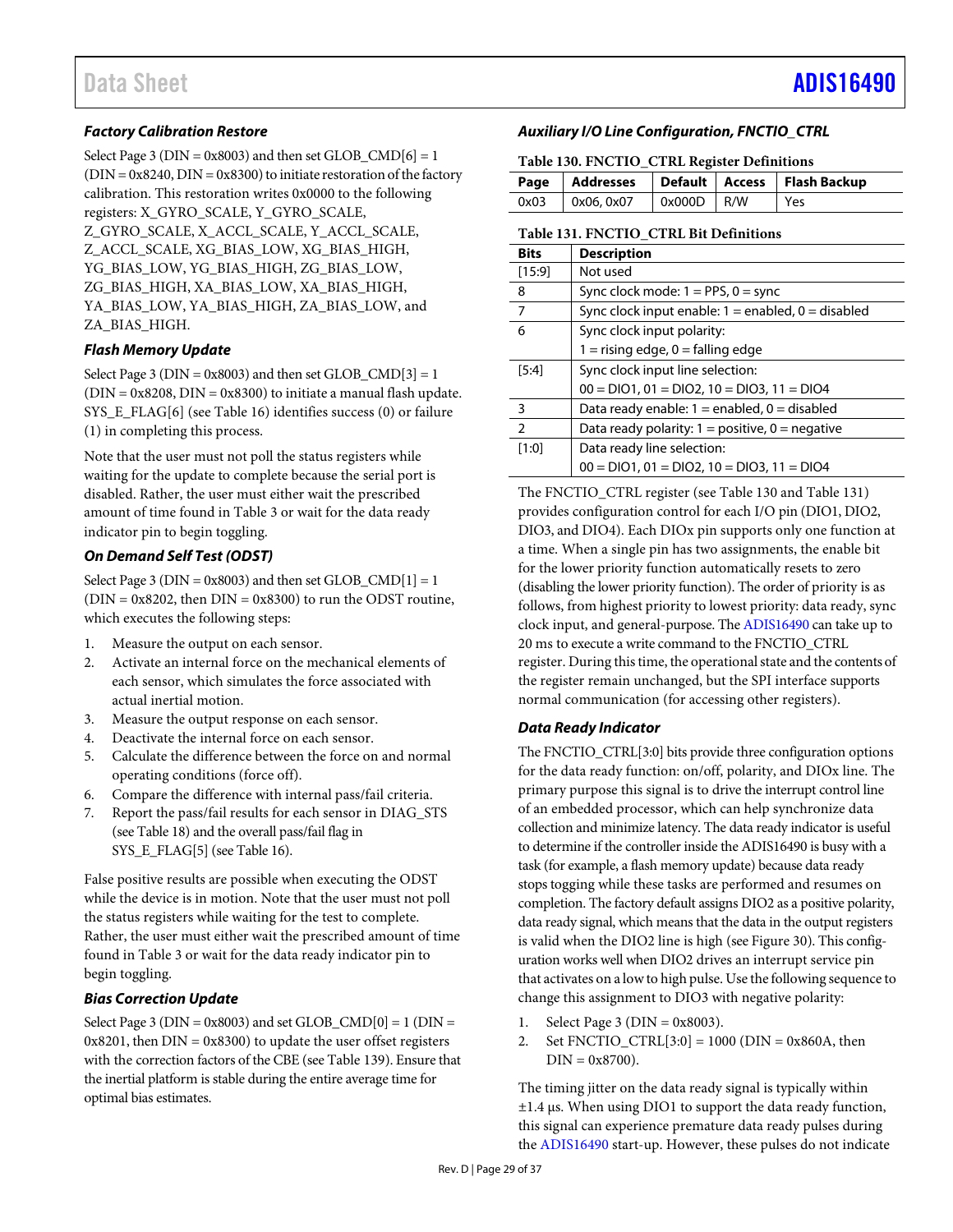that data production has started. If it is necessary to use DIO1 for this function, use it in conjunction with a delay or other control mechanism to prevent premature data acquisition activity during the start-up process.

# *Input Sync/Clock Control*

The FNCTIO\_CTRL[8:4] bits provide several configuration options for using one of the DIOx lines as an external clock signal and for controlling inertial sensor data collection and processing. For example, use the following sequence to establish DIO4 as a positive polarity, input clock pin that operates in sync mode and preserves the factory default setting for the data ready function:

- 1. Select Page 3 ( $DIN = 0x8003$ ).
- 2. Set FNCTIO\_CTRL[7:0] =  $0xFD$  (DIN =  $0x86FD$ ).
- 3. Set FNCTIO\_CTRL $[15:8] = 0x00$  (DIN = 0x8700).

In sync mode, the [ADIS16490](http://www.analog.com/ADIS16490?doc=ADIS16490.pdf) disables its internal sample clock, and the frequency of the external clock signal establishes the rate of data collection and processing (fsM i[n Figure 23](#page-11-3) and [Figure 24\)](#page-11-4). When using the PPS mode (FNCTIO\_CTRL[8] = 1) the rate of data collection and production  $(f<sub>SM</sub>)$  is equal to the product of the external clock frequency and scale factor (KECSF) in the SYNC\_SCALE register (se[e Table](#page-30-0) 141).

# *General-Purpose I/O Control, GPIO\_CTRL*

#### <span id="page-29-1"></span>**Table 132. GPIO\_CTRL Register Definitions1**

|      |           |              | Page   Addresses   Default   Access   Flash Backup |
|------|-----------|--------------|----------------------------------------------------|
| 0x03 | 0x08,0x09 | $0x00X0$ R/W | Yes                                                |

<sup>1</sup> The GPIO\_CTRL[7:4] bits reflect the logic levels on the DIOx lines and do not have a default setting.

# <span id="page-29-2"></span>**Table 133. GPIO\_CTRL Bit Definitions1**

| <b>Bits</b>   | <b>Description</b>                                                               |
|---------------|----------------------------------------------------------------------------------|
| [15:8]        | Don't care                                                                       |
| 7             | General-Purpose I/O Line 4 (DIO4) data level                                     |
| 6             | General-Purpose I/O Line 3 (DIO3) data level                                     |
| 5             | General-Purpose I/O Line 2 (DIO2) data level                                     |
| 4             | General-Purpose I/O Line 1 (DIO1) data level                                     |
| 3             | General-Purpose I/O Line 4 (DIO4) direction control<br>$(1 = output, 0 = input)$ |
| $\mathcal{P}$ | General-Purpose I/O Line 3 (DIO3) direction control<br>$(1 = output, 0 = input)$ |
| 1             | General-Purpose I/O Line 2 (DIO2) direction control<br>$(1 = output, 0 = input)$ |
| O             | General-Purpose I/O Line 1 (DIO1) direction control<br>$(1 = output, 0 = input)$ |

<sup>1</sup> The GPIO\_CTRL[7:4] bits reflect the logic levels on the DIOx lines and do not have a default setting.

When FNCTIO\_CTRL does not configure a DIOx pin, the GPIO CTRL register (se[e Table 132](#page-29-1) an[d Table 133\)](#page-29-2) provides user controls for general-purpose use of the DIOx pins. GPIO\_CTRL[3:0] provide input/output assignment controls for each line. When the DIOx lines are inputs, monitor their level by reading GPIO\_CTRL[7:4]. When the DIOx lines are used as outputs,

set their level by writing to GPIO\_CTRL[7:4]. For example, use the following sequence to set DIO1 and DIO3 as high and low output lines, respectively, and set DIO2 and DIO4 as input lines. Select Page 3 ( $DIN = 0x8003$ ) and set GPIO\_CTRL[7:0] =  $0x15$  $(DIN = 0x8815, then DIN = 0x8900).$ 

### *Miscellaneous Configuration, CONFIG*

#### <span id="page-29-3"></span>**Table 134. CONFIG Register Definitions**

|  |                                        |  | Page   Addresses   Default   Access   Flash Backup |
|--|----------------------------------------|--|----------------------------------------------------|
|  | $0x03$   $0x0A, 0x0B$   $0x00C0$   R/W |  | Yes                                                |

#### <span id="page-29-0"></span>**Table 135. CONFIG Bit Definitions**

| <b>Bits</b> | <b>Description</b>                                 |
|-------------|----------------------------------------------------|
| [15:8]      | Not used                                           |
|             | Linear q compensation for gyroscopes (1 = enabled) |
| 6           | Point of percussion alignment ( $1 =$ enabled)     |
| [5:0]       | Not used                                           |

The CONFIG register (se[e Table 134](#page-29-3) an[d Table 135\)](#page-29-0) provides configuration options for the linear *g* compensation in the gyroscopes (on/off) and the point of percussion alignment for the accelerometers (on/off).

# *Point of Percussion*

CONFIG[6] offers a point of percussion alignment function that maps the accelerometer sensors to the corner of the package identified i[n Figure 49.](#page-29-4) To activate this feature, select Page 3  $(DIN = 0x8003)$ , then set CONFIG[6] = 1 (DIN = 0x8A40,  $DIN = 0x8B00$ ).



*Figure 49. Point of Percussion Reference Point*

# <span id="page-29-4"></span>*Linear Acceleration on Effect on Gyroscope Bias*

Th[e ADIS16490](http://www.analog.com/ADIS16490?doc=ADIS16490.pdf) includes first-order compensation for the linear *g* effect in the gyroscopes, which uses the following model:

|  |  | $\begin{bmatrix} \omega_{XC} \\ \omega_{YC} \\ \omega_{ZC} \end{bmatrix} = \begin{bmatrix} LG_{11} & LG_{12} & LG_{13} \\ LG_{21} & LG_{22} & LG_{23} \\ LG_{31} & LG_{32} & LG_{33} \end{bmatrix} \times \begin{bmatrix} A_X \\ A_Y \\ A_Z \end{bmatrix} + \begin{bmatrix} \omega_{XPC} \\ \omega_{YPC} \\ \omega_{ZPC} \end{bmatrix}$ |  |  |
|--|--|-----------------------------------------------------------------------------------------------------------------------------------------------------------------------------------------------------------------------------------------------------------------------------------------------------------------------------------------|--|--|

The linear *g* correction factors, LG<sub>XY</sub>, apply correction for linear acceleration in all three directions to the data path of each gyroscope ( $\omega_{\text{XPC}}$ ,  $\omega_{\text{YPC}}$ , and  $\omega_{\text{ZPC}}$ ) at the rate of the data samples (4250 SPS when using the internal clock). CONFIG[7] provides an on/off control for this compensation. The factory default value for this bit activates this compensation. To turn it off, select Page 3  $(DIN = 0x8003)$  and set CONFIG[7] = 0 (DIN = 0x8A40, DIN =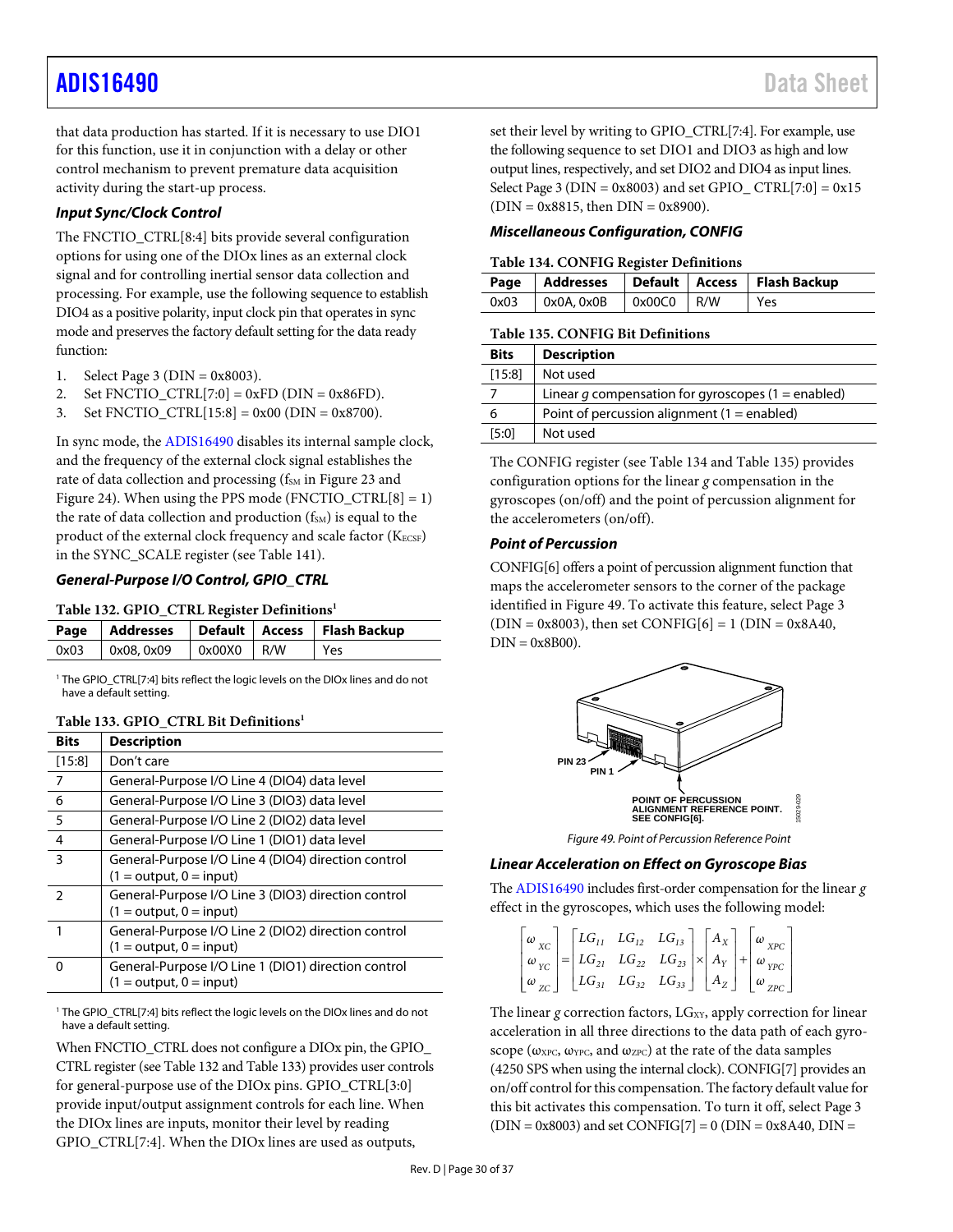0x8B00). Note that this command sequence also preserves the default setting for the point of percussion alignment function (on).

### *Decimation Filter, DEC\_RATE*

<span id="page-30-3"></span>

|      |                                               |  | Page   Addresses   Default   Access   Flash Backup |
|------|-----------------------------------------------|--|----------------------------------------------------|
| 0x03 | $\vert$ 0x0C, 0x0D $\vert$ 0x0000 $\vert$ R/W |  | Yes                                                |

<span id="page-30-1"></span>**Table 137. DEC\_RATE Bit Definitions**

| <b>Bits</b> | <b>Description</b>                               |
|-------------|--------------------------------------------------|
| [15:0]      | Decimation rate, binary format, maximum $=$ 4249 |

The DEC\_RATE register (see [Table 136](#page-30-3) and [Table 137\)](#page-30-1) provides user control for the final filter stage (see [Figure 26\)](#page-12-1), which averages and decimates the accelerometers and gyroscopes data, while also extending the time that the delta angle and delta velocity track between each update. The output sample rate is equal to 4250/(DEC\_RATE + 1). For example, select Page 3 ( $DIN = 0x8003$ ), and set DEC\_RATE =  $0x2A$  ( $DIN =$ 0x8C2A, then DIN = 0x8D00) to reduce the output sample rate to  $\sim$ 98.8 SPS (4250 ÷ 43).

# *Data Update Rate in External Sync Modes*

When using the input sync option, in direct mode (FNCTIO\_  $CTRL[8:7] = 01$ , see [Table 131\)](#page-28-0), replace the 4250 number in this relationship with the input clock frequency. When using the input sync option, in PPS mode (FNCTIO\_CTRL[8:7] = 11, see [Table 131\)](#page-28-0), replace the 4250 number in this relationship with the product of the input sync frequency and the scale value in the SYNC\_SCALE register (se[e Table](#page-30-0) 141).

# *Continuous Bias Estimation (CBE), NULL\_CNFG*

### <span id="page-30-4"></span>**Table 138. NULL\_CNFG Register Definitions**

|                                  |  | Page   Addresses   Default   Access   Flash Backup |
|----------------------------------|--|----------------------------------------------------|
| 0x03   0x0E, 0x0F   0x070A   R/W |  | <b>Yes</b>                                         |

# <span id="page-30-2"></span>**Table 139. NULL\_CNFG Bit Definitions**

| <b>Bits</b> | <b>Description</b>                                                                                                                                        |
|-------------|-----------------------------------------------------------------------------------------------------------------------------------------------------------|
| [15:14]     | Not used                                                                                                                                                  |
| 13          | Z-axis acceleration bias correction enable $(1 =$ enabled)                                                                                                |
| 12          | Y-axis acceleration bias correction enable $(1 =$ enabled)                                                                                                |
| 11          | X-axis acceleration bias correction enable $(1 =$ enabled)                                                                                                |
| 10          | Z-axis gyroscope bias correction enable $(1 =$ enabled)                                                                                                   |
| 9           | Y-axis gyroscope bias correction enable $(1 =$ enabled)                                                                                                   |
| 8           | X-axis gyroscope bias correction enable $(1 =$ enabled)                                                                                                   |
| [7:4]       | Not used                                                                                                                                                  |
| [3:0]       | Time base control (TBC), range: 0 to 13 (default = 10); $t_B =$<br>$2^{TBC}/4250$ , time base; t <sub>A</sub> = 64 $\times$ t <sub>B</sub> , average time |

The NULL\_CNFG register (se[e Table 138](#page-30-4) an[d Table 139\)](#page-30-2) provides the configuration controls for the continuous bias estimator (CBE), which associates with the bias correction update command in GLOB\_CMD[0] (se[e Table 129\)](#page-27-0). NULL\_CNFG[3:0] establishes the total average time (tA) for the bias estimates and NULL\_CNFG[13:8] provide on/off controls for each sensor. The factory default configuration for

NULL\_CNFG enables the bias null command for the gyroscopes, disables the bias null command for the accelerometers, and sets the average time to ~15.42 seconds.

 $t_B = 2^{TBC}/4250 = 2^{10}/4250 = -0.241$  seconds

 $t_A = 64 \times t_B = 64 \times 0.241 = 15.42$  seconds

where:

 $t_B$  is the time base.

t<sub>A</sub> is the averaging time.

When a sensor bit in NULL\_CNFG is active (equal to 1), setting GLOB\_CMD[0] = 1 (DIN sequence: 0x8003, 0x8201, 0x8300) causes its bias correction register to automatically update with a value that corrects for its present bias error (from the CBE). For example, setting NULL\_CNFG[8] equal to 1 causes an update in the XG\_BIAS\_LOW (se[e Table 93\)](#page-25-1) and XG\_BIAS\_HIGH (see [Table 95\)](#page-25-8) registers.

# *Scaling the Input Clock (PPS Mode), SYNC\_SCALE*

#### <span id="page-30-5"></span>**Table 140. SYNC\_SCALE Register Definitions**

|      | Page Addresses |        |     | Default   Access   Flash Backup |
|------|----------------|--------|-----|---------------------------------|
| 0x03 | 0x10.0x11      | 0x109A | R/W | Yes                             |

### <span id="page-30-0"></span>**Table 141. SYNC\_SCALE Bit Definitions**

| <b>Bits</b> | <b>Description</b>                                 |
|-------------|----------------------------------------------------|
| $[15:0]$    | External clock scale factor (KECSF), binary format |

The PPS mode (FNCTIO\_CTRL[8] = 1, see [Table 131\)](#page-28-0) supports the use of an input sync frequency that is slower than the data sample rates of the inertial sensors. This mode supports a frequency range of 1 Hz to 128 Hz for the input sync mode. In this mode, the data sample rate is equal to the product of the value in the SYNC\_SCALE register (se[e Table 140](#page-30-5) and [Table](#page-30-0) 141) and the input sync frequency. For example, the following command sequence sets the data collection and processing rate ( $f<sub>SM</sub>$  i[n Figure 23](#page-11-3) and [Figure 24\)](#page-11-4) to 4000 Hz  $(SYNC\_SCALE = 0x0FA0)$  when using a 1 Hz signal on the DIO3 line as the external clock input, while also preserving the factory default configuration for the data ready signal:

- 1. Select Page 3 ( $DIN = 0x8003$ ).
- 2. Set SYNC\_SCALE[7:0] =  $0xA0$  (DIN =  $0x90A0$ ).
- 3. Set SYNC\_SCALE $[15:8] = 0x0F$  (DIN = 0x910F).
- 4. Set FNCTIO\_CTRL[7:0] =  $0xFD$  (DIN =  $0x86ED$ ).
- 5. Set FNCTIO\_CTRL $[15:8] = 0x00$  (DIN = 0x8701).

Note that the data ready indicator pin does not begin to toggle until at least two external clock edges (with valid time period between them) are detected by the ADIS16495.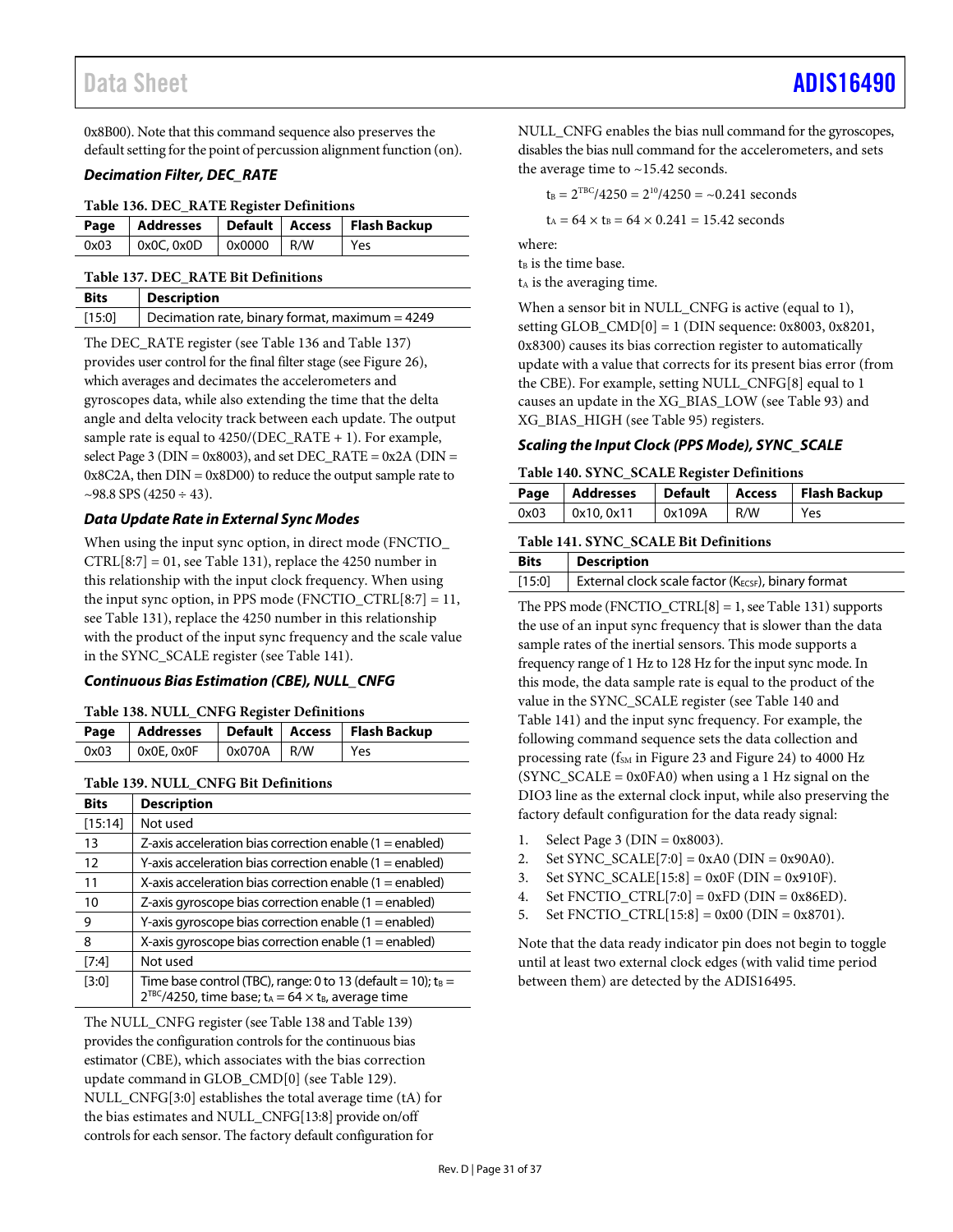### *FIR Filter Control, FILTR\_BNK\_0, FILTR\_BNK\_1*

#### <span id="page-31-2"></span>**Table 142. FILTR\_BNK\_0 Register Definitions**

|                                        |  | Page   Addresses   Default   Access   Flash Backup |
|----------------------------------------|--|----------------------------------------------------|
| $0x03$   $0x16, 0x17$   $0x0000$   R/W |  | l Yes                                              |

#### <span id="page-31-0"></span>**Table 143. FILTR\_BNK\_0 Bit Definitions**

| <b>Bits</b>    | Description (Default = 0x0000)                       |
|----------------|------------------------------------------------------|
| 15             | Don't care                                           |
| 14             | Y-axis accelerometer filter enable (1 = enabled)     |
| [13:12]        | Y-axis accelerometer filter bank selection:          |
|                | 00 = Bank A, 01 = Bank B, 10 = Bank C, 11 = Bank D   |
| 11             | X-axis accelerometer filter enable $(1 =$ enabled)   |
| [10:9]         | X-axis accelerometer filter bank selection:          |
|                | 00 = Bank A, 01 = Bank B, 10 = Bank C, 11 = Bank D   |
| 8              | Z-axis gyroscope filter enable $(1 =$ enabled)       |
| [7:6]          | Z-axis gyroscope filter bank selection:              |
|                | 00 = Bank A, 01 = Bank B, 10 = Bank C, 11 = Bank D   |
| 5              | Y-axis gyroscope filter enable (1 = enabled)         |
| [4:3]          | Y-axis gyroscope filter bank selection:              |
|                | $00 =$ Bank A, 01 = Bank B, 10 = Bank C, 11 = Bank D |
| $\overline{2}$ | X-axis gyroscope filter enable $(1 =$ enabled)       |
| [1:0]          | X-axis gyroscope filter bank selection:              |
|                | $00 =$ Bank A, 01 = Bank B, 10 = Bank C, 11 = Bank D |

#### <span id="page-31-3"></span>**Table 144. FILTR\_BNK\_1 Register Definitions**

|      |           |                            | Page   Addresses   Default   Access   Flash Backup |
|------|-----------|----------------------------|----------------------------------------------------|
| 0x03 | 0x18.0x19 | $\sqrt{0 \times 0000}$ R/W | Yes                                                |

### <span id="page-31-1"></span>**Table 145. FILTR\_BNK\_1 Bit Definitions**

| <b>Bits</b> | <b>Description</b>                                   |
|-------------|------------------------------------------------------|
| [15:3]      | Don't care                                           |
|             | Z-axis accelerometer filter enable $(1 =$ enabled)   |
| [1:0]       | Z-axis accelerometer filter bank selection:          |
|             | $00 =$ Bank A, 01 = Bank B, 10 = Bank C, 11 = Bank D |

The FILTR\_BNK\_0 (se[e Table 142](#page-31-2) an[d Table 143\)](#page-31-0) and FILTR\_ BNK\_1 (se[e Table 144](#page-31-3) an[d Table 145\)](#page-31-1) registers provide the configuration controls for the FIR filter bank in the signal chain of each sensor (se[e Figure 26\)](#page-12-1). These registers provide on/off control for the FIR bank for each inertial sensor, along with the FIR bank (A, B, C, or D) that each sensor uses.

#### *Firmware Revision, FIRM\_REV*

#### <span id="page-31-4"></span>**Table 146. FIRM\_REV Register Definitions**

| Page   Addresses   Default |                                            | Access   Flash Backup |
|----------------------------|--------------------------------------------|-----------------------|
|                            | $0x03$   $0x78, 0x79$   Not applicable   R | Yes                   |

#### <span id="page-31-5"></span>**Table 147. FIRM\_REV Bit Definitions**

| <b>Bits</b> | <b>Description</b>                                                                                                    |
|-------------|-----------------------------------------------------------------------------------------------------------------------|
| [15:12]     | Firmware revision binary coded decimal (BCD) code,<br>tens digit, numerical format = 4-bit binary, range = $0$ to $9$ |
| [11:8]      | Firmware revision BCD code, ones digit, numerical<br>format = 4-bit binary, range = $0$ to $9$                        |
| [7:4]       | Firmware revision BCD code, tenths digit, numerical<br>format = 4-bit binary, range = $0$ to 9                        |
| [3:0]       | Firmware revision BCD code, hundredths digit,<br>numerical format = 4-bit binary, range = $0$ to $9$                  |

The FIRM\_REV register (se[e Table 146](#page-31-4) and [Table 147\)](#page-31-5) provides the firmware revision for the internal firmware. This register uses a BCD format, where each nibble represents a digit. For example, if FIRM\_REV = 0x1234, the firmware revision is 12.34.

### *Firmware Revision Day and Month, FIRM\_DM*

#### <span id="page-31-6"></span>**Table 148. FIRM\_DM Register Definitions**

| Page   Addresses   Default |                                          | Access   Flash Backup |
|----------------------------|------------------------------------------|-----------------------|
|                            | $0x03$   0x7A, 0x7B   Not applicable   R | Yes                   |

#### <span id="page-31-7"></span>**Table 149. FIRM\_DM Bit Definitions**

| <b>Bits</b> | <b>Description</b>                                                                                       |
|-------------|----------------------------------------------------------------------------------------------------------|
| [15:12]     | Factory configuration month BCD code, tens digit,<br>numerical format = 4-bit binary, range = $0$ to $2$ |
| [11:8]      | Factory configuration month BCD code, ones digit,<br>numerical format = 4-bit binary, range = $0$ to $9$ |
| [7:4]       | Factory configuration day BCD code, tens digit,<br>numerical format = 4-bit binary, range = $0$ to 3     |
| [3:0]       | Factory configuration day BCD code, ones digit,<br>numerical format = 4-bit binary, range = $0$ to $9$   |

The FIRM\_DM register (see [Table 148](#page-31-6) an[d Table 149\)](#page-31-7) contains the month and day of the factory configuration date. FIRM\_ DM[15:12] and FIRM\_DM[11:8] contain digits that represent the month of the factory configuration in a BCD format. For example, November is the 11<sup>th</sup> month in a year and is represented by FIRM\_DM[15:8] = 0x11. FIRM\_DM[7:4] and FIRM\_DM[3:0] contain digits that represent the day of factory configuration in a BCD format. For example, the 27<sup>th</sup> day of the month is represented by  $FIRM\_DM[7:0] = 0x27$ .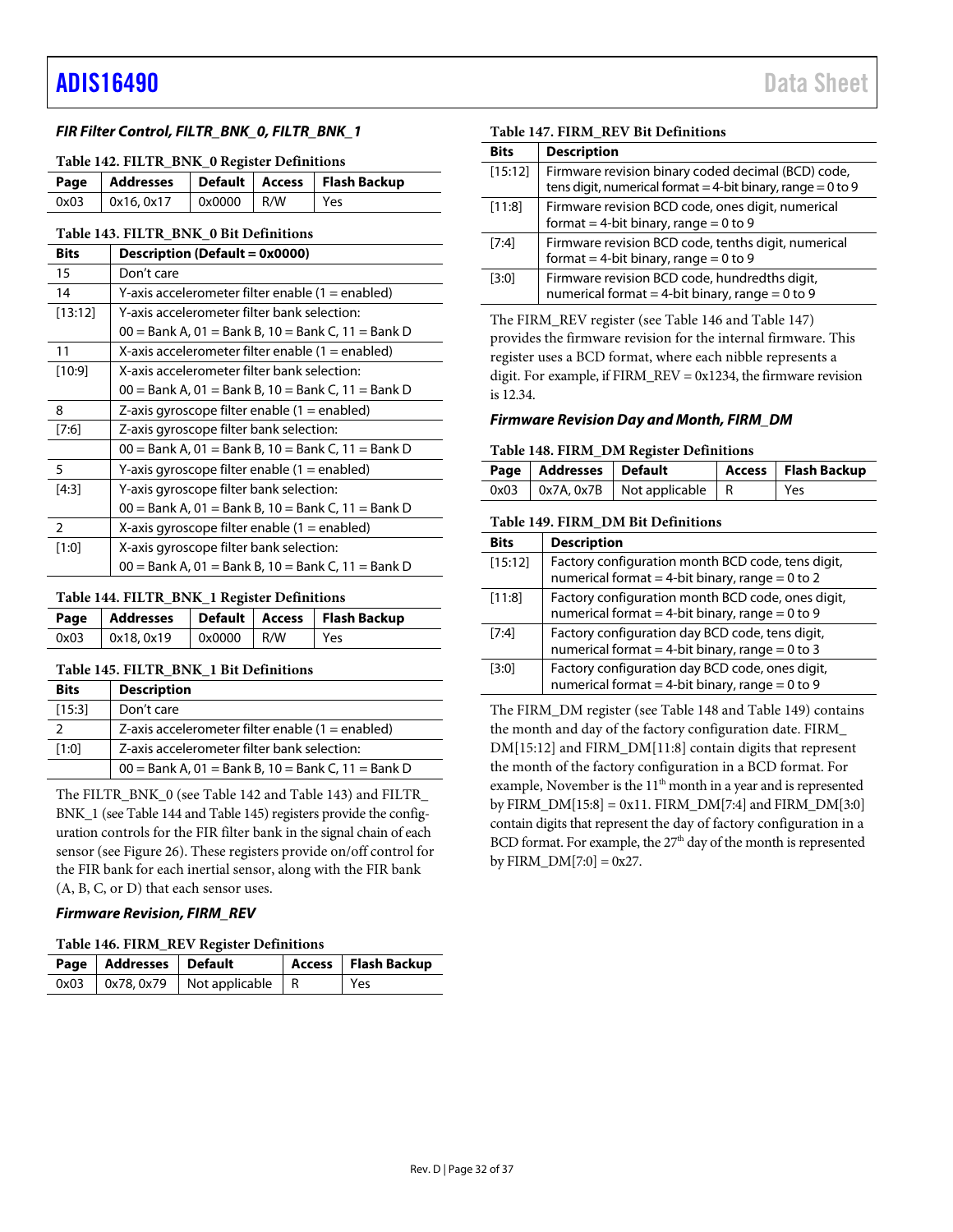#### *Firmware Revision Year, FIRM\_Y*

#### <span id="page-32-0"></span>**Table 150. FIRM\_Y Register Definitions**

| Page   Addresses   Default |                                            | Access   Flash Backup |
|----------------------------|--------------------------------------------|-----------------------|
|                            | $0x03$   $0x7C, 0x7D$   Not applicable   R | Yes                   |

#### <span id="page-32-1"></span>**Table 151. FIRM\_Y Bit Definitions**

| Rits    | <b>Description</b>                                                                                          |
|---------|-------------------------------------------------------------------------------------------------------------|
| [15:12] | Factory configuration year BCD code, thousands digit,<br>numerical format = 4-bit binary, range = $0$ to 9  |
| [11:8]  | Factory configuration year BCD code, hundreds digit,<br>numerical format = 4-bit binary, range = $0$ to $9$ |
| [7:4]   | Factory configuration year BCD code, tens digit,<br>numerical format = 4-bit binary, range = $0$ to 3       |
| [3:0]   | Factory configuration year BCD code, ones digit,<br>numerical format = 4-bit binary, range = $0$ to $9$     |

The FIRM\_Y register (se[e Table 150](#page-32-0) and [Table 151\)](#page-32-1) contains the year of the factory configuration date. For example, the year 2013 is represented by  $FIRM_Y = 0x2013$ .

#### *Boot Revision Number, BOOT\_REV*

#### **Table 152. BOOT\_REV Register Definitions**

| Page   Addresses   Default |                                          | Access   Flash Backup |
|----------------------------|------------------------------------------|-----------------------|
|                            | $0x03$   0x7E, 0x7F   Not applicable   R | Yes                   |

#### **Table 153. BOOT\_REV Bit Definitions**

| <b>Bits</b> | <b>Description</b>            |
|-------------|-------------------------------|
| [15:8]      | Binary, major revision number |
| [7:0]       | Binary, minor revision number |

#### *Continuous SRAM Testing*

This device employs a CRC function on the SRAM memory blocks that contain the program code (CODE\_SIGTR\_xxx) and the calibration coefficients (CAL\_DRVTN\_xxx). This process operates in the background and generates real-time, 32-bit CRC values for the program code and calibration coefficients, respectively. At the conclusion of each cycle, the processor writes these calculated values in the CAL\_DRVTN\_xxx and CODE\_DRVTN\_xxx registers (se[e Table 159,](#page-32-2) [Table 161,](#page-32-3) [Table](#page-33-4)  [167,](#page-33-4) an[d Table 169\)](#page-33-5) and compares them with the signature values, which reflect the state of these memory locations at the time of factory configuration. When the calculation results do not match the signature values, SYS\_E\_ FLAG[2] increases to a 1. The respective signature values are available for user access through the CAL\_SIGTR\_xxx and CODE\_SIGTR\_xxx registers (see [Table 155,](#page-32-4) [Table 157,](#page-32-5) [Table 163,](#page-32-6) an[d Table 165\)](#page-33-6). The following conditions must be met for SYS\_E\_FLAG[2] to remain at the zero level:

- CAL\_SIGTR\_LWR = CAL\_DRVTN\_LWR
- CAL\_SIGTR\_UPR = CAL\_DRVTN\_UPR
- CODE\_SIGTR\_LWR = CODE\_DRVTN\_LWR
- CODE\_SIGTR\_UPR = CODE\_DRVTN\_UPR

### *Signature CRC, Calibration Values, CAL\_SIGTR\_LWR*

#### **Table 154. CAL\_SIGTR\_LWR Register Definitions**

| Page   Addresses   Default |                                            | Access   Flash Backup |
|----------------------------|--------------------------------------------|-----------------------|
|                            | $0x04$   $0x04, 0x05$   Not applicable   R | Yes                   |

#### <span id="page-32-4"></span>**Table 155. CAL\_SIGTR\_LWR Bit Definitions**

| <b>Bits</b>   Description                                               |
|-------------------------------------------------------------------------|
| [15:0]   Factory programmed CRC value for the program code,<br>low word |

### *Signature CRC, Calibration Values, CAL\_SIGTR\_UPR*

#### **Table 156. CAL\_SIGTR\_UPR Register Definitions**

| Page   Addresses   Default |                                            | Access   Flash Backup |
|----------------------------|--------------------------------------------|-----------------------|
|                            | $0x04$   $0x06, 0x07$   Not applicable   R | Yes                   |

#### <span id="page-32-5"></span>**Table 157. CAL\_SIGTR\_UPR Bit Definitions**

| Bits Description                                            |
|-------------------------------------------------------------|
| [15:0]   Factory programmed CRC value for the program code, |
| high word                                                   |

#### *Derived CRC, Calibration Values, CAL\_DRVTN\_LWR*

#### **Table 158. CAL\_DRVTN\_LWR Register Definitions**

| Page   Addresses   Default |                                          | Access   Flash Backup |
|----------------------------|------------------------------------------|-----------------------|
|                            | $0x04$   0x08, 0x09   Not applicable   R | l No                  |

#### <span id="page-32-2"></span>**Table 159. CAL\_DRVTN\_LWR Bit Definitions**

| <b>Bits</b>   Description                                  |
|------------------------------------------------------------|
| [15:0] Calculated CRC value for the program code, low word |

# *Derived CRC, Calibration Values, CAL\_DRVTN\_UPR*

#### **Table 160. CAL\_DRVTN\_UPR Register Definitions**

| Page   Addresses   Default |                                          | Access   Flash Backup |
|----------------------------|------------------------------------------|-----------------------|
|                            | $0x04$   0x0A, 0x0B   Not applicable   R | No                    |

#### <span id="page-32-3"></span>**Table 161. CAL\_DRVTN\_UPR Bit Definitions**

| <b>Bits</b> Description                                     |
|-------------------------------------------------------------|
| [15:0] Calculated CRC value for the program code, high word |

#### *Signature CRC, Program Code, CODE\_SIGTR\_LWR*

#### **Table 162. CODE\_SIGTR\_LWR Register Definitions**

| Page   Addresses   Default |                                               | Access   Flash Backup |
|----------------------------|-----------------------------------------------|-----------------------|
|                            | $0x04$   $0x0C$ , $0x0D$   Not applicable   R | Yes                   |

#### <span id="page-32-6"></span>**Table 163. CODE\_SIGTR\_LWR Bit Definitions**

| <b>Bits</b> Description                                                             |
|-------------------------------------------------------------------------------------|
| [15:0]   Factory programmed CRC value for the calibration<br>coefficients, low word |

### *Signature CRC, Program Code, CODE\_SIGTR\_UPR*

#### **Table 164. CODE\_SIGTR\_UPR Register Definitions**

| Page   Addresses   Default |                                               | Access   Flash Backup |
|----------------------------|-----------------------------------------------|-----------------------|
|                            | $0x04$   $0x0E$ , $0x0F$   Not applicable   R | i Yes                 |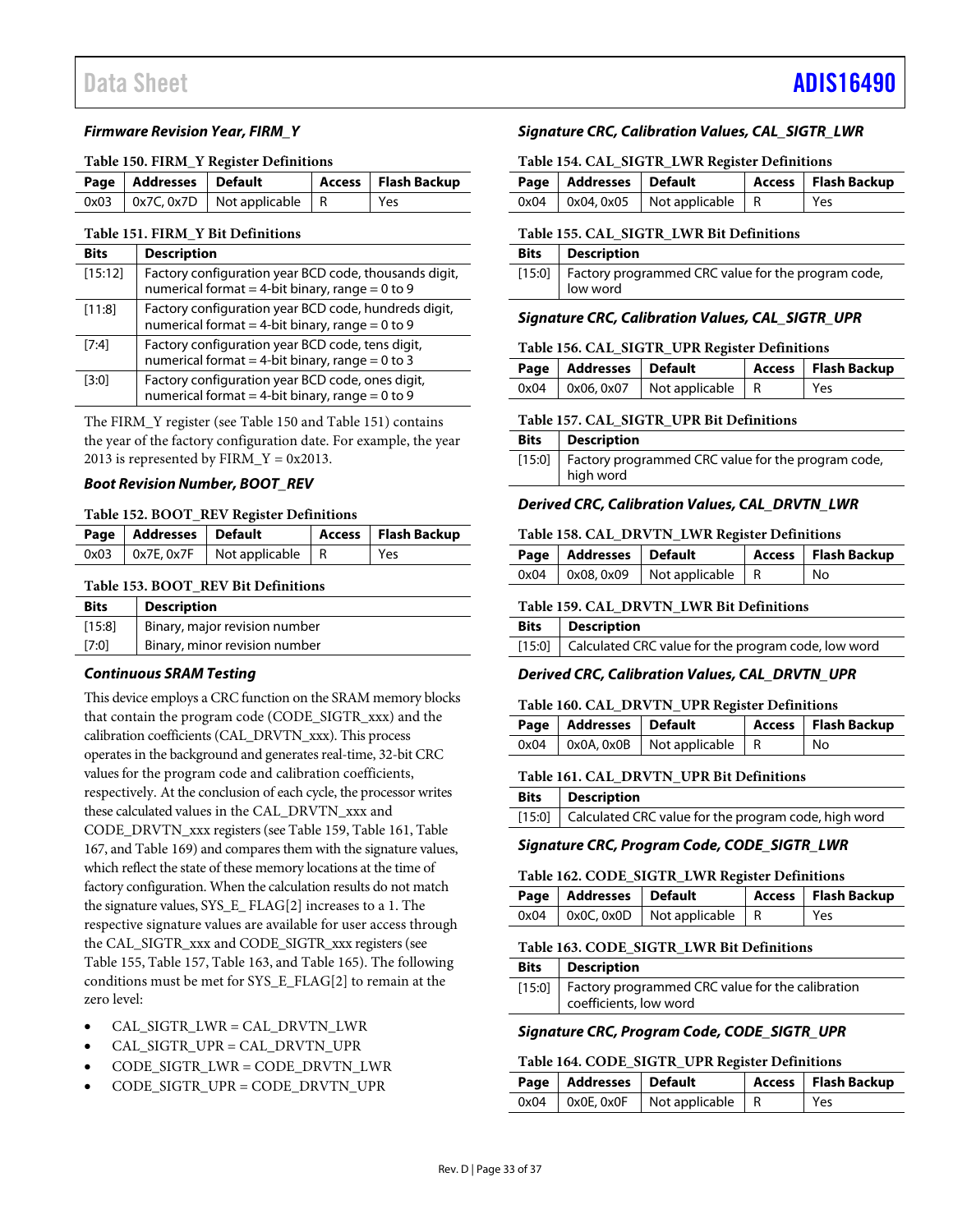# [ADIS16490](https://www.analog.com/ADIS16490?doc=ADIS16490.pdf) Data Sheet

#### <span id="page-33-6"></span>**Table 165. CODE\_SIGTR\_UPR Bit Definitions**

| <b>Bits</b> | Description                                                                          |
|-------------|--------------------------------------------------------------------------------------|
|             | [15:0]   Factory programmed CRC value for the calibration<br>coefficients, high word |

### *Derived CRC, Program Code, CODE\_DRVTN\_LWR*

#### **Table 166. CODE\_DRVTN\_LWR Register Definitions**

| Page Addresses Default |                                            | Access   Flash Backup |
|------------------------|--------------------------------------------|-----------------------|
|                        | $0x04$   $0x10, 0x11$   Not applicable   R | No                    |

<span id="page-33-4"></span>

|  |  | Table 167. CODE DRVTN LWR Bit Definitions |
|--|--|-------------------------------------------|
|  |  |                                           |

| <b>Bits</b>   Description                                                 |
|---------------------------------------------------------------------------|
| [15:0] Calculated CRC value for the calibration coefficients, low<br>word |
|                                                                           |

### *Derived CRC, Program Code, CODE\_DRVTN\_UPR*

#### **Table 168. CODE\_DRVTN\_LWR Register Definitions**

| Page   Addresses   Default |                                            | Access   Flash Backup |
|----------------------------|--------------------------------------------|-----------------------|
|                            | $0x04$   $0x12, 0x13$   Not applicable   R | l No                  |

#### <span id="page-33-5"></span>**Table 169. CODE\_DRVTN\_UPR Bit Definitions**

| <b>Bits</b> Description                                                    |
|----------------------------------------------------------------------------|
| [15:0] Calculated CRC value for the calibration coefficients,<br>high word |

### *Lot Specific Serial Number, SERIAL\_NUM*

#### **Table 170. SERIAL\_NUM Register Definitions**

| Page   Addresses   Default |                                            | Access   Flash Backup |
|----------------------------|--------------------------------------------|-----------------------|
|                            | $0x04$   $0x20, 0x21$   Not applicable   R | Yes                   |

#### **Table 171. SERIAL\_NUM Bit Definitions**

| <b>Bits</b> | <b>Description</b>         |
|-------------|----------------------------|
| [15:0]      | Lot specific serial number |

# <span id="page-33-0"></span>**FIR FILTERS**

The [ADIS16490](http://www.analog.com/ADIS16490?doc=ADIS16490.pdf) provides four FIR filter banks to configure and select for each individual inertial sensor using the FILTR\_BNK\_0 (se[e Table 143\)](#page-31-0) and FILTR\_BNK\_1 (se[e Table 145\)](#page-31-1) registers. Each FIR filter bank (A, B, C, and D) has 120 taps that consume two pages of memory. The coefficient associated with each tap, in each filter bank, has its own dedicated register that uses a 16 bit, twos complement format. The FIR filter has unity gain when the sum of all of the coefficients is equal to 32,768. For filter designs that require less than 120 taps, write 0x0000 to all unused registers to eliminate the latency associated with that particular tap.

### <span id="page-33-2"></span>*FIR Filter Bank A, FIR\_COEF\_A000 to FIR\_COEF\_A119*

| Table 172. FIR Filter Bank A Memory Map |                |                  |                  |  |
|-----------------------------------------|----------------|------------------|------------------|--|
| Page                                    | <b>PAGE ID</b> | <b>Addresses</b> | Register         |  |
| 5                                       | 0x05           | 0x00, 0x01       | PAGE ID          |  |
| 5                                       | 0x05           | 0x02 to 0x07     | Not used         |  |
| 5                                       | 0x05           | 0x08, 0x09       | FIR_COEF_A000    |  |
| 5                                       | 0x05           | 0x0A, 0x0B       | FIR COEF A001    |  |
| 5                                       | 0x05           | 0x0C to 0x7D     | FIR COEF A002 to |  |
|                                         |                |                  | FIR_COEF_A058    |  |
| 5                                       | 0x05           | 0x7E, 0x07F      | FIR_COEF_A059    |  |
| 6                                       | 0x06           | 0x00, 0x01       | PAGE ID          |  |
| 6                                       | 0x06           | 0x02 to 0x07     | Not used         |  |
| 6                                       | 0x06           | 0x08, 0x09       | FIR_COEF_A060    |  |
| 6                                       | 0x06           | 0x0A, 0x0B       | FIR COEF A061    |  |
| 6                                       | 0x06           | $0x0C$ to $0x7D$ | FIR COEF A062 to |  |
|                                         |                |                  | FIR_COEF_A118    |  |
| 6                                       | 0x06           | 0x7E, 0x7F       | FIR_COEF_A119    |  |

[Table 173](#page-33-7) an[d Table 174](#page-33-1) provide detailed register and bit definitions for one of the FIR coefficient registers in Bank A, FIR\_COEF\_A071. [Table 175](#page-33-8) provides a configuration example, which sets this register to a decimal value of −169 (0xFF57).

#### <span id="page-33-7"></span>**Table 173. FIR\_COEF\_A071 Register Definitions**

| Page   Addresses   Default |                    | Access   Flash Backup |
|----------------------------|--------------------|-----------------------|
| $0x06$ 0x1E, $0x1F$        | Not applicable R/W | Yes                   |

#### <span id="page-33-1"></span>**Table 174. FIR\_COEF\_A071 Bit Definitions**

| <b>Bits</b> | <b>Description</b>                          |
|-------------|---------------------------------------------|
| [15:0]      | FIR Bank A, Coefficient 71, twos complement |

#### <span id="page-33-8"></span>**Table 175. Configuration Example, FIR Coefficient**

| DIN       | <b>Description</b>           |
|-----------|------------------------------|
| 0x8006    | Select Page 6                |
| 0x9F57    | FIR_COEF_A071[7:0] = 0x57    |
| $0x9$ FFF | FIR COEF $A071[15:8] = 0xFF$ |

#### <span id="page-33-3"></span>*FIR Filter Bank B, FIR\_COEF\_B000 to FIR\_COEF\_B119*

#### **Table 176. Filter Bank B Memory Map**

| Page | <b>PAGE ID</b> | <b>Addresses</b> | <b>Register</b>  |
|------|----------------|------------------|------------------|
| 7    | 0x07           | 0x00, 0x01       | PAGE_ID          |
| 7    | 0x07           | 0x02 to 0x07     | Not used         |
| 7    | 0x07           | 0x08, 0x09       | FIR COEF B000    |
| 7    | 0x07           | $0x0A$ , $0x0B$  | FIR_COEF_B001    |
| 7    | 0x07           | 0x0C to 0x7D     | FIR COEF B002 to |
|      |                |                  | FIR COEF B058    |
| 7    | 0x07           | 0x7E, 0x07F      | FIR_COEF_B059    |
| 8    | 0x08           | 0x00, 0x01       | PAGE ID          |
| 8    | 0x08           | 0x02 to 0x07     | Not used         |
| 8    | 0x08           | 0x08, 0x09       | FIR COEF B060    |
| 8    | 0x08           | 0x0A, 0x0B       | FIR COEF B061    |
| 8    | 0x08           | 0x0C to 0x7D     | FIR_COEF_B062 to |
|      |                |                  | FIR COEF B118    |
| 8    | 0x08           | 0x7E, 0x7F       | FIR COEF B119    |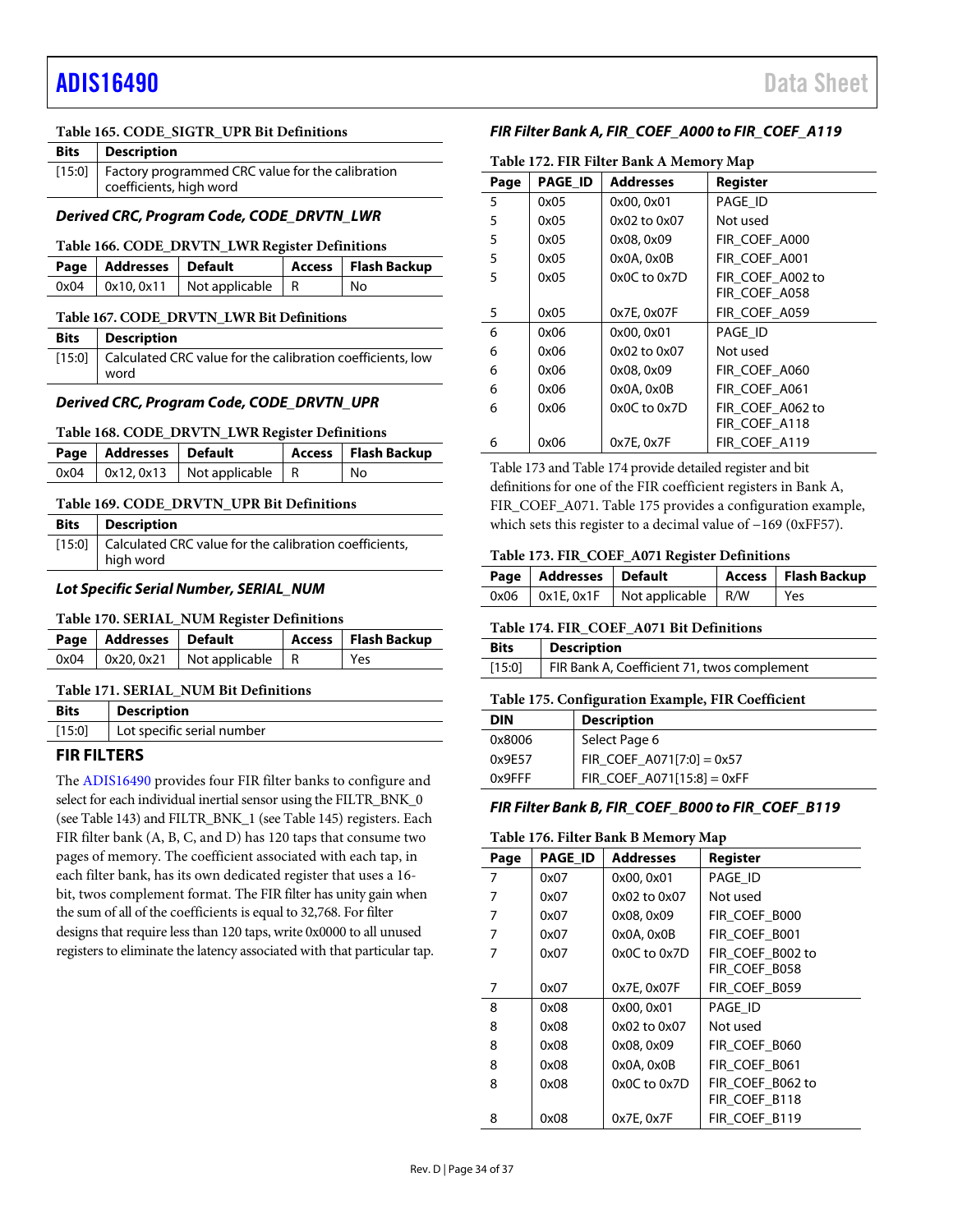# <span id="page-34-1"></span>*FIR Filter Bank C, FIR\_COEF\_C000 to FIR\_COEF\_C119*

| Table 177. Filter Bank C Memory Map |                |                  |                  |
|-------------------------------------|----------------|------------------|------------------|
| Page                                | <b>PAGE ID</b> | <b>Addresses</b> | Register         |
| 9                                   | 0x09           | 0x00, 0x01       | PAGE ID          |
| 9                                   | 0x09           | 0x02 to 0x07     | Not used         |
| 9                                   | 0x09           | 0x08, 0x09       | FIR_COEF_C000    |
| 9                                   | 0x09           | $0x0A$ , $0x0B$  | FIR COEF C001    |
| 9                                   | 0x09           | $0x0C$ to $0x7D$ | FIR COEF C002 to |
|                                     |                |                  | FIR COEF C058    |
| 9                                   | 0x09           | 0x7E, 0x07F      | FIR COEF C059    |
| 10                                  | 0x0A           | 0x00, 0x01       | PAGE ID          |
| 10                                  | 0x0A           | 0x02 to 0x07     | Not used         |
| 10                                  | 0x0A           | 0x08, 0x09       | FIR COEF C060    |
| 10                                  | 0x0A           | 0x0A, 0x0B       | FIR COEF C061    |
| 10                                  | 0x0A           | $0x0C$ to $0x7D$ | FIR_COEF_C062 to |
|                                     |                |                  | FIR COEF C118    |
| 10                                  | 0x0A           | 0x7E, 0x7F       | FIR COEF C119    |
|                                     |                |                  |                  |

# **Table 177. Filter Bank C Memory Map**

# <span id="page-34-2"></span>*FIR Filter Bank D, FIR\_COEF\_D000 to FIR\_COEF\_D119*

| Table 178. Filter Bank D Memory Map |                |                  |                  |  |
|-------------------------------------|----------------|------------------|------------------|--|
| Page                                | <b>PAGE ID</b> | <b>Addresses</b> | Register         |  |
| 11                                  | 0x0B           | 0x00, 0x01       | PAGE_ID          |  |
| 11                                  | 0x0B           | 0x02 to 0x07     | Not used         |  |
| 11                                  | 0x0B           | 0x08, 0x09       | FIR COEF D000    |  |
| 11                                  | 0x0B           | $0x0A$ , $0x0B$  | FIR COEF D001    |  |
| 11                                  | 0x0B           | $0x0C$ to $0x7D$ | FIR COEF D002 to |  |
|                                     |                |                  | FIR COEF D058    |  |
| 11                                  | 0x0B           | 0x7E, 0x07F      | FIR_COEF_D059    |  |
| 12                                  | 0x0C           | 0x00, 0x01       | PAGE_ID          |  |
| 12                                  | 0x0C           | 0x02 to 0x07     | Not used         |  |
| 12                                  | 0x0C           | 0x08, 0x09       | FIR COEF D060    |  |
| 12                                  | 0x0C           | 0x0A, 0x0B       | FIR_COEF_D061    |  |
| 12                                  | 0x0C           | $0x0C$ to $0x7D$ | FIR_COEF_D062 to |  |
|                                     |                |                  | FIR COEF D118    |  |
| 12                                  | 0x0C           | 0x7E, 0x7F       | FIR COEF D119    |  |

#### *Default Filter Performance*

The FIR filter banks have factory programmed filter designs. They are all low-pass filters that have unity dc gain[. Table 179](#page-34-3) provides a summary of each filter design, an[d Figure 50](#page-34-0) shows the frequency response characteristics. The phase delay is equal to ½ of the total number of taps.

# <span id="page-34-3"></span>**Table 179. FIR Filter Descriptions, Default Configuration**

| Twole 1771 Internet Descriptions Denamic Commentation |      |                      |
|-------------------------------------------------------|------|----------------------|
| <b>FIR Filter Bank</b>                                | Taps | -3 dB Frequency (Hz) |
|                                                       | 120  | 300                  |
|                                                       | 120  | 100                  |
|                                                       | 32   | 300                  |
|                                                       | つ    | 100                  |



<span id="page-34-0"></span>*Figure 50. FIR Filter Frequency Response Curves*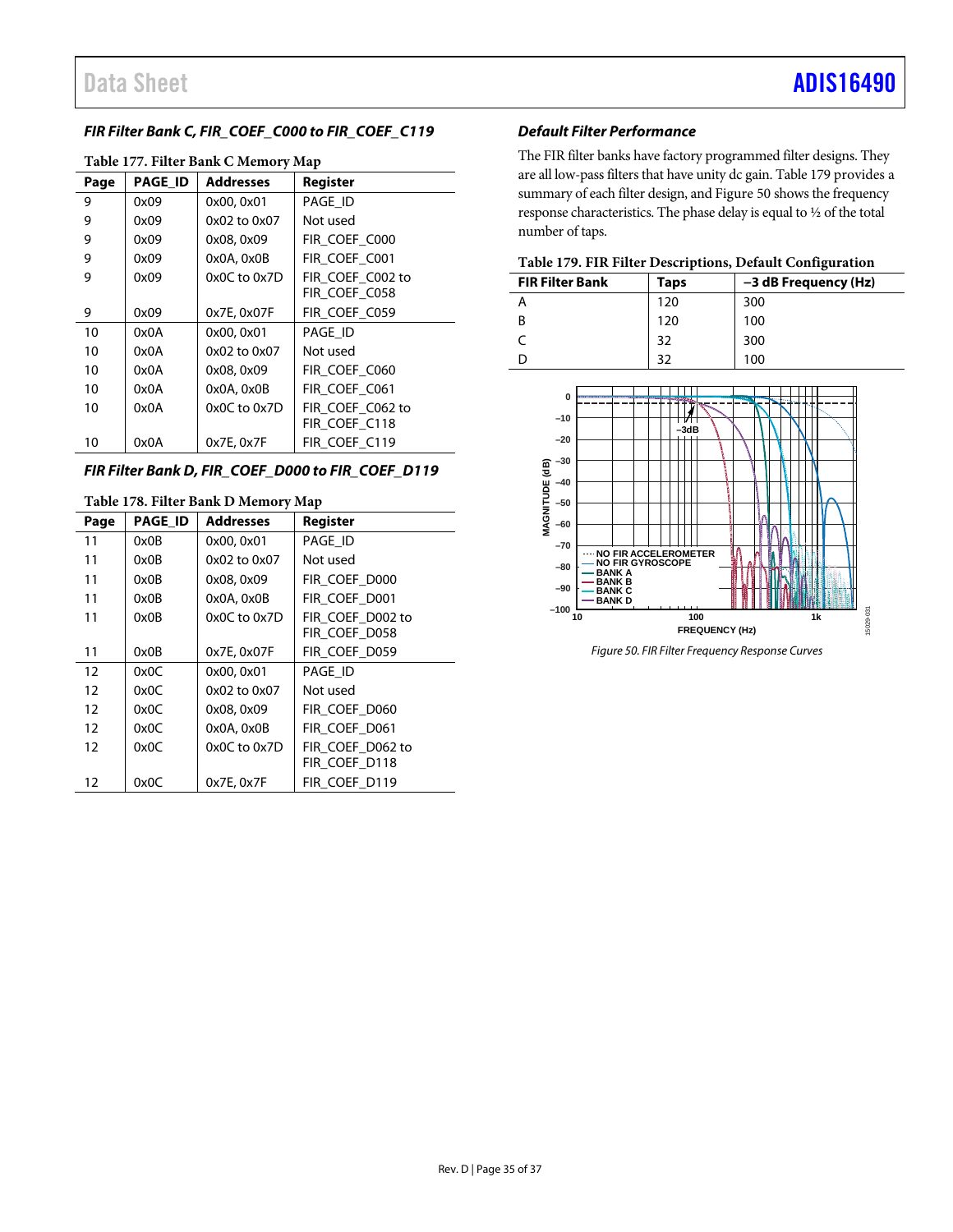# <span id="page-35-0"></span>APPLICATIONS INFORMATION **MOUNTING BEST PRACTICES**

<span id="page-35-1"></span>For the best performance, follow these simple rules when installing th[e ADIS16490](http://www.analog.com/ADIS16490?doc=ADIS16490.pdf) into a system:

- Eliminate opportunity for translational force (x- and y-axis direction, pe[r Figure 40\)](#page-20-8) application on the electrical connector.
- Use uniform mountin[g forces](http://www.analog.com/AN-1295?doc=ADIS16487.pdf) on all four corners. The suggested torque setting is 40 inch ounces (0.285 Nm).
- When the IMU rests on the PCB, which contains the mating connector (see [Figure 51\)](#page-35-5), use a diameter of at least 2.85 mm for the passthrough holes.

These rules help prevent irregular force profiles, which can warp the package and introduce bias errors in the sensors. [Figure 51](#page-35-5) an[d Figure 52](#page-35-6) provide details for mounting hole and connector alignment pin drill locations.



**NOTES 1. ALL DIMENSIONS IN mm UNITS.**

**2. IN THIS CONFIGURATION, THE CONNECTOR IS FACING DOWN AND ITS PINS ARE NOT VISIBLE.**

<span id="page-35-5"></span>

<span id="page-35-6"></span>

# <span id="page-35-2"></span>**PREVENTING MISINSERTION**

The [ADIS16490](http://www.analog.com/ADIS16490?doc=ADIS16490.pdf) connector uses the same pattern as the [ADIS16485,](http://www.analog.com/ADIS16485?doc=ADIS16490.pdf) but with Pin 12 and Pin 15 missing. This pin configuration enables a mating connector to plug these holes, which makes inserting th[e ADIS16490](http://www.analog.com/ADIS16490?doc=ADIS16490.pdf) incorrectly very difficult. Samtec has a custom part number that provides this type of mating socket: ASP-193371-04.

# <span id="page-35-3"></span>**EVALUATION TOOLS**

# *Breakout Board[, ADIS16IMU1/PCBZ](http://www.analog.com/ADIS16IMU1/PCBZ?doc=ADIS16490.pdf)*

The [ADIS16IMU1/PCBZ](http://www.analog.com/ADIS16IMU1/PCBZ?doc=ADIS16490.pdf) (sold separately) provides a breakout board function for the [ADIS16490,](http://www.analog.com/ADIS16490?doc=ADIS16490.pdf) which means that it provides access to th[e ADIS16490](http://www.analog.com/ADIS16490?doc=ADIS16490.pdf) through larger connectors that support standard 1 mm ribbon cabling. It also provides four mounting holes for attachment of th[e ADIS16490](http://www.analog.com/ADIS16490?doc=ADIS16490.pdf) to the breakout board.

# *PC-Based Evaluation[, EVAL-ADIS2](http://www.analog.com/EVAL-ADIS?doc=ADIS16490.pdf)*

Use the [EVAL-ADIS2](http://www.analog.com/EVAL-ADIS?doc=ADIS16490.pdf) an[d ADIS16IMU1/PCBZ](http://www.analog.com/ADIS16IMU1/PCBZ?doc=ADIS16490.pdf) to evaluate the [ADIS16490](http://www.analog.com/ADIS16490?doc=ADIS16490.pdf) on a PC-based platform.

# <span id="page-35-4"></span>**POWER SUPPLY CONSIDERATIONS**

The VDD power supply must charge 46 µF of capacitance (inside of the [ADIS16490,](http://www.analog.com/ADIS16490?doc=ADIS16490.pdf) across the VDD and GND pins) during its initial ramp and settling process. When VDD reaches 2.85 V, th[e ADIS16490](http://www.analog.com/ADIS16490?doc=ADIS16490.pdf) begins its internal start-up process, which generates additional transient current demand. Se[e Figure 53](#page-35-7) for a typical current profile during the start-up process. The first peak in [Figure 53](#page-35-7) relates to charging the 46 µF capacitor bank, whereas the other transient activity relates to numerous functions turning on during the initialization process of the [ADIS16490.](http://www.analog.com/ADIS16490?doc=ADIS16490.pdf)



<span id="page-35-7"></span>*Figure 53. Transient Current Demand, Startup (DR Means Data Ready)*

15029-033